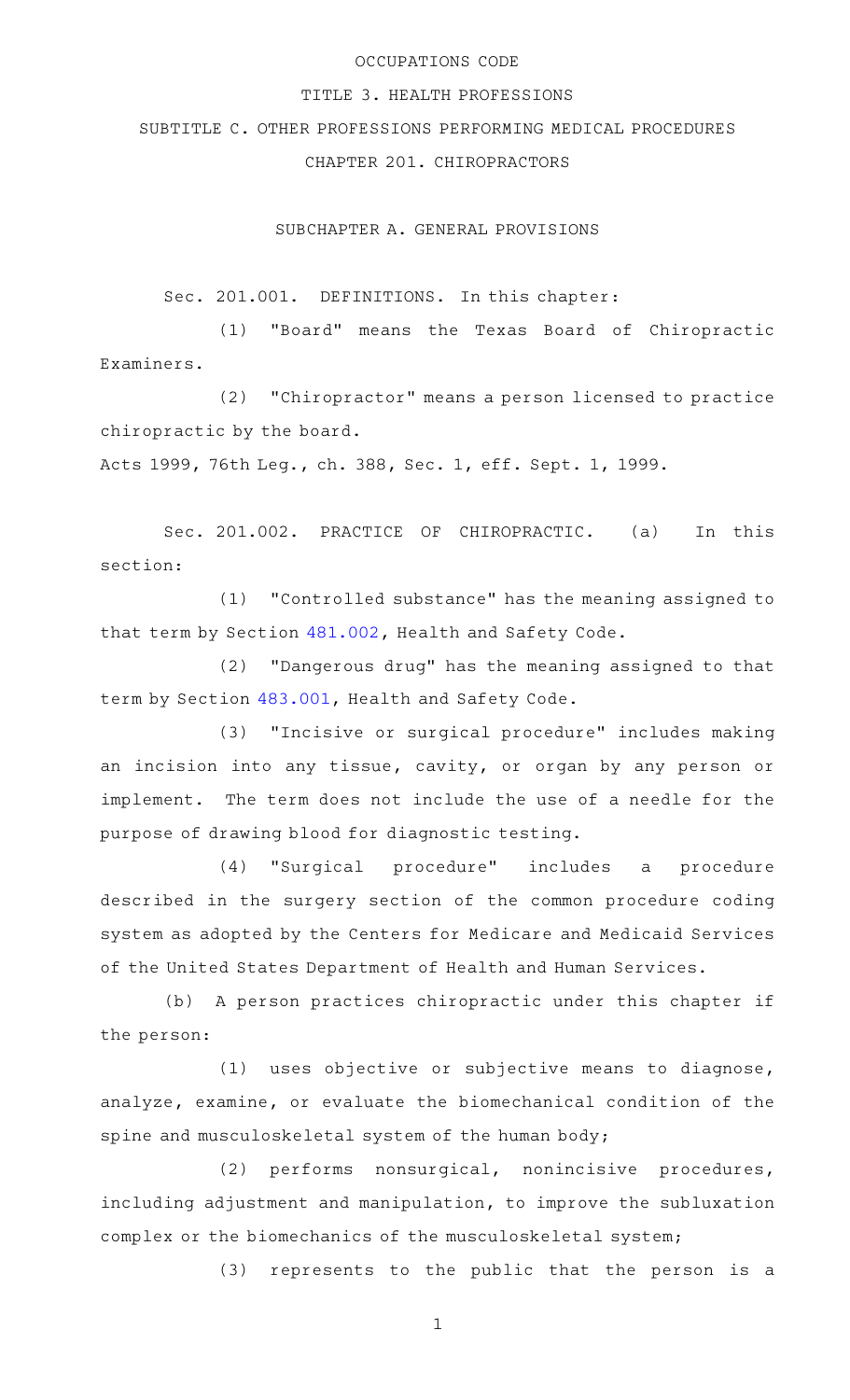#### chiropractor; or

(4) uses the term "chiropractor," "chiropractic," "doctor of chiropractic," "D.C.," or any derivative of those terms or initials in connection with the person 's name.

(c) The practice of chiropractic does not include:

 $(1)$  incisive or surgical procedures;

 $(2)$  the prescription of controlled substances, dangerous drugs, or any other drug that requires a prescription; or

(3) the use of  $x$ -ray therapy or therapy that exposes the body to radioactive materials.

Acts 1999, 76th Leg., ch. 388, Sec. 1, eff. Sept. 1, 1999. Amended by:

Acts 2005, 79th Leg., Ch. 1020 (H.B. [972](http://www.legis.state.tx.us/tlodocs/79R/billtext/html/HB00972F.HTM)), Sec. 1, eff. September 1, 2005.

Acts 2017, 85th Leg., R.S., Ch. 294 (S.B. [304](http://www.legis.state.tx.us/tlodocs/85R/billtext/html/SB00304F.HTM)), Sec. 1, eff. September 1, 2017.

Sec. 201.003. APPLICATIONS AND EXEMPTIONS. (a) This chapter does not apply to a registered nurse licensed under Chapter [301,](http://www.statutes.legis.state.tx.us/GetStatute.aspx?Code=OC&Value=301) a vocational nurse licensed under Chapter [301](http://www.statutes.legis.state.tx.us/GetStatute.aspx?Code=OC&Value=301), a person who provides spinal screening services as authorized by Chapter [37](http://www.statutes.legis.state.tx.us/GetStatute.aspx?Code=HS&Value=37), Health and Safety Code, a physical therapist licensed under Chapter [453,](http://www.statutes.legis.state.tx.us/GetStatute.aspx?Code=OC&Value=453) or a massage therapist or a massage therapy instructor qualified and registered under Chapter [455](http://www.statutes.legis.state.tx.us/GetStatute.aspx?Code=OC&Value=455) if:

(1) the person does not represent to the public that the person is a chiropractor or use the term "chiropractor," "chiropractic," "doctor of chiropractic," "D.C.," or any derivative of those terms or initials in connection with the person 's name or practice; and

(2) the person practices strictly within the scope of the license or registration held in compliance with all laws relating to the license and registration.

(b) This chapter does not limit or affect the rights and powers of a physician licensed in this state to practice medicine.

(c) This section does not affect or prevent a student enrolled in a college of chiropractic in this state from engaging in all phases of clinical practice if the practice is: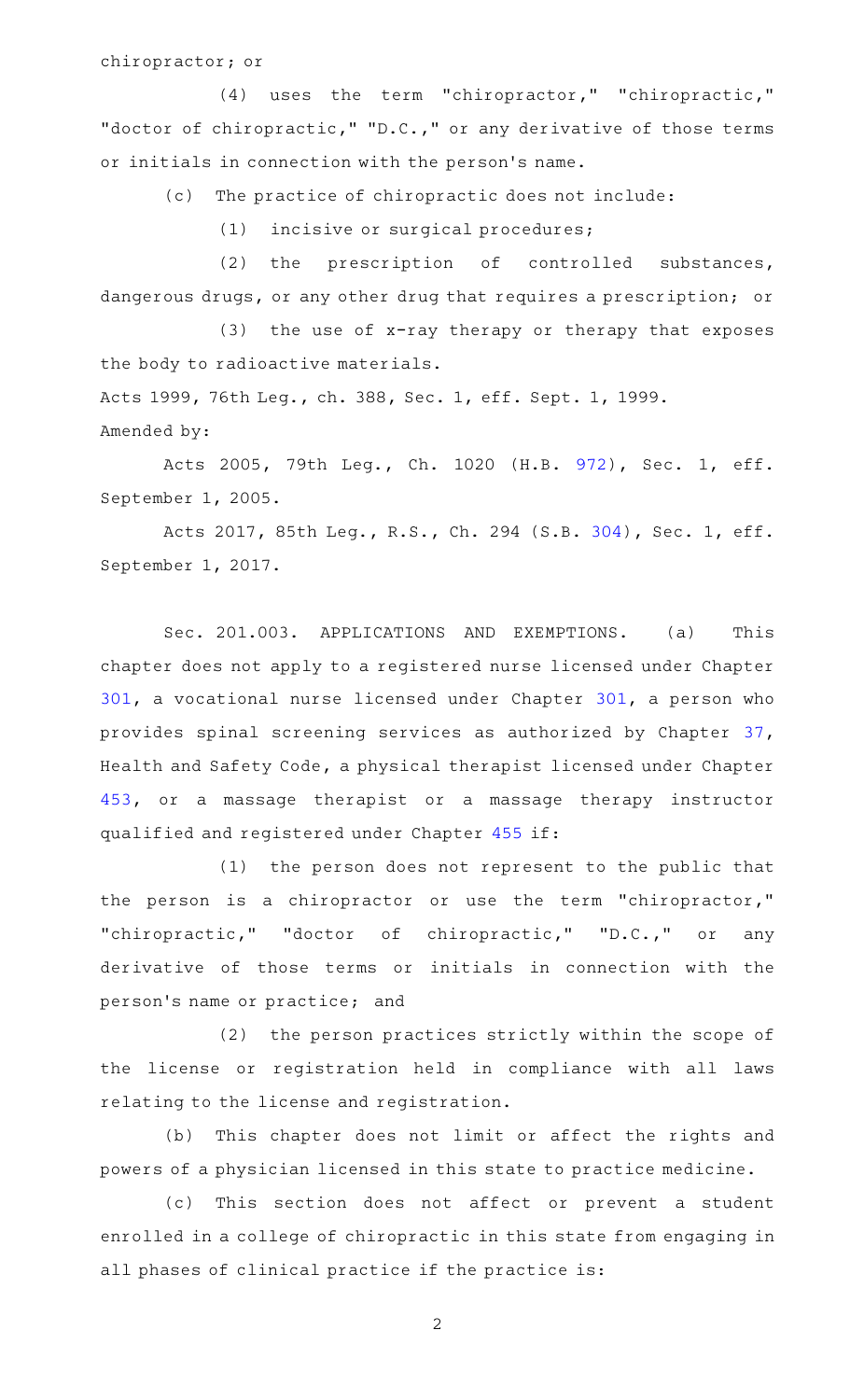$(1)$  part of the curriculum; and

(2) conducted under the supervision of a licensed chiropractor or a licensed physician. Acts 1999, 76th Leg., ch. 388, Sec. 1, eff. Sept. 1, 1999. Amended by Acts 2003, 78th Leg., ch. 553, Sec. 2.014, eff. Feb. 1, 2004.

Sec. 201.004. APPLICATION OF SUNSET ACT. The Texas Board of Chiropractic Examiners is subject to Chapter [325](http://www.statutes.legis.state.tx.us/GetStatute.aspx?Code=GV&Value=325), Government Code (Texas Sunset Act). Unless continued in existence as provided by that chapter, the board is abolished and this chapter expires September 1, 2029.

Acts 1999, 76th Leg., ch. 388, Sec. 1, eff. Sept. 1, 1999. Amended by:

Acts 2005, 79th Leg., Ch. 1020 (H.B. [972](http://www.legis.state.tx.us/tlodocs/79R/billtext/html/HB00972F.HTM)), Sec. 2, eff. September 1, 2005.

Acts 2017, 85th Leg., R.S., Ch. 294 (S.B. [304](http://www.legis.state.tx.us/tlodocs/85R/billtext/html/SB00304F.HTM)), Sec. 2, eff. September 1, 2017.

# SUBCHAPTER B. TEXAS BOARD OF CHIROPRACTIC EXAMINERS

Sec. 201.051. BOARD; MEMBERSHIP. (a) The Texas Board of Chiropractic Examiners consists of nine members appointed by the governor with the advice and consent of the senate as follows:

(1) six chiropractors who are reputable practicing chiropractors and who have resided in this state for at least five years preceding appointment; and

 $(2)$  three members who represent the public.

(b) Appointments to the board shall be made without regard to the race, color, disability, sex, religion, age, or national origin of the appointee.

Acts 1999, 76th Leg., ch. 388, Sec. 1, eff. Sept. 1, 1999.

Sec. 201.052. MEMBERSHIP ELIGIBILITY. (a) A person is not eligible to serve as a member of the board if the person:

(1) is a member of the faculty or board of trustees of a chiropractic school or a doctor of chiropractic degree program;

(2) is a stockholder in a chiropractic school or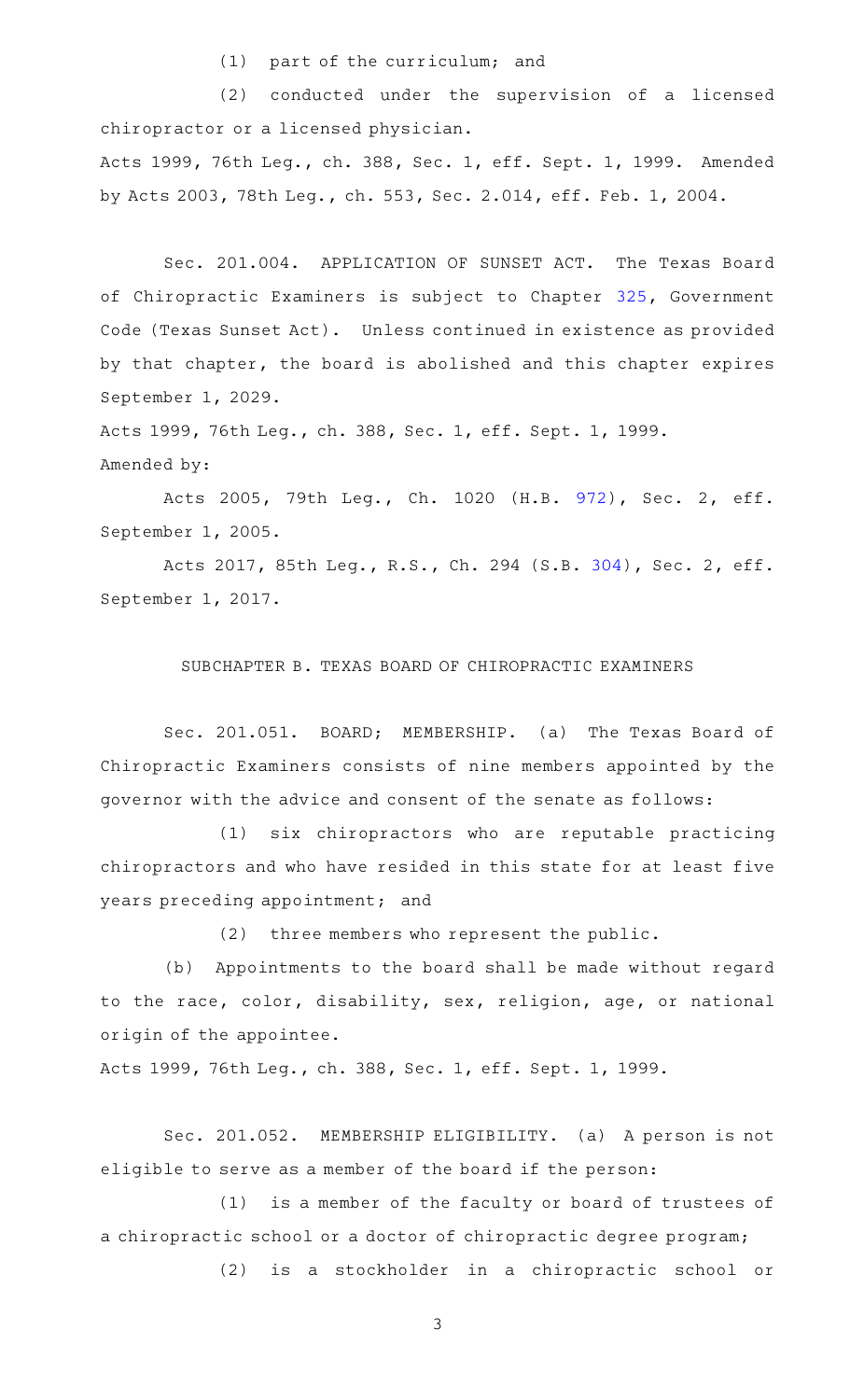college; or

(3) has a financial interest in a chiropractic school or college.

(b) A person is not eligible for appointment as a public member of the board if the person or the person 's spouse:

(1) is registered, certified, or licensed by an occupational regulatory agency in the field of health care;

(2) is employed by or participates in the management of a business entity or other organization regulated by or receiving funds from the board;

(3) owns or controls, directly or indirectly, more than a 10 percent interest in a business entity or other organization regulated by or receiving funds from the board; or

(4) uses or receives a substantial amount of tangible goods, services, or funds from the board, other than compensation or reimbursement authorized by law for board membership, attendance, or expenses.

Acts 1999, 76th Leg., ch. 388, Sec. 1, eff. Sept. 1, 1999. Amended by:

Acts 2007, 80th Leg., R.S., Ch. 802 (S.B. [776](http://www.legis.state.tx.us/tlodocs/80R/billtext/html/SB00776F.HTM)), Sec. 1, eff. June 15, 2007.

Sec. 201.053. MEMBERSHIP AND EMPLOYEE RESTRICTIONS. (a) In this section, "Texas trade association" means a cooperative and voluntarily joined statewide association of business or professional competitors in this state designed to assist its members and its industry or profession in dealing with mutual business or professional problems and in promoting their common interest.

(b) A person may not be a member of the board and may not be a board employee employed in a "bona fide executive, administrative, or professional capacity," as that phrase is used for purposes of establishing an exemption to the overtime provisions of the federal Fair Labor Standards Act of 1938 (29 U.S.C. Section 201 et seq.), if:

(1) the person is an officer, employee, or paid consultant of a Texas trade association in the field of health care;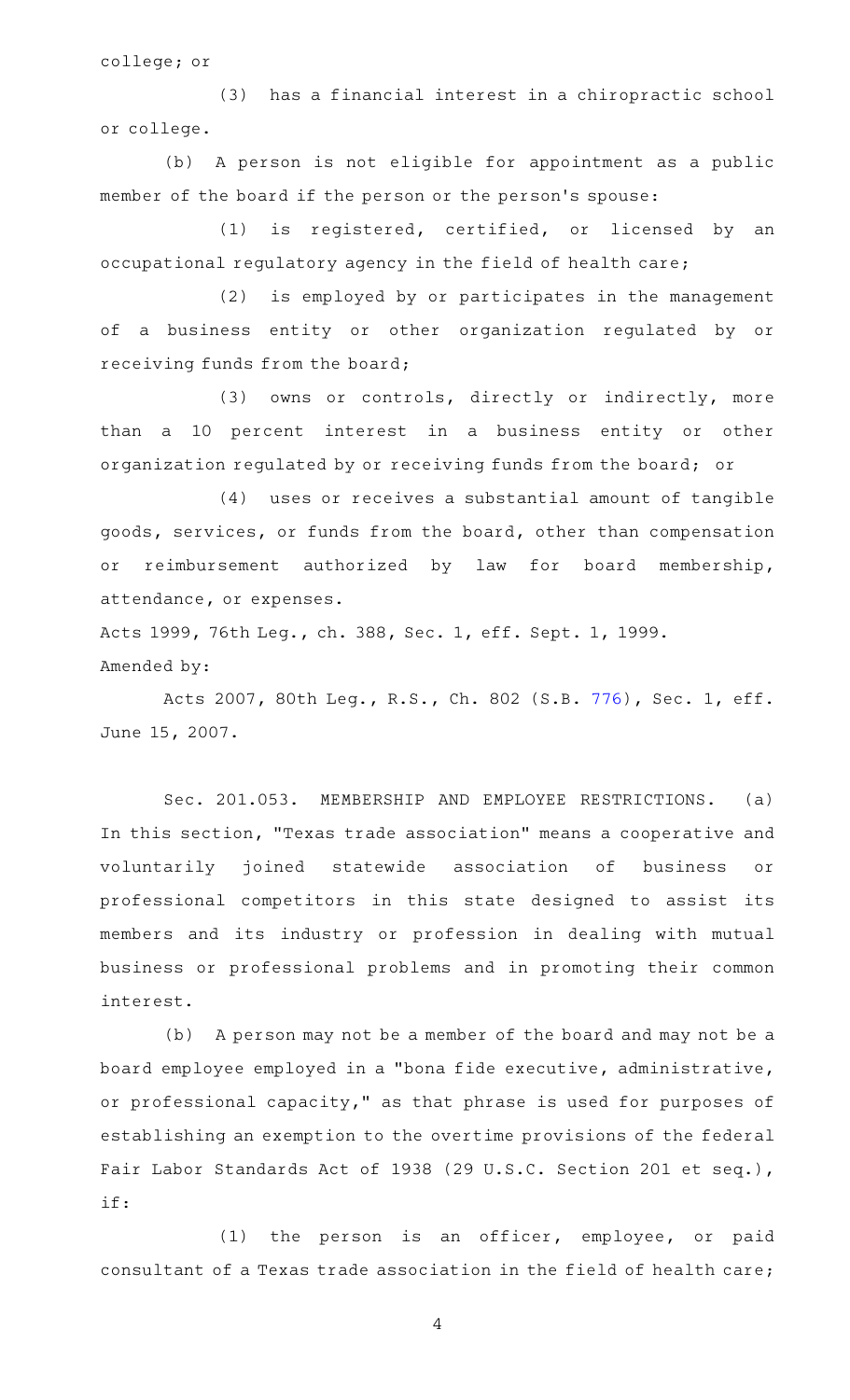$(2)$  the person's spouse is an officer, manager, or paid consultant of a Texas trade association in the field of health care.

or

(c) Repealed by Acts 2005, 79th Leg., Ch. 1020, Sec. 36, eff. September 1, 2005.

(d) A person may not be a member of the board or act as the general counsel to the board if the person is required to register as a lobbyist under Chapter [305](http://www.statutes.legis.state.tx.us/GetStatute.aspx?Code=GV&Value=305), Government Code, because of the person 's activities for compensation on behalf of a profession related to the operation of the board.

Acts 1999, 76th Leg., ch. 388, Sec. 1, eff. Sept. 1, 1999. Amended by:

Acts 2005, 79th Leg., Ch. 1020 (H.B. [972](http://www.legis.state.tx.us/tlodocs/79R/billtext/html/HB00972F.HTM)), Sec. 3, eff. September 1, 2005.

Acts 2005, 79th Leg., Ch. 1020 (H.B. [972\)](http://www.legis.state.tx.us/tlodocs/79R/billtext/html/HB00972F.HTM), Sec. 36, eff. September 1, 2005.

Sec. 201.054. TERMS; VACANCY. (a) Members of the board are appointed for staggered six-year terms. The terms of one-third of the members expire on February 1 of each odd-numbered year.

(b) A person may not be appointed to serve more than two terms.

(c) If a vacancy occurs because of the death or resignation of a board member, the governor shall appoint a replacement to fill the unexpired term.

Acts 1999, 76th Leg., ch. 388, Sec. 1, eff. Sept. 1, 1999.

Sec. 201.055. OFFICERS. (a) The governor shall designate a chiropractic member of the board as the board's president. The president serves in that capacity at the will of the governor.

(b) The board shall elect one of its members as vice president and one of its members as secretary-treasurer at the first board meeting after the biennial appointment of board members.

(c) Repealed by Acts 2003, 78th Leg., ch. 285, Sec. 31(31). Acts 1999, 76th Leg., ch. 388, Sec. 1, eff. Sept. 1, 1999. Amended by Acts 2003, 78th Leg., ch. 285, Sec. 31(31), eff. Sept. 1, 2003.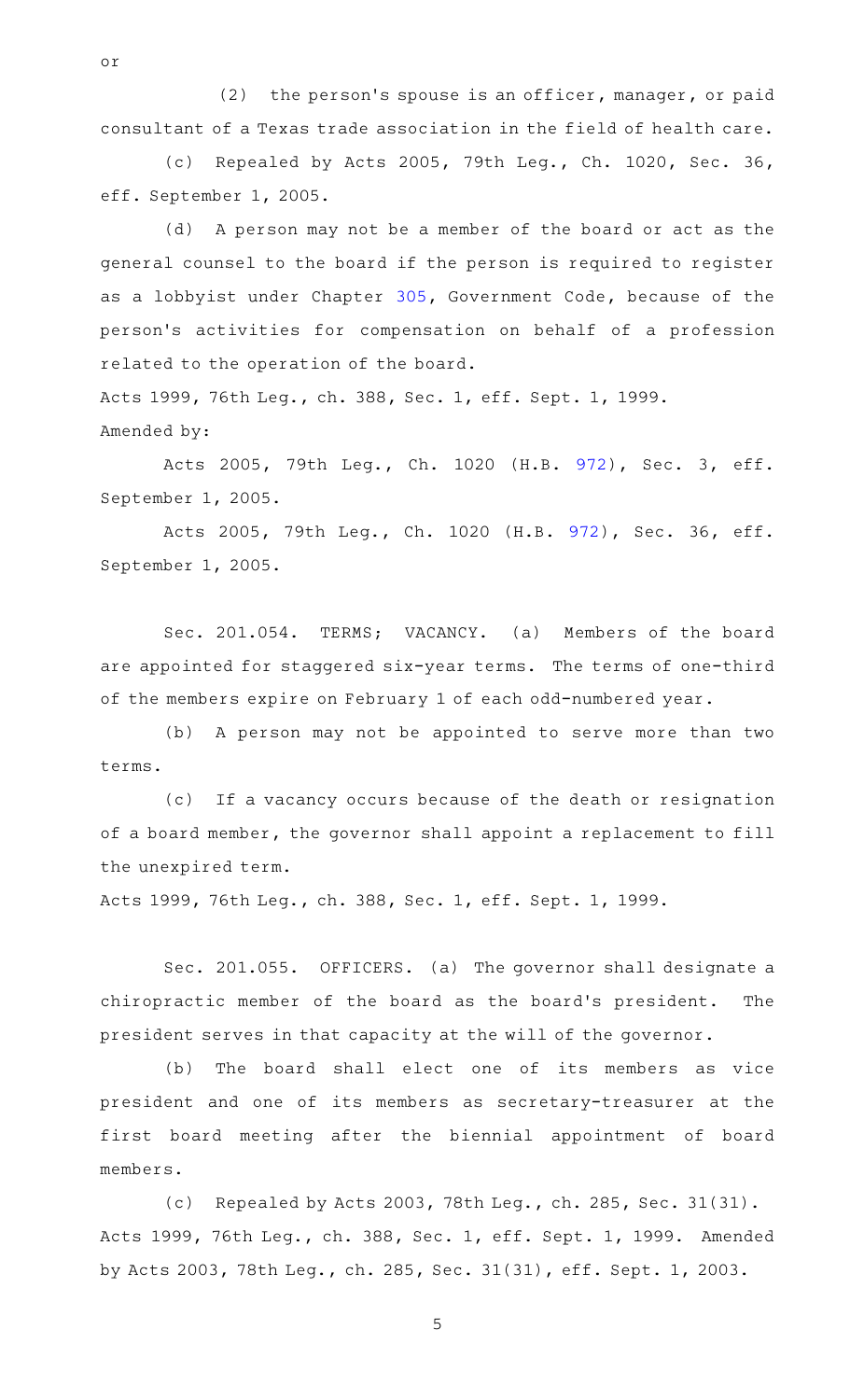Sec. 201.056. GROUNDS FOR REMOVAL. (a) It is a ground for removal from the board that a member:

 $(1)$  does not have at the time of taking office the qualifications required by Sections [201.051](http://www.statutes.legis.state.tx.us/GetStatute.aspx?Code=OC&Value=201.051) and [201.052](http://www.statutes.legis.state.tx.us/GetStatute.aspx?Code=OC&Value=201.052)(b);

(2) does not maintain during service on the board the qualifications required by Sections [201.051](http://www.statutes.legis.state.tx.us/GetStatute.aspx?Code=OC&Value=201.051) and [201.052](http://www.statutes.legis.state.tx.us/GetStatute.aspx?Code=OC&Value=201.052)(b);

(3) is ineligible for membership under Section [201.052](http://www.statutes.legis.state.tx.us/GetStatute.aspx?Code=OC&Value=201.052) or [201.053;](http://www.statutes.legis.state.tx.us/GetStatute.aspx?Code=OC&Value=201.053)

 $(4)$  cannot, because of illness or disability, discharge the member 's duties for a substantial part of the member 's term; or

(5) is absent from more than half of the regularly scheduled board meetings that the member is eligible to attend during a calendar year without an excuse approved by a majority vote of the board.

(b) The validity of an action of the board is not affected by the fact that it is taken when a ground for removal of a board member exists.

(c) If the executive director has knowledge that a potential ground for removal exists, the executive director shall notify the president of the board of the potential ground. The president shall then notify the governor and the attorney general that a potential ground for removal exists. If the potential ground for removal involves the president, the executive director shall notify the next highest ranking officer of the board, who shall then notify the governor and the attorney general that a potential ground for removal exists.

Acts 1999, 76th Leg., ch. 388, Sec. 1, eff. Sept. 1, 1999. Amended by:

Acts 2005, 79th Leg., Ch. 1020 (H.B. [972](http://www.legis.state.tx.us/tlodocs/79R/billtext/html/HB00972F.HTM)), Sec. 4, eff. September 1, 2005.

Sec. 201.057. PER DIEM; REIMBURSEMENT. (a) A board member is entitled to a per diem as set by the General Appropriations Act for each day the member engages in the business of the board.

(b) A member may not receive reimbursement for travel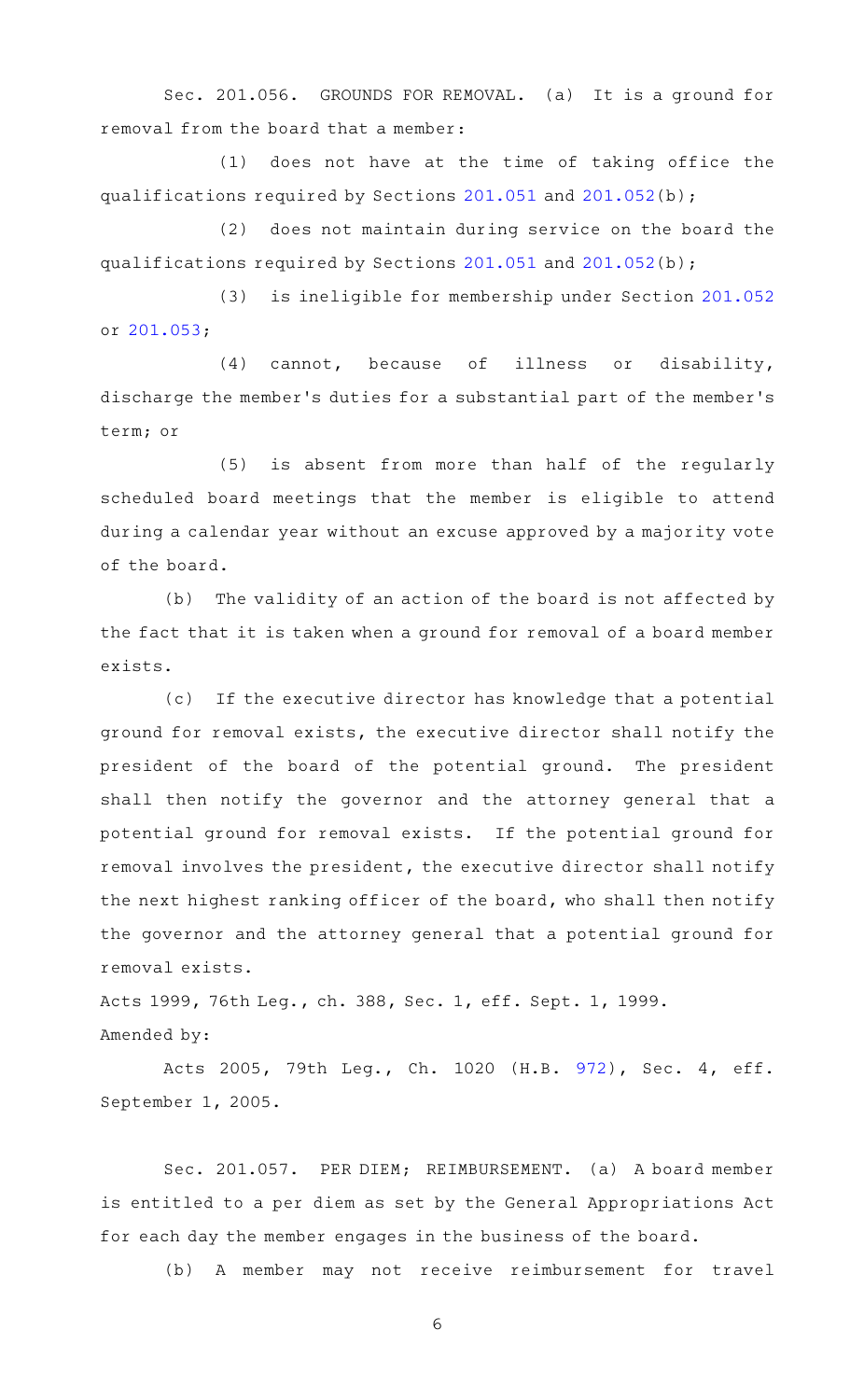expenses, including expenses for meals and lodging, other than transportation expenses as provided by the General Appropriations Act.

Acts 1999, 76th Leg., ch. 388, Sec. 1, eff. Sept. 1, 1999.

Sec. 201.058. MEETINGS. (a) The board shall hold regular meetings to examine applicants and transact business at least twice each year at the times and places determined by the board.

(b) A special meeting may be held at the call of three board members.

Acts 1999, 76th Leg., ch. 388, Sec. 1, eff. Sept. 1, 1999.

Sec. 201.060. BOARD SEAL. The seal of the board consists of a five-point star with the words, "The State of Texas," and the words, "Texas Board of Chiropractic Examiners," around the margin. Acts 1999, 76th Leg., ch. 388, Sec. 1, eff. Sept. 1, 1999.

Sec. 201.061. TRAINING. (a) A person who is appointed to and qualifies for office as a member of the board may not vote, deliberate, or be counted as a member in attendance at a meeting of the board until the person completes a training program that complies with this section.

(b) The training program must provide the person with information regarding:

 $(1)$  this chapter;

(2) the board's programs, functions, rules, and budget;

(3) the scope of and limitations on the board's rulemaking authority;

(4) the types of board rules, interpretations, and enforcement actions that may implicate federal antitrust law by limiting competition or impacting prices charged by persons engaged in a profession or business the board regulates, including rules, interpretations, and enforcement actions that:

(A) regulate the scope of practice of persons in a profession or business the board regulates;

(B) restrict advertising by persons in a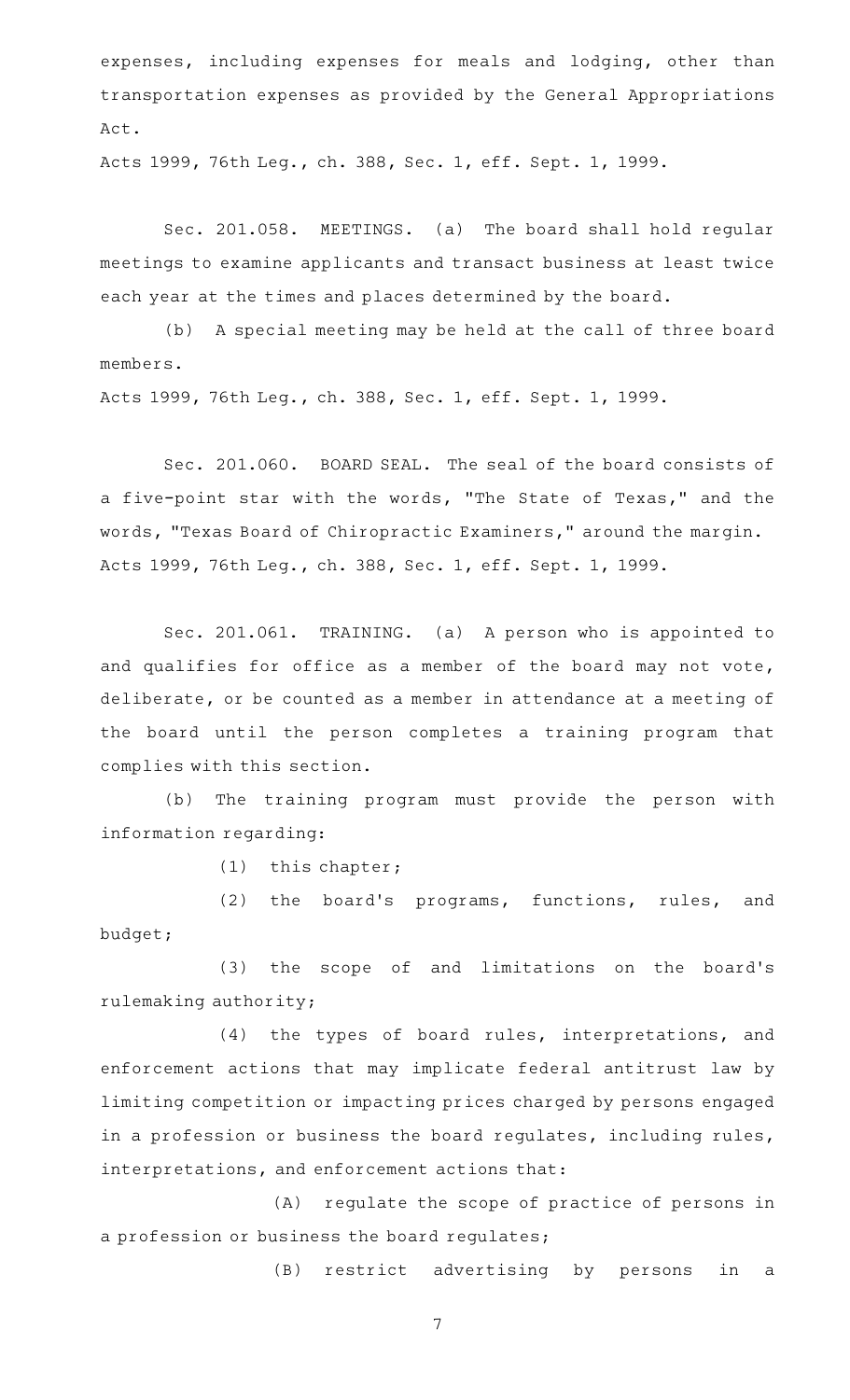profession or business the board regulates;

(C) affect the price of goods or services provided by persons in a profession or business the board regulates; and

(D) restrict participation in a profession or business the board regulates;

(5) the results of the most recent formal audit of the board;

 $(6)$  the requirements of:

(A) laws relating to open meetings, public information, administrative procedure, and disclosure of conflicts of interest; and

(B) other laws applicable to members of the board in performing their duties; and

(7) any applicable ethics policies adopted by the board or the Texas Ethics Commission.

(c)AAA person appointed to the board is entitled to reimbursement, as provided by the General Appropriations Act, for the travel expenses incurred in attending the training program regardless of whether the attendance at the program occurs before or after the person qualifies for office.

(d) The executive director of the board shall create a training manual that includes the information required by Subsection (b). The executive director shall distribute a copy of the training manual annually to each board member. On receipt of the training manual, each board member shall sign and submit to the executive director a statement acknowledging receipt of the training manual.

Added by Acts 2005, 79th Leg., Ch. 1020 (H.B. [972](http://www.legis.state.tx.us/tlodocs/79R/billtext/html/HB00972F.HTM)), Sec. 5, eff. September 1, 2005.

Amended by:

Acts 2017, 85th Leg., R.S., Ch. 294 (S.B. [304](http://www.legis.state.tx.us/tlodocs/85R/billtext/html/SB00304F.HTM)), Sec. 3, eff. September 1, 2017.

# SUBCHAPTER C. BOARD PERSONNEL

Sec. 201.101. DIVISION OF RESPONSIBILITIES. The board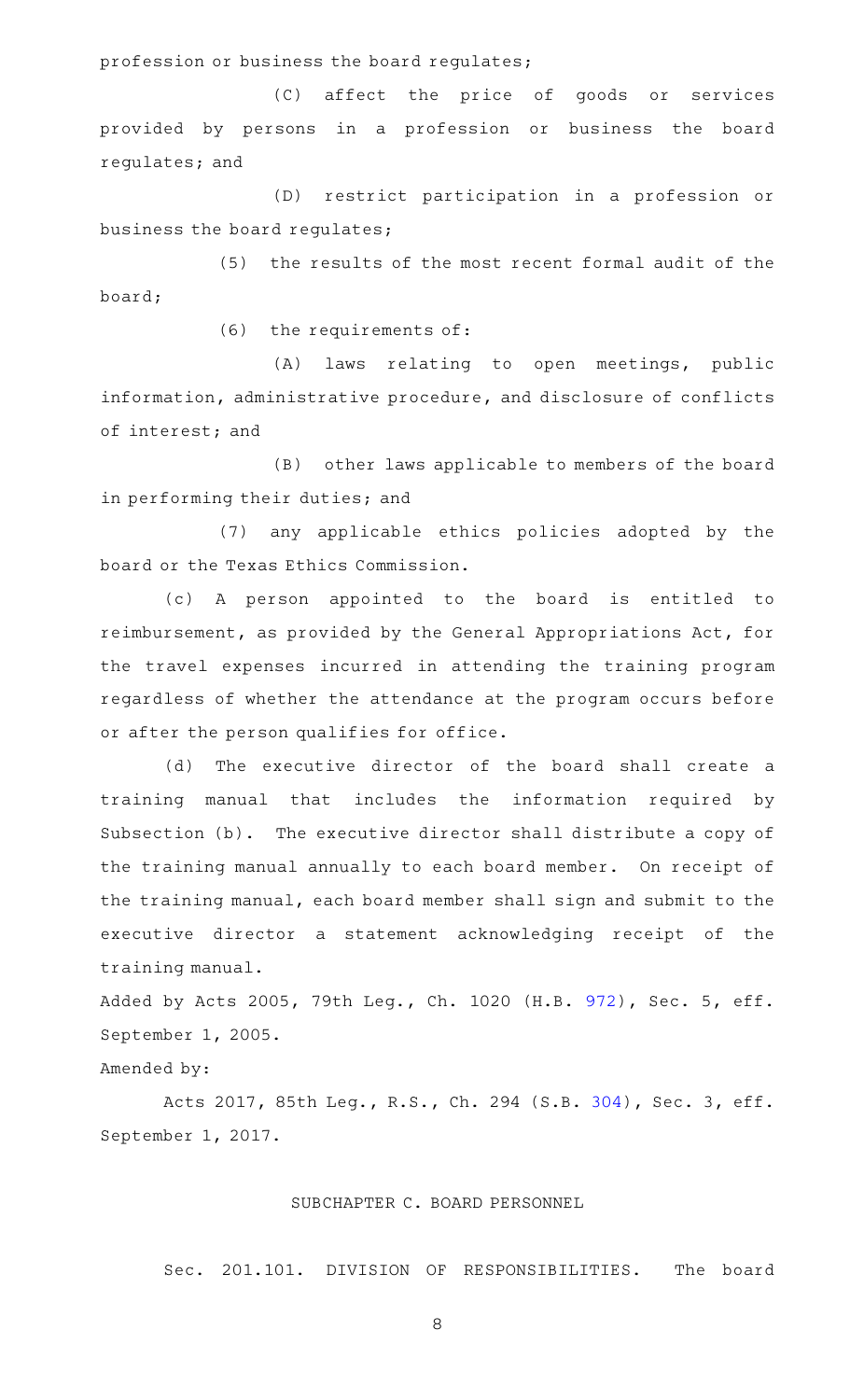shall develop and implement policies that clearly separate the policymaking responsibilities of the board and the management responsibilities of the executive director and the staff of the board.

Acts 1999, 76th Leg., ch. 388, Sec. 1, eff. Sept. 1, 1999. Amended by:

Acts 2005, 79th Leg., Ch. 1020 (H.B. [972](http://www.legis.state.tx.us/tlodocs/79R/billtext/html/HB00972F.HTM)), Sec. 6, eff. September 1, 2005.

Sec. 201.102. QUALIFICATIONS AND STANDARDS OF CONDUCT INFORMATION. The board shall provide as often as necessary to its members and employees information regarding their:

(1) qualifications for office or employment under this chapter; and

(2) responsibilities under applicable laws relating to standards of conduct for state officers or employees. Acts 1999, 76th Leg., ch. 388, Sec. 1, eff. Sept. 1, 1999.

Sec. 201.103. CAREER LADDER PROGRAM; PERFORMANCE EVALUATIONS. (a) The executive director or the executive director 's designee shall develop an intra-agency career ladder program. The program must require intra-agency postings of all nonentry level positions concurrently with any public posting.

(b) The executive director or the executive director's designee shall develop a system of annual performance evaluations. All merit pay for board employees must be based on the system established under this subsection.

Acts 1999, 76th Leg., ch. 388, Sec. 1, eff. Sept. 1, 1999.

Sec. 201.104. EQUAL EMPLOYMENT OPPORTUNITY; REPORT. (a) The executive director or the executive director 's designee shall prepare and maintain a written policy statement to ensure implementation of an equal employment opportunity program under which all personnel transactions are made without regard to race, color, disability, sex, religion, age, or national origin. The policy statement must include:

(1) personnel policies, including policies relating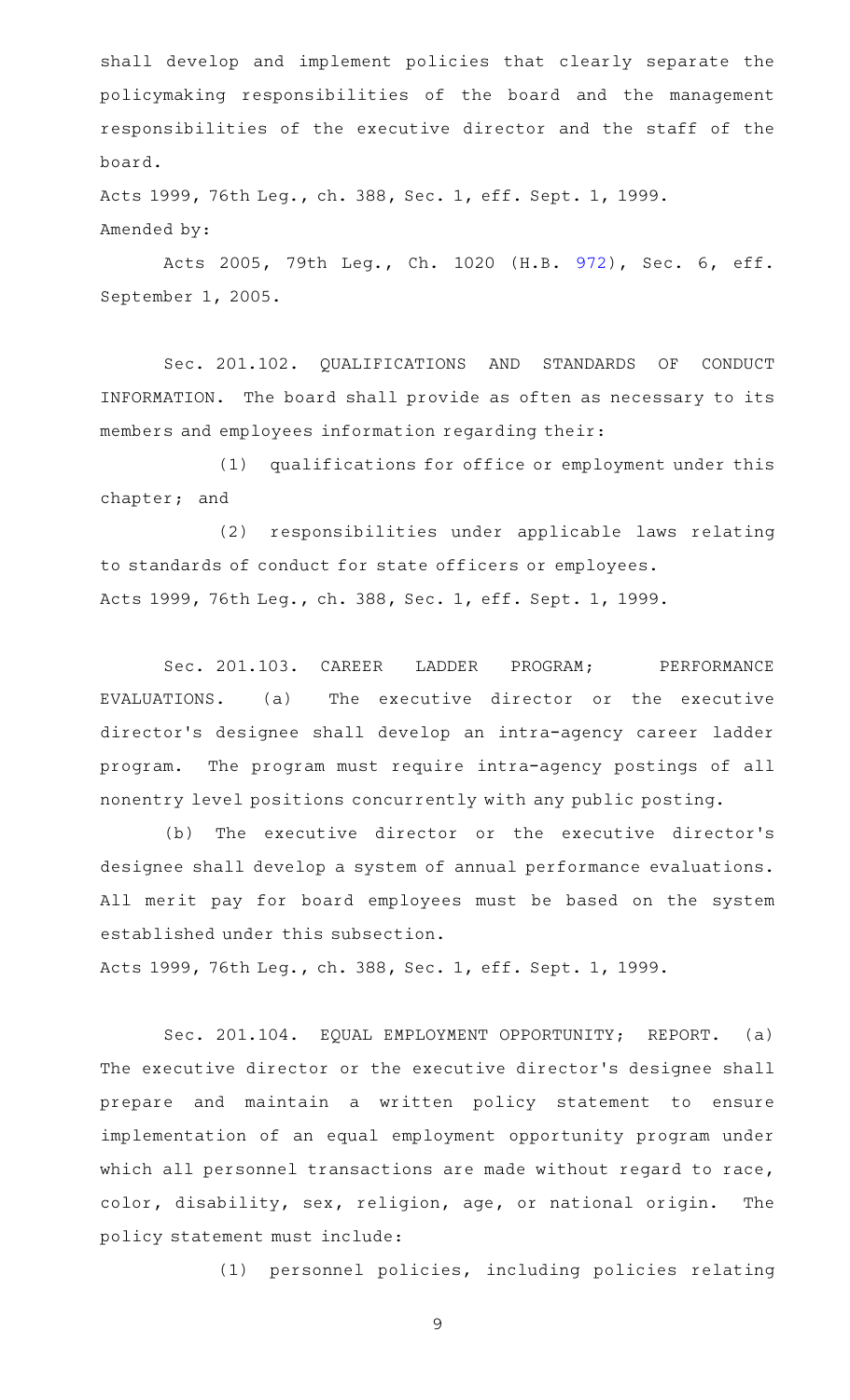to recruitment, evaluation, selection, application, training, and promotion of personnel, that are in compliance with Chapter [21](http://www.statutes.legis.state.tx.us/GetStatute.aspx?Code=LA&Value=21), Labor Code;

 $(2)$  a comprehensive analysis of the board workforce that meets federal and state guidelines;

(3) procedures by which a determination can be made of the significant underuse in the board workforce of all persons for whom federal or state guidelines encourage a more equitable balance; and

(4) reasonable methods to appropriately address those areas of significant underuse.

(b) A policy statement prepared under Subsection (a) must be:

 $(1)$  prepared to cover an annual period;

 $(2)$  updated annually;

(3) reviewed by the Commission on Human Rights for compliance with Subsection (a)(1); and

 $(4)$  filed with the governor.

(c) The governor shall deliver a biennial report to the legislature based on the information received under Subsection (b). The report may be made separately or as part of other biennial reports made to the legislature.

Acts 1999, 76th Leg., ch. 388, Sec. 1, eff. Sept. 1, 1999.

#### SUBCHAPTER D. BOARD POWERS AND DUTIES

Sec. 201.151. GENERAL POWERS AND DUTIES. The board shall administer the purposes of and enforce this chapter. Acts 1999, 76th Leg., ch. 388, Sec. 1, eff. Sept. 1, 1999.

Sec. 201.152. RULES. (a) The board may adopt rules and bylaws:

 $(1)$  necessary to:

- $(A)$  perform the board's duties; and
- (B) regulate the practice of chiropractic; and

(2) relating to the board's proceedings and the board 's examination of an applicant for a license to practice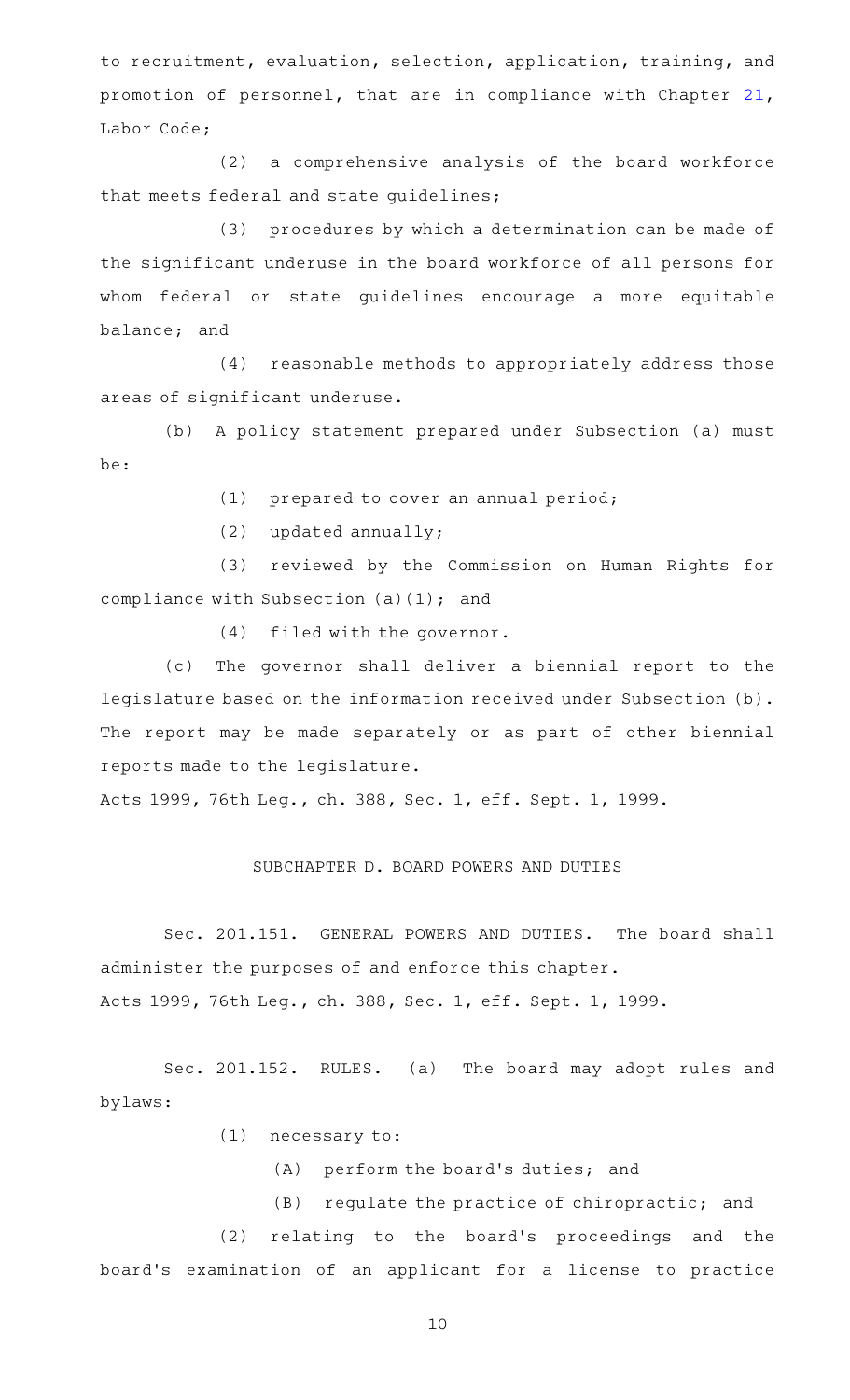chiropractic.

(b) The board shall adopt rules for the enforcement of this chapter. The board shall issue all rules based on a vote of a majority of the board at a regular or special meeting. The issuance of a disciplinary action or disciplinary order of the board is not limited by this subsection.

Acts 1999, 76th Leg., ch. 388, Sec. 1, eff. Sept. 1, 1999.

Amended by:

Acts 2005, 79th Leg., Ch. 1020 (H.B. [972](http://www.legis.state.tx.us/tlodocs/79R/billtext/html/HB00972F.HTM)), Sec. 7, eff. September 1, 2005.

Sec. 201.1525. RULES CLARIFYING SCOPE OF PRACTICE OF CHIROPRACTIC. The board shall adopt rules clarifying what activities are included within the scope of the practice of chiropractic and what activities are outside of that scope. The rules:

(1) must clearly specify the procedures that chiropractors may perform;

(2) must clearly specify any equipment and the use of that equipment that is prohibited; and

(3) may require a license holder to obtain additional training or certification to perform certain procedures or use certain equipment.

Added by Acts 2005, 79th Leg., Ch. 1020 (H.B. [972](http://www.legis.state.tx.us/tlodocs/79R/billtext/html/HB00972F.HTM)), Sec. 8, eff. September 1, 2005.

Sec. 201.1526. DEVELOPMENT OF PROPOSED RULES REGARDING SCOPE OF PRACTICE OF CHIROPRACTIC. (a) This section applies to the process by which the board develops proposed rules under Section [201.1525](http://www.statutes.legis.state.tx.us/GetStatute.aspx?Code=OC&Value=201.1525) before the proposed rules are published in the Texas Register and before the board complies with the rulemaking requirements of Chapter [2001](http://www.statutes.legis.state.tx.us/GetStatute.aspx?Code=GV&Value=2001), Government Code. This section does not affect the duty of the board to comply with the rulemaking requirements of that law.

(b) The board shall establish methods under which the board, to the extent appropriate, will seek input early in the rule development process from the public and from persons who will be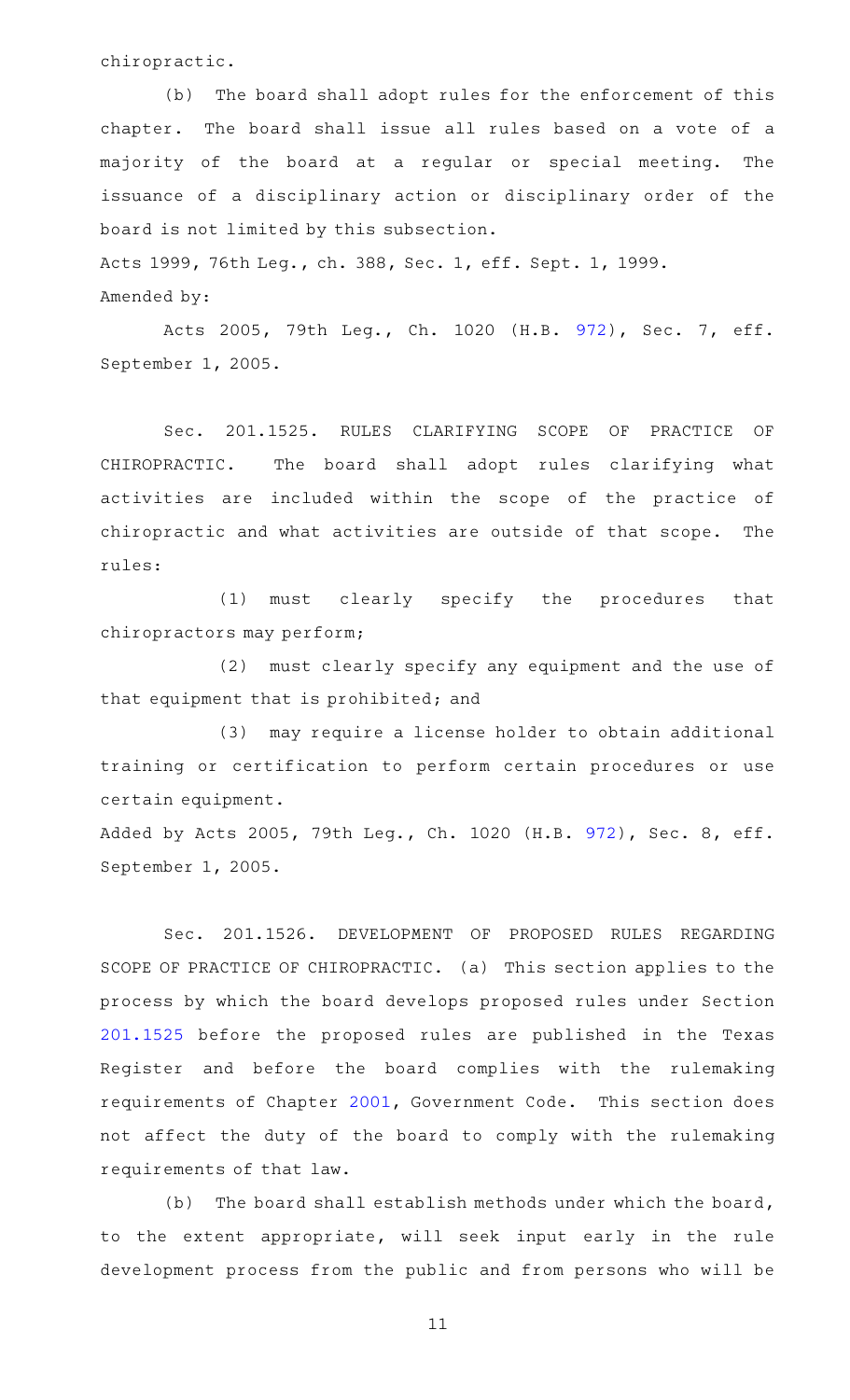most affected by a proposed rule. Methods must include identifying persons who will be most affected and soliciting, at a minimum, the advice and opinions of those persons. Methods may include negotiated rulemaking, informal conferences, advisory committees, and any other appropriate method.

(c) A rule adopted by the board under Section [201.1525](http://www.statutes.legis.state.tx.us/GetStatute.aspx?Code=OC&Value=201.1525) may not be challenged on the grounds that the board did not comply with this section. If the board was unable to solicit a significant amount of advice and opinion from the public or from affected persons early in the rule development process, the board shall state in writing the reasons why the board was unable to do so. Added by Acts 2005, 79th Leg., Ch. 1020 (H.B. [972](http://www.legis.state.tx.us/tlodocs/79R/billtext/html/HB00972F.HTM)), Sec. 8, eff. September 1, 2005.

Sec. 201.153. FEES. (a) The board by rule shall set fees in amounts reasonable and necessary to cover the costs of administering this chapter.

(b) Repealed by Acts 2015, 84th Leg., R.S., Ch. 448, Sec. 31(l)(2), eff. September 1, 2015.

(c) Repealed by Acts 2015, 84th Leg., R.S., Ch. 448, Sec. 31(l)(2), eff. September 1, 2015. Acts 1999, 76th Leg., ch. 388, Sec. 1, eff. Sept. 1, 1999. Amended by Acts 2003, 78th Leg., ch. 899, Sec. 2. Amended by:

Acts 2015, 84th Leg., R.S., Ch. 448 (H.B. [7](http://www.legis.state.tx.us/tlodocs/84R/billtext/html/HB00007F.HTM)), Sec. 31(l)(2), eff. September 1, 2015.

Acts 2017, 85th Leg., R.S., Ch. 294 (S.B. [304](http://www.legis.state.tx.us/tlodocs/85R/billtext/html/SB00304F.HTM)), Sec. 4, eff. September 1, 2017.

Sec. 201.154. CERTIFICATION FOR MANIPULATION UNDER ANESTHESIA PROHIBITED. Notwithstanding any other provision of this chapter, the board may not adopt a process to certify chiropractors to perform manipulation under anesthesia.

Acts 1999, 76th Leg., ch. 388, Sec. 1, eff. Sept. 1, 1999.

Sec. 201.155. RULES RESTRICTING ADVERTISING OR COMPETITIVE BIDDING. (a) The board may not adopt rules restricting advertising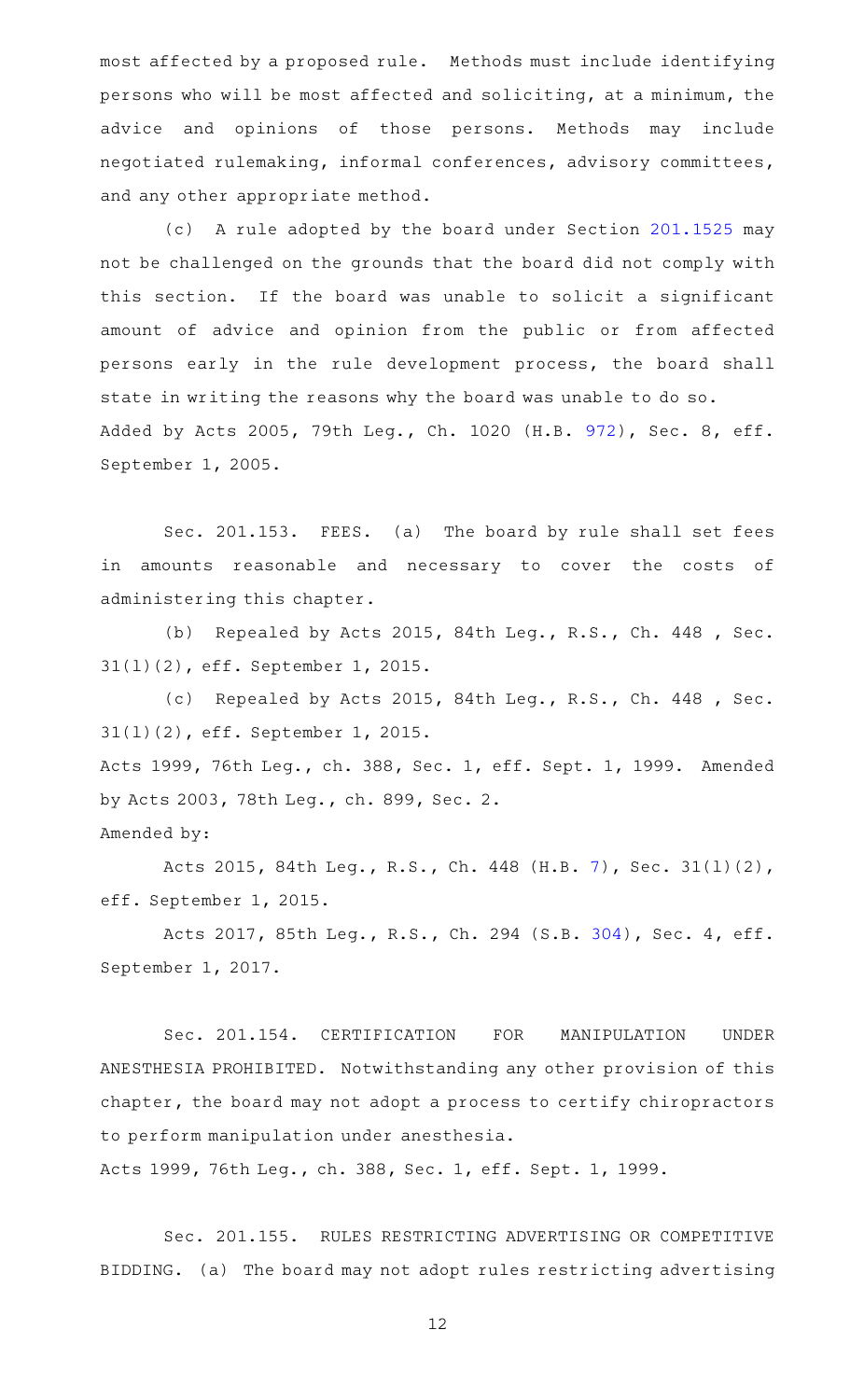or competitive bidding by a person regulated by the board except to prohibit false, misleading, or deceptive practices by that person.

(b) The board may not include in rules to prohibit false, misleading, or deceptive practices by a person regulated by the board a rule that:

 $(1)$  restricts the use of any advertising medium;

(2) restricts the person's personal appearance or use of the person's voice in an advertisement;

(3) relates to the size or duration of an advertisement by the person; or

 $(4)$  restricts the use of a trade name in advertising by the person.

Acts 1999, 76th Leg., ch. 388, Sec. 1, eff. Sept. 1, 1999.

Sec. 201.1555. FRAUD. (a) The board shall strictly and vigorously enforce the provisions of this chapter prohibiting fraud.

(b) The board shall adopt rules to prevent fraud in the practice of chiropractic, including rules relating to:

(1) the filing of workers' compensation and insurance claims; and

(2) records required to be maintained in connection with the practice of chiropractic.

Added by Acts 2005, 79th Leg., Ch. 1020 (H.B. [972](http://www.legis.state.tx.us/tlodocs/79R/billtext/html/HB00972F.HTM)), Sec. 9, eff. September 1, 2005.

Sec. 201.156. BOARD DUTIES REGARDING COMPLAINTS. (a) The board by rule shall:

(1) adopt a form to standardize information concerning complaints made to the board; and

(2) prescribe information to be provided to a person when the person files a complaint with the board.

(b) The board shall provide reasonable assistance to a person who wishes to file a complaint with the board.

(c) The board by rule shall adopt procedures concerning:

(1) the retention of information files on license holders; and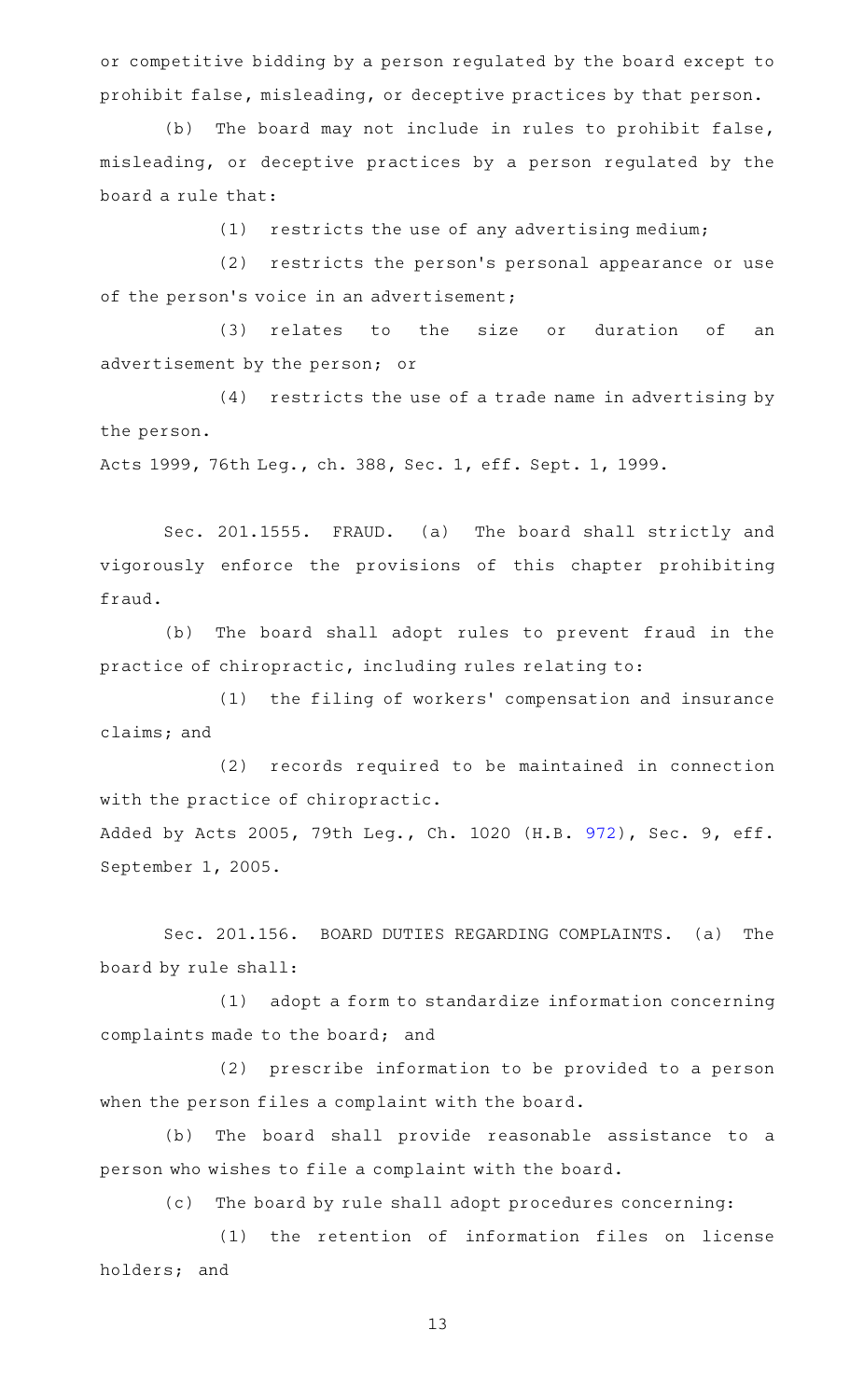(2) the expunction of files on license holders, including complaints, adverse reports, and other investigative information on license holders. Acts 1999, 76th Leg., ch. 388, Sec. 1, eff. Sept. 1, 1999.

Sec. 201.157. IMMUNITY. In the absence of fraud, conspiracy, or malice, a member or employee of the board, a witness called to testify by the board, or a consultant or hearing officer is not liable in a civil action for any alleged injury, wrong, loss, or damage for any investigation, report, recommendation, statement, evaluation, finding, order, or award made in the course of performing the person 's official duties.

Acts 1999, 76th Leg., ch. 388, Sec. 1, eff. Sept. 1, 1999.

Sec. 201.158. BOARD COMMITTEES. (a) The board may appoint committees from its own members.

(b) A committee appointed from the members of the board shall:

(1) consider matters referred to the committee relating to the enforcement of this chapter and the rules adopted by the board; and

 $(2)$  make recommendations to the board.

(c) The board may delegate to a committee of the board an authority granted to the board under Section [201.505\(](http://www.statutes.legis.state.tx.us/GetStatute.aspx?Code=OC&Value=201.505)c). Acts 1999, 76th Leg., ch. 388, Sec. 1, eff. Sept. 1, 1999.

Sec. 201.159. RECORDS. (a) The board shall preserve a record of its proceedings in a register that contains:

 $(1)$  the name, age, place, and duration of residence of each applicant for a license;

 $(2)$  the amount of time spent by the applicant in the study of chiropractic in respective doctor of chiropractic degree programs; and

(3) other information the board desires to record.

(b) The register shall show whether an applicant was rejected or licensed.

(c) The information recorded in the register is prima facie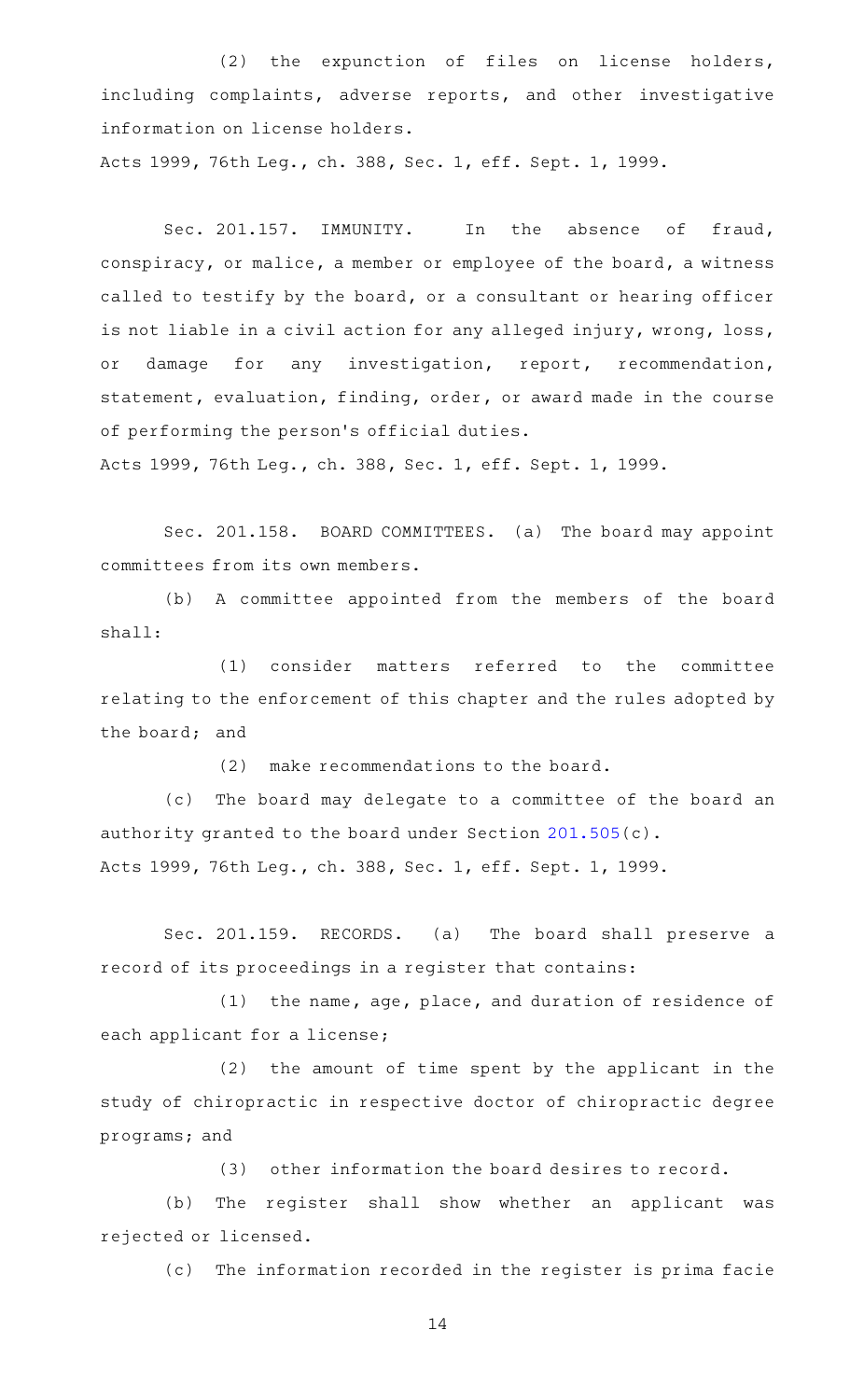evidence of the matters contained in the register. A certified copy of the register with the seal of the board is admissible as evidence in any court of this state.

Acts 1999, 76th Leg., ch. 388, Sec. 1, eff. Sept. 1, 1999. Amended by Acts 2001, 77th Leg., ch. 1420, Sec. 14.051(a), eff. Sept. 1, 2001.

Amended by:

Acts 2007, 80th Leg., R.S., Ch. 802 (S.B. [776](http://www.legis.state.tx.us/tlodocs/80R/billtext/html/SB00776F.HTM)), Sec. 2, eff. June 15, 2007.

Sec. 201.160. PAYMENT OF OTHER EXPENSES. The board shall pay the necessary expenses of an employee of the board incurred in the performance of the employee 's duties.

Acts 1999, 76th Leg., ch. 388, Sec. 1, eff. Sept. 1, 1999. Amended by Acts 2003, 78th Leg., ch. 285, Sec. 24, eff. Sept. 1, 2003.

Sec. 201.161. APPROPRIATION FROM STATE TREASURY PROHIBITED. The legislature may not appropriate money, other than fees, from the state treasury for an expenditure made necessary by this chapter.

Acts 1999, 76th Leg., ch. 388, Sec. 1, eff. Sept. 1, 1999.

Sec. 201.163. POLICY ON TECHNOLOGICAL SOLUTIONS. The board shall implement a policy requiring the board to use appropriate technological solutions to improve the board 's ability to perform its functions. The policy must ensure that the public is able to interact with the board on the Internet.

Added by Acts 2005, 79th Leg., Ch. 1020 (H.B. [972](http://www.legis.state.tx.us/tlodocs/79R/billtext/html/HB00972F.HTM)), Sec. 10, eff. September 1, 2005.

Sec. 201.164. NEGOTIATED RULEMAKING AND ALTERNATIVE DISPUTE RESOLUTION POLICY. (a) The board shall develop and implement a policy to encourage the use of:

(1) negotiated rulemaking procedures under Chapter [2008](http://www.statutes.legis.state.tx.us/GetStatute.aspx?Code=GV&Value=2008), Government Code, for the adoption of board rules; and

(2) appropriate alternative dispute resolution procedures under Chapter [2009,](http://www.statutes.legis.state.tx.us/GetStatute.aspx?Code=GV&Value=2009) Government Code, to assist in the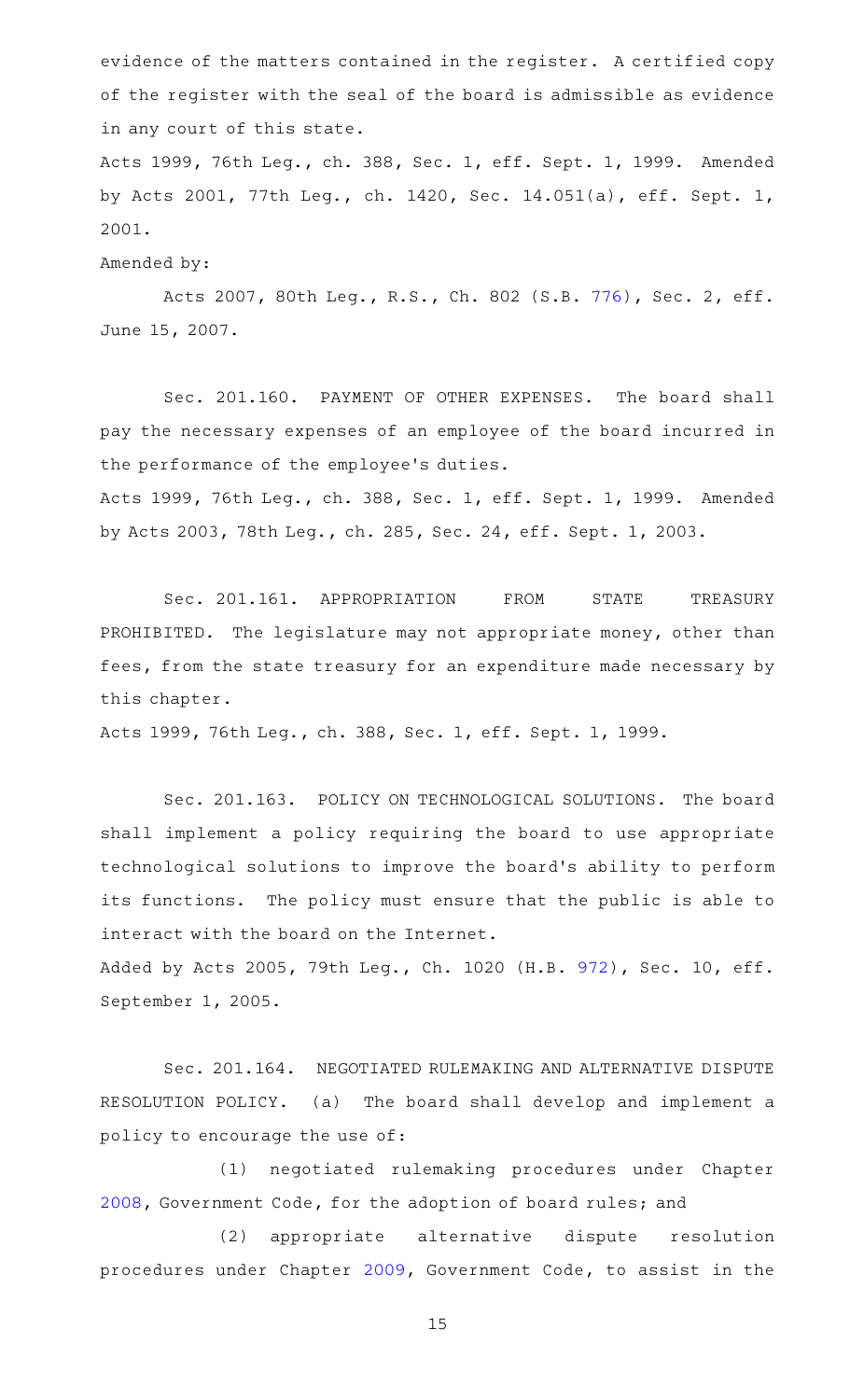resolution of internal and external disputes under the board's jurisdiction.

(b) The board's procedures relating to alternative dispute resolution must conform, to the extent possible, to any model guidelines issued by the State Office of Administrative Hearings for the use of alternative dispute resolution by state agencies.

(c) The board shall designate a trained person to:

(1) coordinate the implementation of the policy adopted under Subsection (a);

(2) serve as a resource for any training needed to implement the procedures for negotiated rulemaking or alternative dispute resolution; and

(3) collect data concerning the effectiveness of those procedures, as implemented by the board. Added by Acts 2005, 79th Leg., Ch. 1020 (H.B. [972](http://www.legis.state.tx.us/tlodocs/79R/billtext/html/HB00972F.HTM)), Sec. 10, eff. September 1, 2005.

### SUBCHAPTER E. PUBLIC INTEREST INFORMATION AND COMPLAINT PROCEDURES

Sec. 201.201. PUBLIC INTEREST INFORMATION. (a) The board shall prepare information of public interest describing the functions of the board and the procedures by which complaints are filed with and resolved by the board.

(b) The board shall make the information available to the public and appropriate state agencies.

Acts 1999, 76th Leg., ch. 388, Sec. 1, eff. Sept. 1, 1999.

Sec. 201.202. PUBLIC PARTICIPATION. (a) The board shall develop and implement policies that provide the public with a reasonable opportunity to appear before the board and to speak on any issue under the board's jurisdiction.

(b) The board shall prepare and maintain a written plan that describes how a person who does not speak English may be provided reasonable access to the board 's programs.

Acts 1999, 76th Leg., ch. 388, Sec. 1, eff. Sept. 1, 1999.

Sec. 201.203. COMPLAINTS. (a) The board by rule shall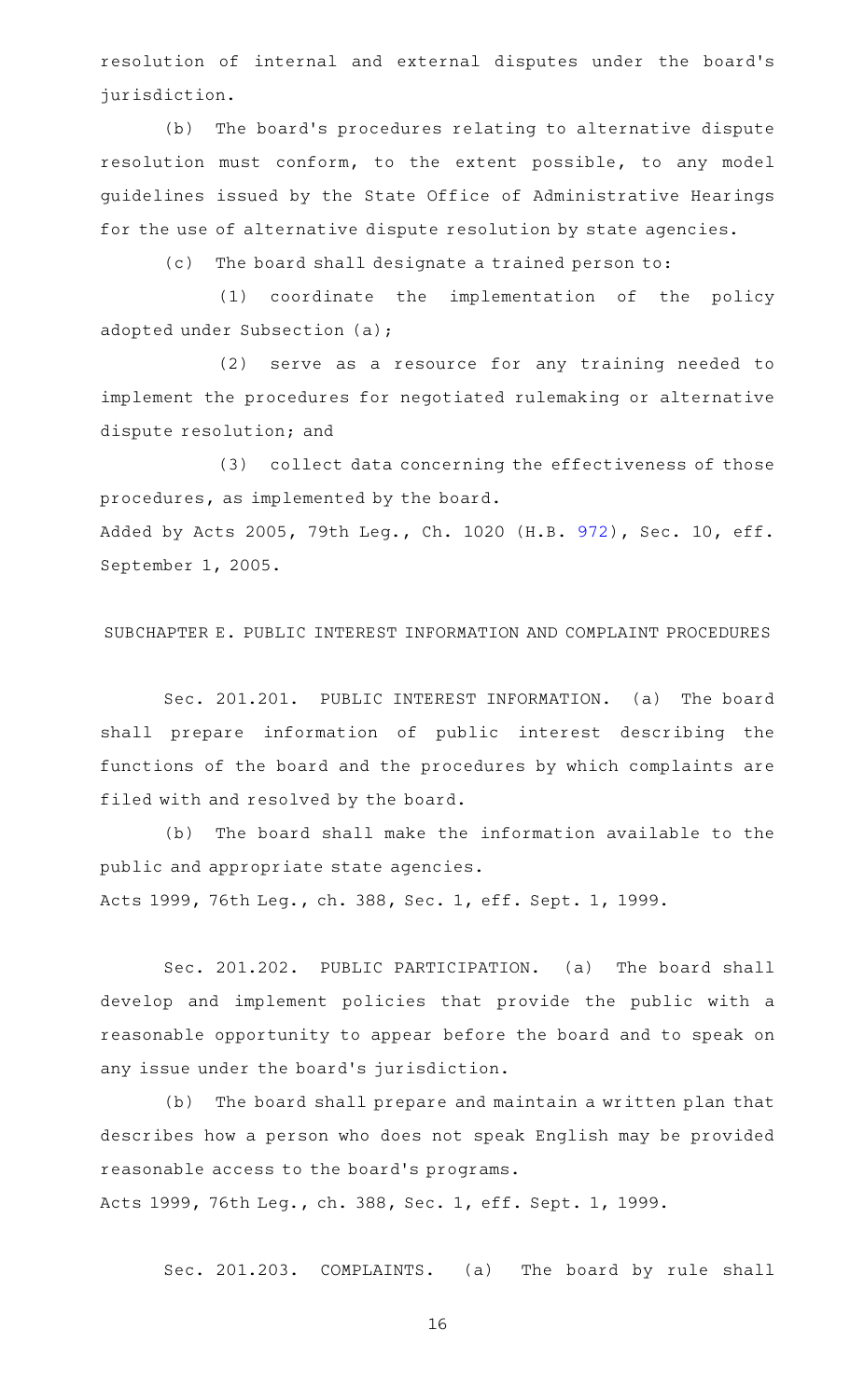establish methods by which consumers and service recipients are notified of the name, mailing address, and telephone number of the board for the purpose of directing complaints to the board. The board may provide for that notice:

(1) on each registration form, application, or written contract for services of a person regulated by the board; or

(2) on a sign prominently displayed in the place of business of each person regulated by the board.

(b) The board shall list with its regular telephone number any toll-free telephone number established under other state law that may be called to present a complaint about a health professional.

Acts 1999, 76th Leg., ch. 388, Sec. 1, eff. Sept. 1, 1999.

Sec. 201.204. RECORDS OF COMPLAINTS. (a) The board shall keep an information file about each complaint filed with the board. The board's information file must be kept current and contain a record for each complaint of:

(1) each person contacted in relation to the complaint;

(2) a summary of findings made at each step of the complaint process;

(3) an explanation of the legal basis and reason for a complaint that is dismissed;

 $(4)$  the schedule required under Section [201.205](http://www.statutes.legis.state.tx.us/GetStatute.aspx?Code=OC&Value=201.205) and a notification of any change in the schedule; and

(5) other relevant information.

(b) Except as provided by Subsection  $(c)$ , if a written complaint is filed with the board that the board has authority to resolve, the board, at least quarterly and until final disposition of the complaint, shall notify the parties to the complaint of the status of the complaint unless the notice would jeopardize an undercover investigation.

(c) If a written complaint that the board has authority to resolve is referred to the enforcement committee, the board at least semiannually and until final disposition of the complaint, shall notify the parties to the complaint of the status of the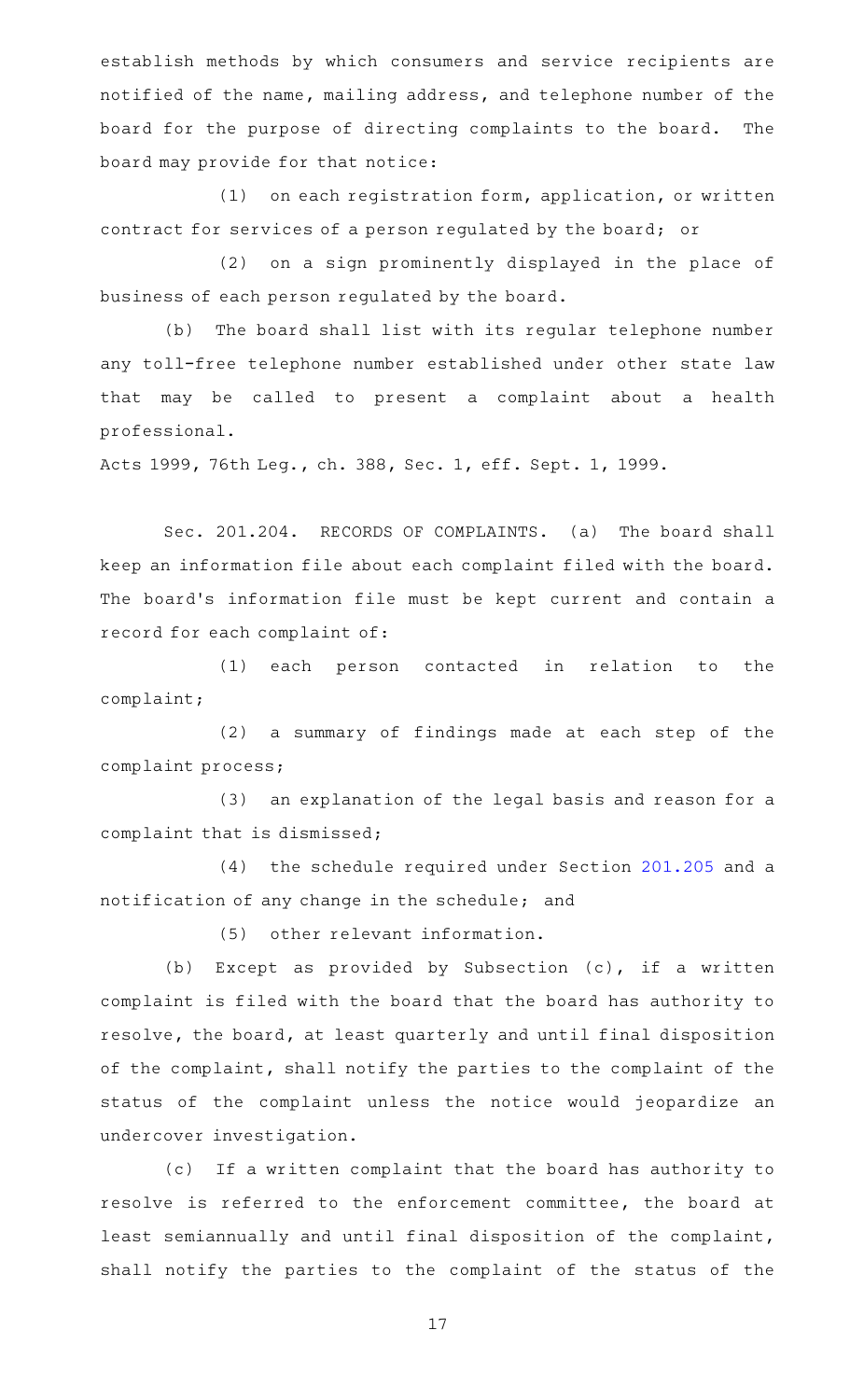complaint unless the notice would jeopardize an undercover investigation.

Acts 1999, 76th Leg., ch. 388, Sec. 1, eff. Sept. 1, 1999.

Sec. 201.205. GENERAL RULES REGARDING COMPLAINT INVESTIGATION AND DISPOSITION. (a) The board shall adopt rules concerning the investigation of a complaint filed with the board. The rules adopted under this section must:

(1) distinguish between categories of complaints;

(2) require the board to prioritize complaints for purposes of determining the order in which they are investigated, taking into account the seriousness of the allegations made in a complaint and the length of time a complaint has been pending;

(3) ensure that a complaint is not dismissed without appropriate consideration;

 $(4)$  require that the board be advised of a complaint that is dismissed and that a letter be sent to the person who filed the complaint explaining the action taken on the complaint;

(5) ensure that the person who filed the complaint has the opportunity to explain the allegations made in the complaint; and

(6) prescribe guidelines concerning the categories of complaints that require the use of a private investigator and the procedures for the board to obtain the services of a private investigator.

 $(b)$  The board shall:

 $(1)$  dispose of a complaint in a timely manner; and

(2) establish a schedule for conducting each phase of the complaint process that is under the control of the board not later than the 30th day after the date the board receives the complaint.

(c) The board shall notify the parties to the complaint of the projected time requirements for pursuing the complaint.

(d) The board shall notify the parties to the complaint of any change in the schedule not later than the seventh day after the date the change is made.

(e) The executive director shall notify the board of a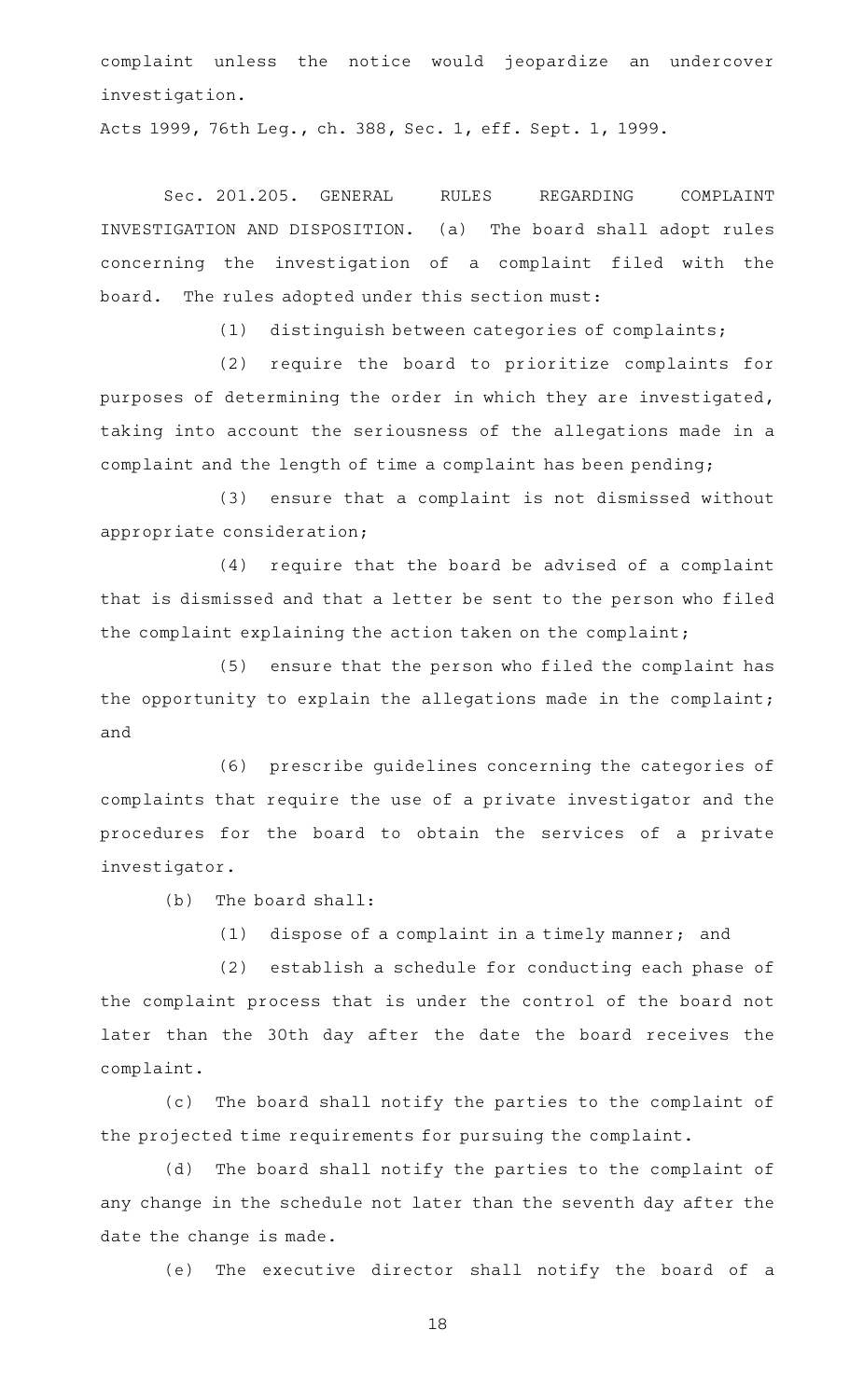complaint that is unresolved after the time prescribed by the board for resolving the complaint so that the board may take necessary action on the complaint.

Acts 1999, 76th Leg., ch. 388, Sec. 1, eff. Sept. 1, 1999. Amended by:

Acts 2005, 79th Leg., Ch. 1020 (H.B. [972\)](http://www.legis.state.tx.us/tlodocs/79R/billtext/html/HB00972F.HTM), Sec. 11, eff. September 1, 2005.

Sec. 201.206. CONFIDENTIALITY OF COMPLAINTS, INVESTIGATION FILES, AND OTHER INFORMATION. (a) Each complaint, adverse report, investigation file, and other investigation report and all other investigative information in the possession of or received or gathered by the board or the board 's employees or agents relating to a license holder, an application for a license, or a criminal investigation or proceeding is privileged and confidential and is not subject to discovery, subpoena, or any other means of legal compulsion for release to anyone other than the board or an employee or agent of the board involved in any disciplinary action relating to a license holder.

(b) The board shall share information in investigation files, on request, with another state or federal regulatory agency or with a local, state, or federal law enforcement agency regardless of whether the investigation has been completed. The board is not required to disclose under this subsection information that is an attorney-client communication, an attorney work product, or other information protected by a privilege recognized by the Texas Rules of Civil Procedure or the Texas Rules of Evidence.

(c) On the completion of the investigation and before a hearing under Section [201.505](http://www.statutes.legis.state.tx.us/GetStatute.aspx?Code=OC&Value=201.505), the board shall provide to the license holder, subject to any other privilege or restriction set forth by rule, statute, or legal precedent, access to all information in the board's possession that the board intends to offer into evidence in presenting its case in chief at the contested case hearing on the complaint. The board is not required to provide:

- (1) a board investigative report or memorandum;
- (2) the identity of a nontestifying complainant; or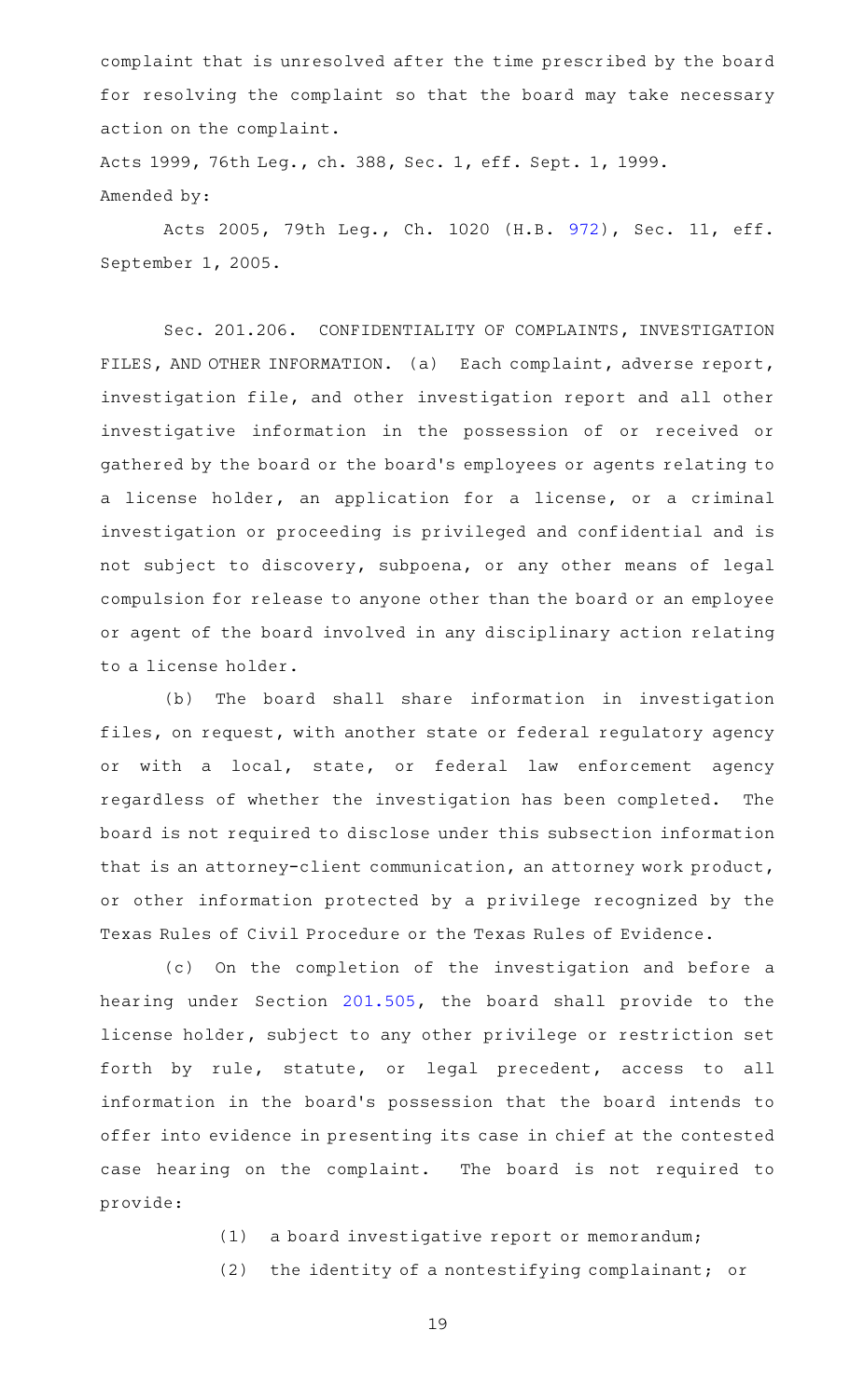(3) attorney-client communications, attorney work product, or other materials covered by a privilege recognized by the Texas Rules of Civil Procedure or the Texas Rules of Evidence.

 $(c-1)$  The board's providing of information under Subsection (c) does not constitute a waiver of a privilege or confidentiality under this chapter or any other law.

(d) Notwithstanding Subsection (a), the board may:

(1) disclose a complaint to the affected license holder; and

(2) provide to a complainant the license holder's response to the complaint, if providing the response is considered by the board to be necessary to investigate the complaint.

(e) This section does not prohibit the board or another party in a disciplinary action from offering into evidence in a contested case under Chapter [2001,](http://www.statutes.legis.state.tx.us/GetStatute.aspx?Code=GV&Value=2001) Government Code, a record, document, or other information obtained or created during an investigation.

(f) The board shall protect the identity of a complainant to the extent possible.

Added by Acts 2003, 78th Leg., ch. 329, Sec. 1, eff. Sept. 1, 2003. Amended by:

Acts 2017, 85th Leg., R.S., Ch. 294 (S.B. [304](http://www.legis.state.tx.us/tlodocs/85R/billtext/html/SB00304F.HTM)), Sec. 5, eff. September 1, 2017.

Acts 2017, 85th Leg., R.S., Ch. 294 (S.B. [304](http://www.legis.state.tx.us/tlodocs/85R/billtext/html/SB00304F.HTM)), Sec. 6, eff. September 1, 2017.

Sec. 201.2065. REQUIREMENTS FOR CERTAIN COMPLAINTS.  $(a)$  In this section:

(1) "Anonymous complaint" means a complaint that lacks sufficient information to identify the source or the name of the person who filed the complaint.

(2) "Insurance agent" means a person licensed under Chapter [4054](http://www.statutes.legis.state.tx.us/GetStatute.aspx?Code=IN&Value=4054), Insurance Code.

(3) "Insurer" means an insurance company or other entity authorized to engage in the business of insurance under Subtitle C, Title 6, Insurance Code.

(4) "Third-party administrator" means a person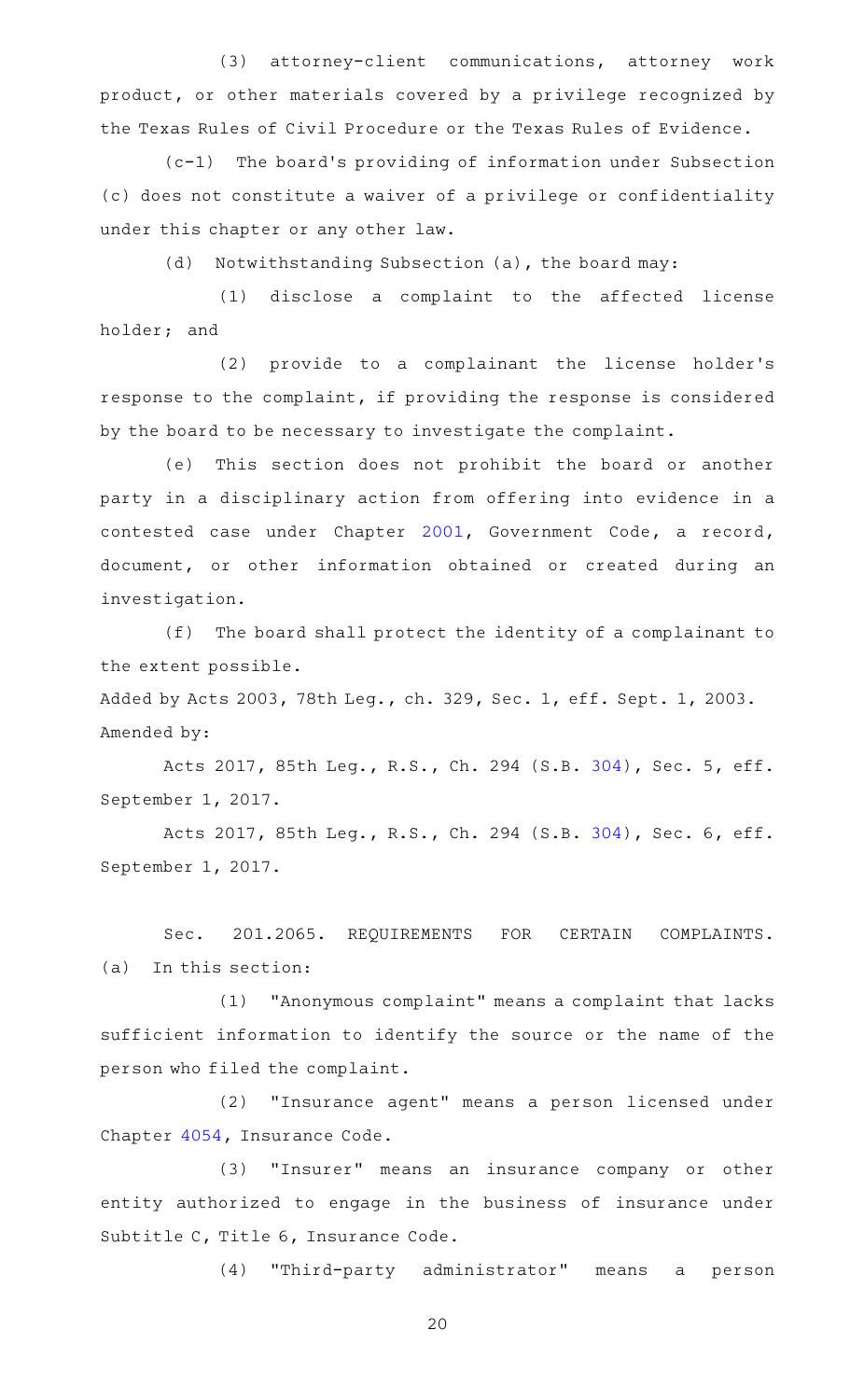required to have a certificate of authority under Chapter [4151](http://www.statutes.legis.state.tx.us/GetStatute.aspx?Code=IN&Value=4151), Insurance Code.

(b) The board may not accept anonymous complaints.

(c) Notwithstanding any confidentiality requirements under Chapter [552](http://www.statutes.legis.state.tx.us/GetStatute.aspx?Code=GV&Value=552), Government Code, or this chapter, a complaint filed with the board by an insurance agent, insurer, pharmaceutical company, or third-party administrator against a license holder must include the name and address of the insurance agent, insurer, pharmaceutical company, or third-party administrator filing the complaint.

(d) Not later than the 15th day after the date the complaint is filed with the board, the board shall notify the license holder who is the subject of the complaint of the name and address of the insurance agent, insurer, pharmaceutical company, or third-party administrator who filed the complaint, unless the notice would jeopardize an investigation.

Added by Acts 2017, 85th Leg., R.S., Ch. 294 (S.B. [304](http://www.legis.state.tx.us/tlodocs/85R/billtext/html/SB00304F.HTM)), Sec. 7, eff. September 1, 2017.

Sec. 201.207. INSPECTIONS. (a) The board, during reasonable business hours, may:

 $(1)$  conduct an on-site inspection of a chiropractic facility to investigate a complaint filed with the board; and

(2) examine and copy records of the chiropractic facility pertinent to the inspection or investigation.

(b) The board is not required to provide notice before conducting an inspection under this section. Added by Acts 2005, 79th Leg., Ch. 1020 (H.B. [972](http://www.legis.state.tx.us/tlodocs/79R/billtext/html/HB00972F.HTM)), Sec. 12, eff. September 1, 2005.

Sec. 201.208. COOPERATION WITH TEXAS DEPARTMENT OF INSURANCE. (a) In this section, "department" means the Texas Department of Insurance.

(b) This section applies only to information held by or for the department or the board that relates to a person who is licensed or otherwise regulated by the department or the board.

(c) The department and the board, on request or on the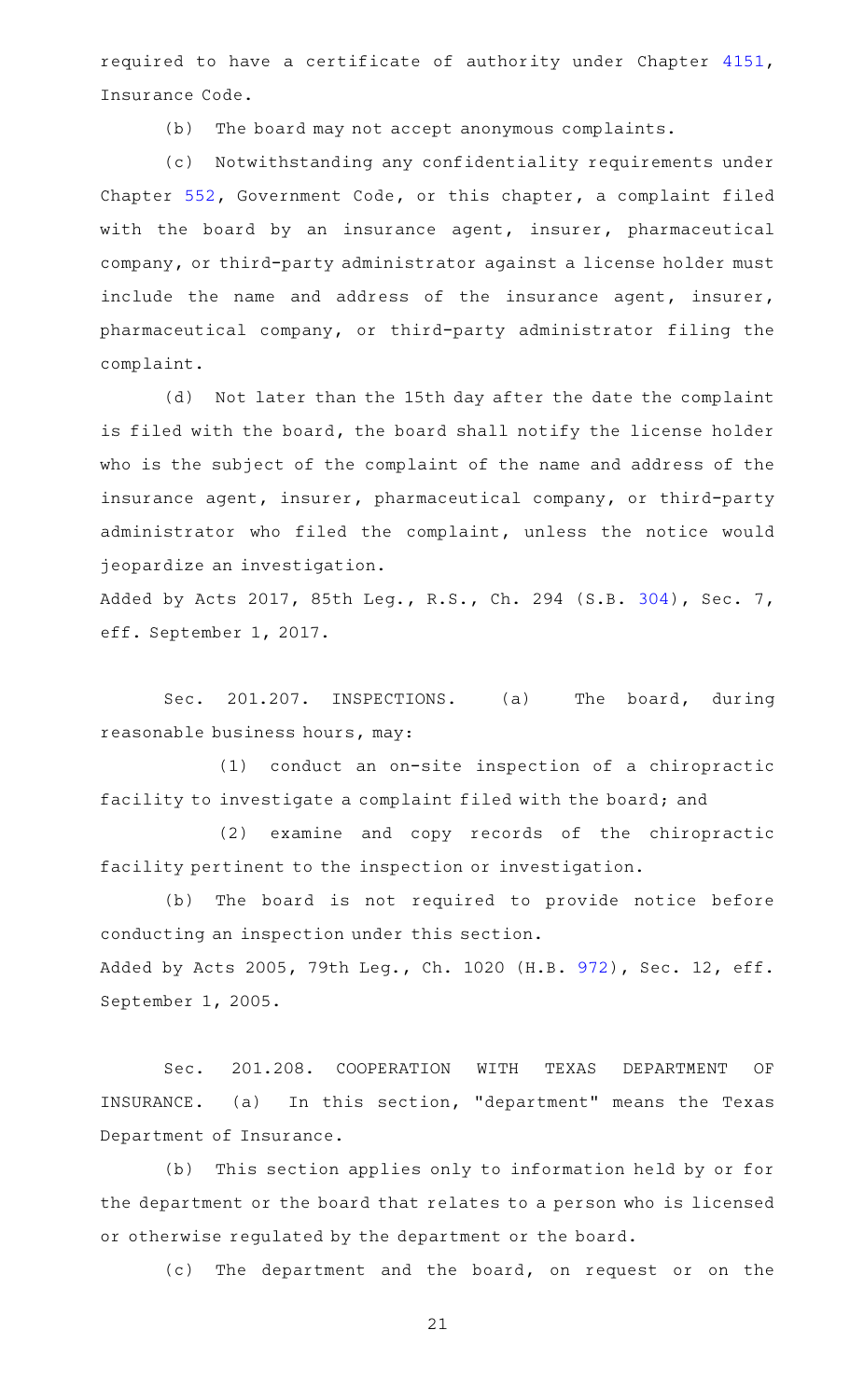department or board's own initiative, may share confidential information or information to which access is otherwise restricted by law. The department and the board shall cooperate with and assist each other when either agency is conducting an investigation by providing information that is relevant to the investigation. Except as provided by this section, confidential information that is shared under this section remains confidential under law, and legal restrictions on access to the information remain in effect unless the agency sharing the information approves use of the information by the receiving agency for enforcement purposes. The provision of information by the board to the department or by the department to the board under this subsection does not constitute a waiver of privilege or confidentiality as established by law.

(d) The department and the board shall develop and maintain a system for tracking investigations conducted by each agency with the cooperation and assistance of the other agency, including information on all disciplinary actions taken.

(e) The department and the board shall collaborate on taking appropriate disciplinary actions to the extent practicable. Added by Acts 2005, 79th Leg., Ch. 1020 (H.B. [972](http://www.legis.state.tx.us/tlodocs/79R/billtext/html/HB00972F.HTM)), Sec. 12, eff. September 1, 2005.

Sec. 201.209. INFORMATION ON STATUS OF CERTAIN INVESTIGATIONS. The board shall include in the annual financial report required by Section [2101.011,](http://www.statutes.legis.state.tx.us/GetStatute.aspx?Code=GV&Value=2101.011) Government Code, information on all investigations conducted by the board with the cooperation and assistance of the Texas Department of Insurance and the Texas Workers' Compensation Commission during the preceding fiscal year. Added by Acts 2005, 79th Leg., Ch. 1020 (H.B. [972](http://www.legis.state.tx.us/tlodocs/79R/billtext/html/HB00972F.HTM)), Sec. 12, eff. September 1, 2005.

Sec. 201.210. EXPERT REVIEW PROCESS. (a) The board by rule shall develop an expert review process to assist the board with the investigation of complaints filed with the board that require additional chiropractic expertise.

 $(b)$  The board shall: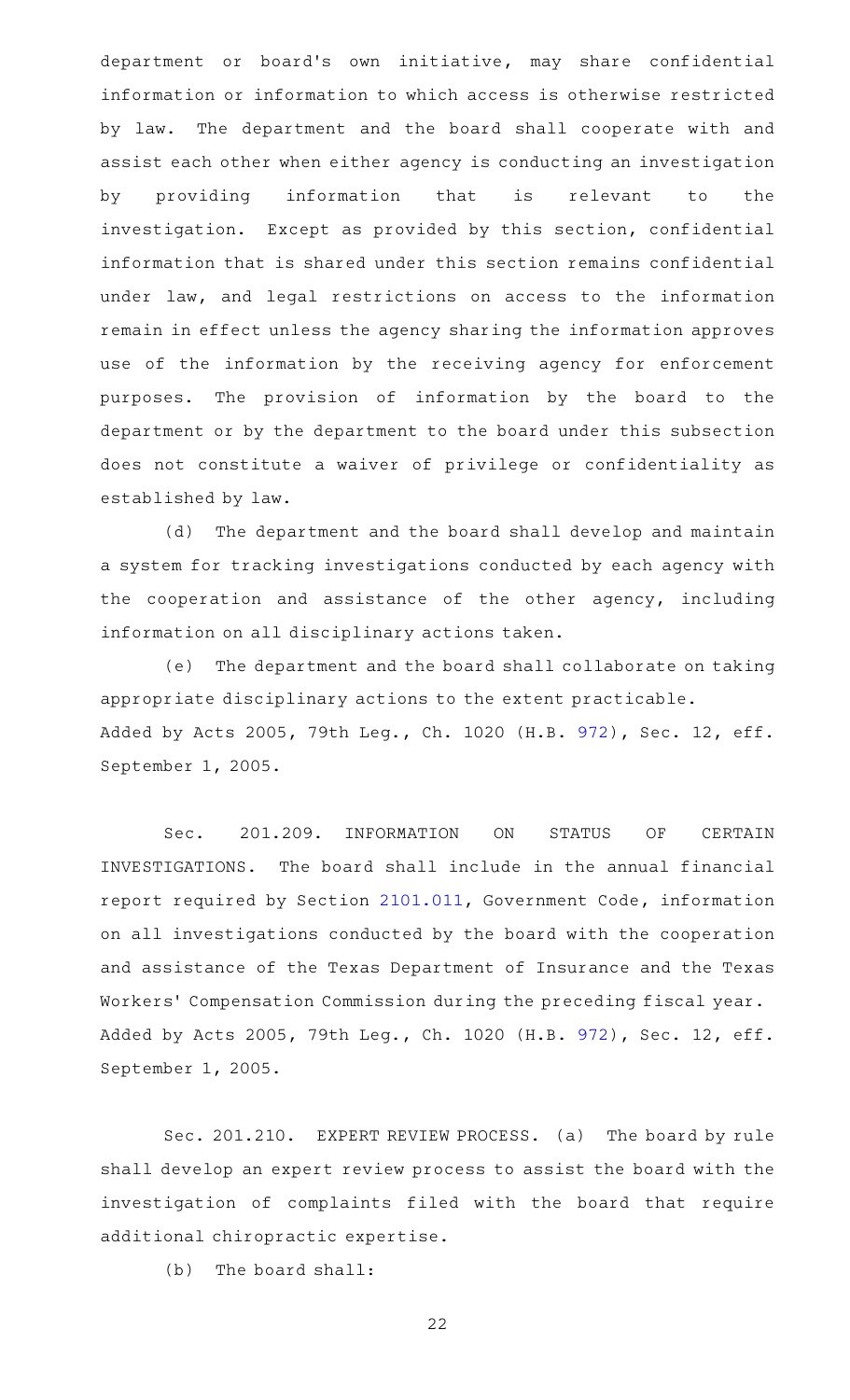(1) determine the type of complaints that require potential expert review, including standard of care complaints;

(2) create a list of qualified experts to review complaints that require additional chiropractic expertise; and

(3) establish a method for assigning an expert to a complaint that ensures unbiased assignments of complaints, maintains confidentiality of complaints, and avoids conflicts of interest related to complaints.

(c) The rules adopted under this section must address:

(1) the qualifications of the experts who may review complaints;

(2) the grounds for removal of an expert who is assigned to review a complaint;

(3) the time in which a complaint that requires expert review must be resolved; and

(4) the content and format of expert review documents.

(d) The board may contract with a qualified expert on the list created under this section to assist the board in the investigation of a complaint that requires additional chiropractic expertise.

Added by Acts 2017, 85th Leg., R.S., Ch. 294 (S.B. [304](http://www.legis.state.tx.us/tlodocs/85R/billtext/html/SB00304F.HTM)), Sec. 8, eff. September 1, 2017.

### SUBCHAPTER G. LICENSE REQUIREMENTS

Sec. 201.301. LICENSE REQUIRED. A person may not practice chiropractic unless the person holds a license issued by the board. Acts 1999, 76th Leg., ch. 388, Sec. 1, eff. Sept. 1, 1999.

Sec. 201.302. LICENSING EXAMINATION APPLICATION.

(a) An applicant for a license by examination must present satisfactory evidence to the board that the applicant:

 $(1)$  is at least 18 years of age;

(2) has completed 90 semester hours of college courses other than courses included in a doctor of chiropractic degree program; and

(3) is either a graduate or a final semester student of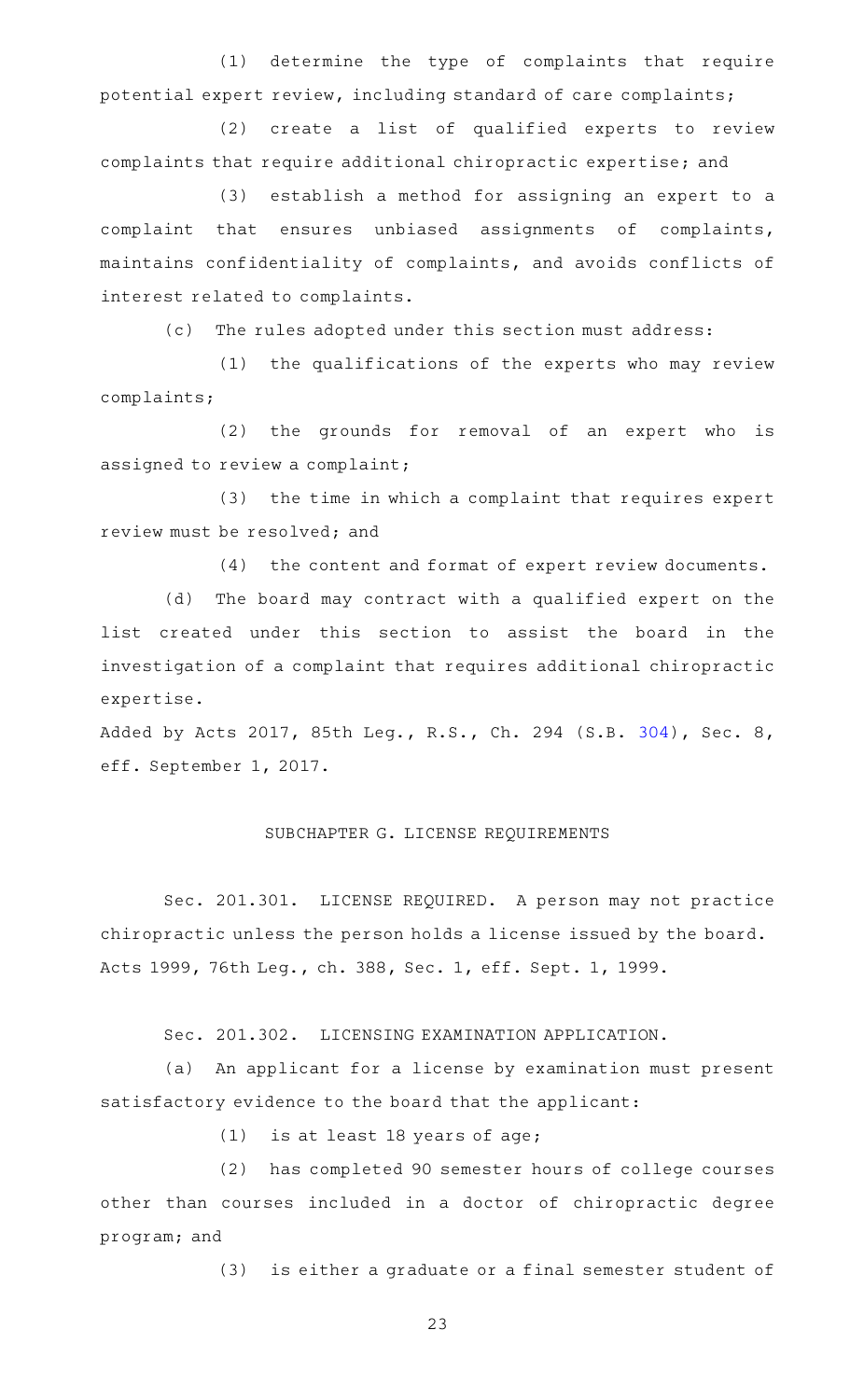a bona fide reputable doctor of chiropractic degree program.

(b) An application for examination must be:

 $(1)$  made in writing;

 $(2)$  verified by affidavit;

(3) filed with the secretary-treasurer of the board on a form prescribed by the board; and

 $(4)$  accompanied by a fee.

(c) Each applicant shall be given reasonable notice of the time and place of the examination.

(d) Notwithstanding Subsection (a)(3), if the Council on Chiropractic Education or another national chiropractic education accreditation organization recognized by the board requires a number of semester hours of college courses other than courses included in a doctor of chiropractic degree program that is greater or less than the number of hours specified by that subsection to qualify for admission to a doctor of chiropractic degree program, the board may adopt the requirement of that organization if the board determines that requirement to be appropriate. Acts 1999, 76th Leg., ch. 388, Sec. 1, eff. Sept. 1, 1999. Amended by:

Acts 2005, 79th Leg., Ch. 1020 (H.B. [972\)](http://www.legis.state.tx.us/tlodocs/79R/billtext/html/HB00972F.HTM), Sec. 20, eff. September 1, 2005.

Acts 2007, 80th Leg., R.S., Ch. 802 (S.B. [776](http://www.legis.state.tx.us/tlodocs/80R/billtext/html/SB00776F.HTM)), Sec. 3, eff. June 15, 2007.

Acts 2017, 85th Leg., R.S., Ch. 294 (S.B. [304](http://www.legis.state.tx.us/tlodocs/85R/billtext/html/SB00304F.HTM)), Sec. 9, eff. September 1, 2017.

Sec. 201.303. EDUCATIONAL REQUIREMENTS. (a) To comply with the requirements of Section [201.302,](http://www.statutes.legis.state.tx.us/GetStatute.aspx?Code=OC&Value=201.302) the applicant must submit to the board a transcript of credits that certifies that the applicant has satisfactorily completed at least the number of semester hours of college credits required by that section at a college or university that issues credits accepted by The University of Texas at Austin for a bachelor of arts or bachelor of science degree.

(b) Repealed by Acts 2003, 78th Leg., ch. 329, Sec. 5.

(c) The board may charge a fee of not more than \$50 for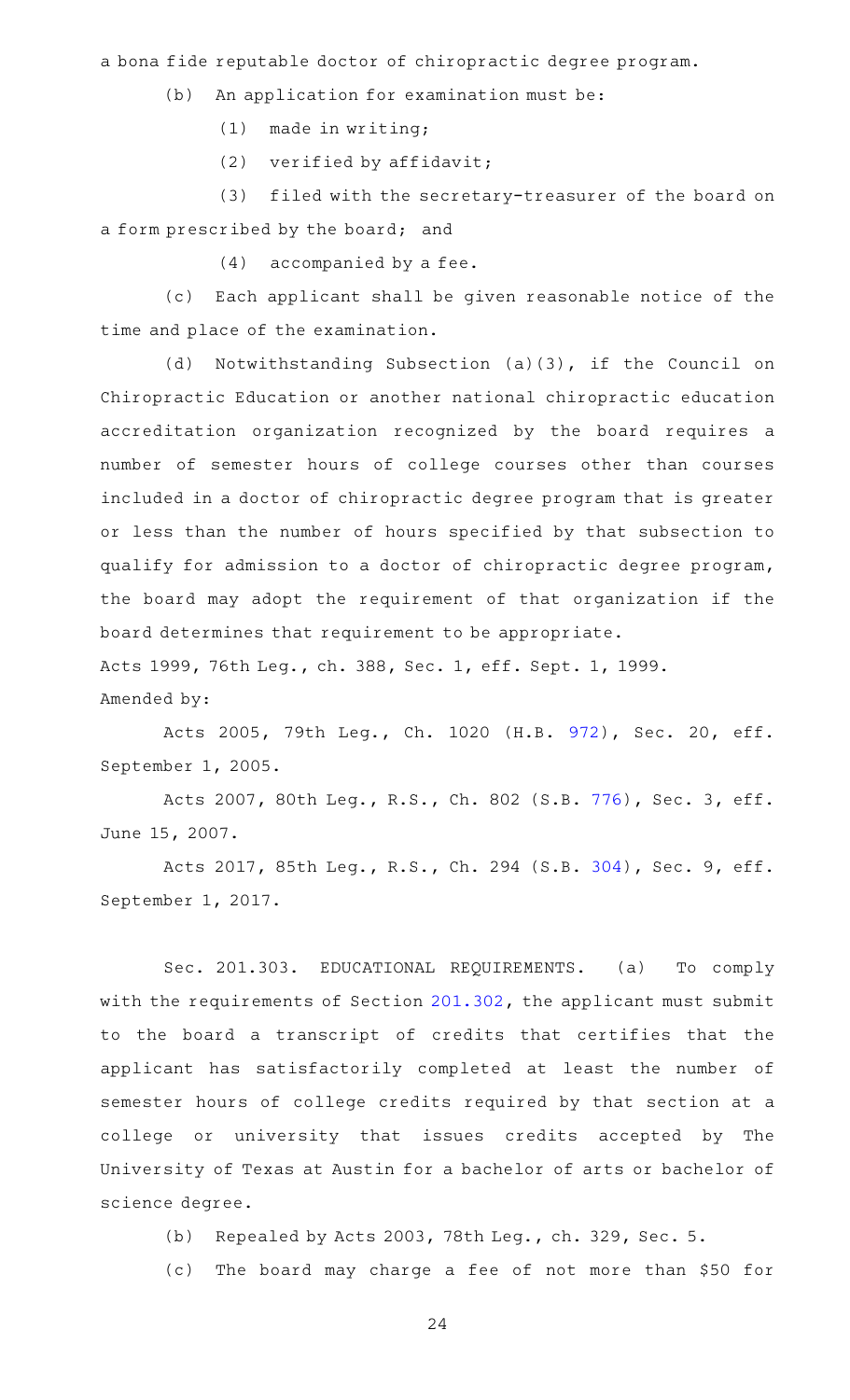verifying that the applicant has satisfied the requirements of this section.

(d)AAA bona fide reputable doctor of chiropractic degree program that satisfies Section [201.302\(](http://www.statutes.legis.state.tx.us/GetStatute.aspx?Code=OC&Value=201.302)a)(3) is one that:

(1) has entrance requirements and a course of instruction as high as those of a better class of doctor of chiropractic degree programs in the United States;

(2) maintains a resident course of instruction equivalent to:

(A) not less than four terms of eight months each; or

(B) not less than the number of semester hours required by The University of Texas for a bachelor of arts or bachelor of science degree;

(3) provides a course of instruction in the fundamental subjects listed in Section [201.305\(](http://www.statutes.legis.state.tx.us/GetStatute.aspx?Code=OC&Value=201.305)b); and

(4) has the necessary teaching staff and facilities for proper instruction in all of the fundamental subjects listed in Section [201.305\(](http://www.statutes.legis.state.tx.us/GetStatute.aspx?Code=OC&Value=201.305)b).

Acts 1999, 76th Leg., ch. 388, Sec. 1, eff. Sept. 1, 1999. Amended by Acts 2003, 78th Leg., ch. 329, Sec. 5.

Amended by:

Acts 2005, 79th Leg., Ch. 1020 (H.B. [972\)](http://www.legis.state.tx.us/tlodocs/79R/billtext/html/HB00972F.HTM), Sec. 21, eff. September 1, 2005.

Acts 2007, 80th Leg., R.S., Ch. 802 (S.B. [776](http://www.legis.state.tx.us/tlodocs/80R/billtext/html/SB00776F.HTM)), Sec. 4, eff. June 15, 2007.

Acts 2017, 85th Leg., R.S., Ch. 294 (S.B. [304\)](http://www.legis.state.tx.us/tlodocs/85R/billtext/html/SB00304F.HTM), Sec. 10, eff. September 1, 2017.

Sec. 201.304. EXAMINATION REQUIREMENTS. (a) To receive a license, an applicant for a license by examination must pass:

(1) the required and optional parts of the examination given by the National Board of Chiropractic Examiners, as required by and under conditions established by board rule; and

(2) an examination prepared by the board that tests the applicant 's knowledge and understanding of the laws relating to the practice of chiropractic in this state.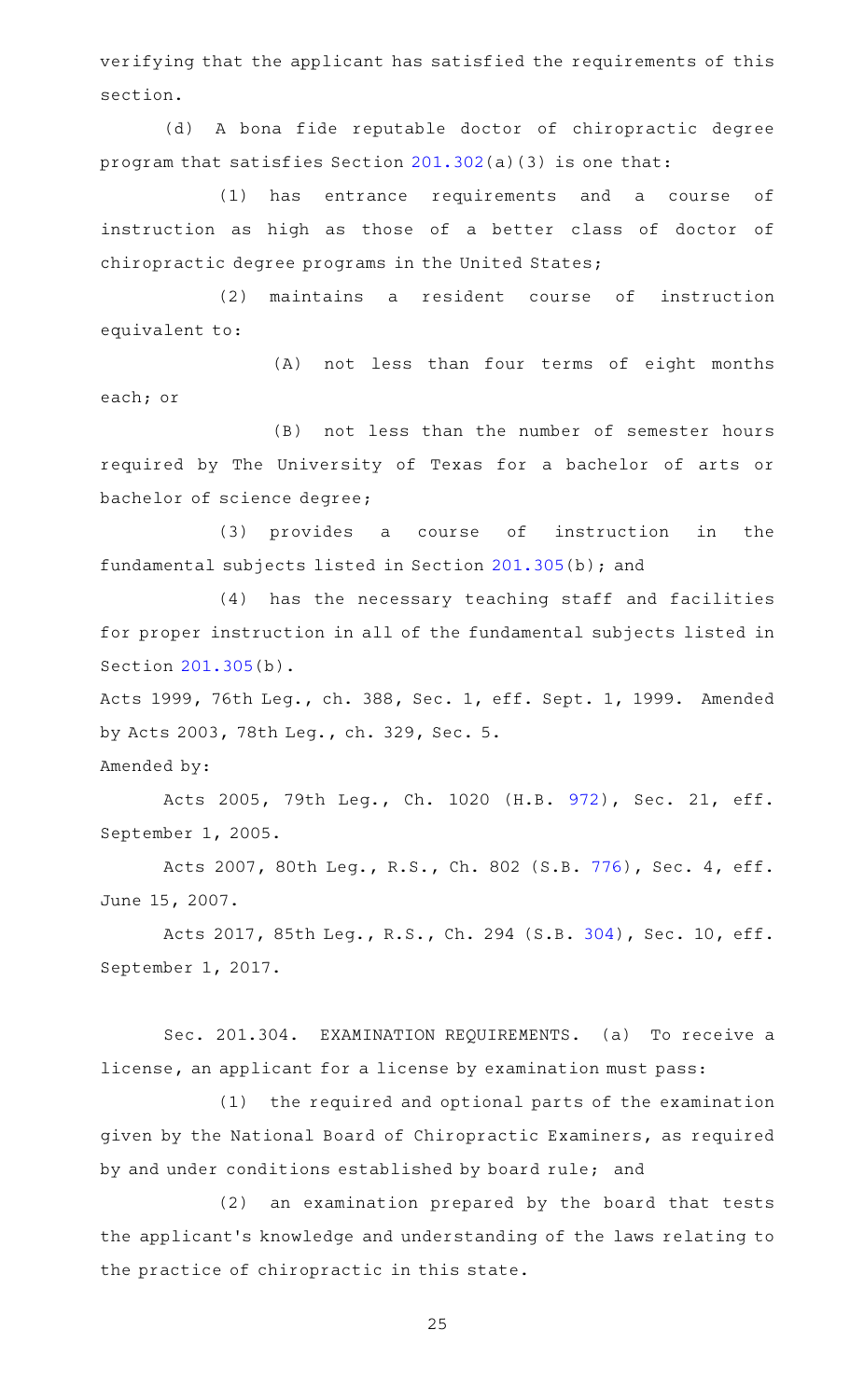(b) The board shall periodically determine whether applicants who hold National Board of Chiropractic Examiners certificates have been adequately examined. If the board determines that those applicants have not been adequately examined, the board shall require those applicants to submit to an additional examination prepared by the board.

(c) The board may give an examination during the applicant's last semester of college if the board receives evidence indicating the applicant has satisfactory grades. Immediately after the applicant graduates from chiropractic college, the applicant must forward to the board evidence of satisfactory completion of the applicant 's course of study.

Acts 1999, 76th Leg., ch. 388, Sec. 1, eff. Sept. 1, 1999. Amended by Acts 2001, 77th Leg., ch. 721, Sec. 1, eff. Sept. 1, 2001.

Sec. 201.305. EXAMINATION PROCEDURE. (a) Each examination for a license to practice chiropractic shall be conducted in the English language and in a fair and impartial manner.

(b) An examination given under Section  $201.304(a)(1)$  $201.304(a)(1)$  shall be conducted on practical and theoretical chiropractic and in the subjects of anatomy-histology, chemistry, bacteriology, physiology, symptomatology, pathology and analysis of the human spine, and hygiene and public health.

(c) Applicants may be known to the examiners only by numbers, without a name or another method of identification on examination papers by which members of the board could identify an applicant, until after the general averages of the applicants ' numbers in the class are determined and the licenses are granted or refused.

(d) The board by rule shall ensure that the examination is administered to applicants with disabilities in compliance with the Americans with Disabilities Act of 1990 (42 U.S.C. Section 12101 et seq.).

Acts 1999, 76th Leg., ch. 388, Sec. 1, eff. Sept. 1, 1999. Amended by Acts 2001, 77th Leg., ch. 721, Sec. 2, eff. Sept. 1, 2001. Amended by:

Acts 2005, 79th Leg., Ch. 1020 (H.B. [972\)](http://www.legis.state.tx.us/tlodocs/79R/billtext/html/HB00972F.HTM), Sec. 22, eff.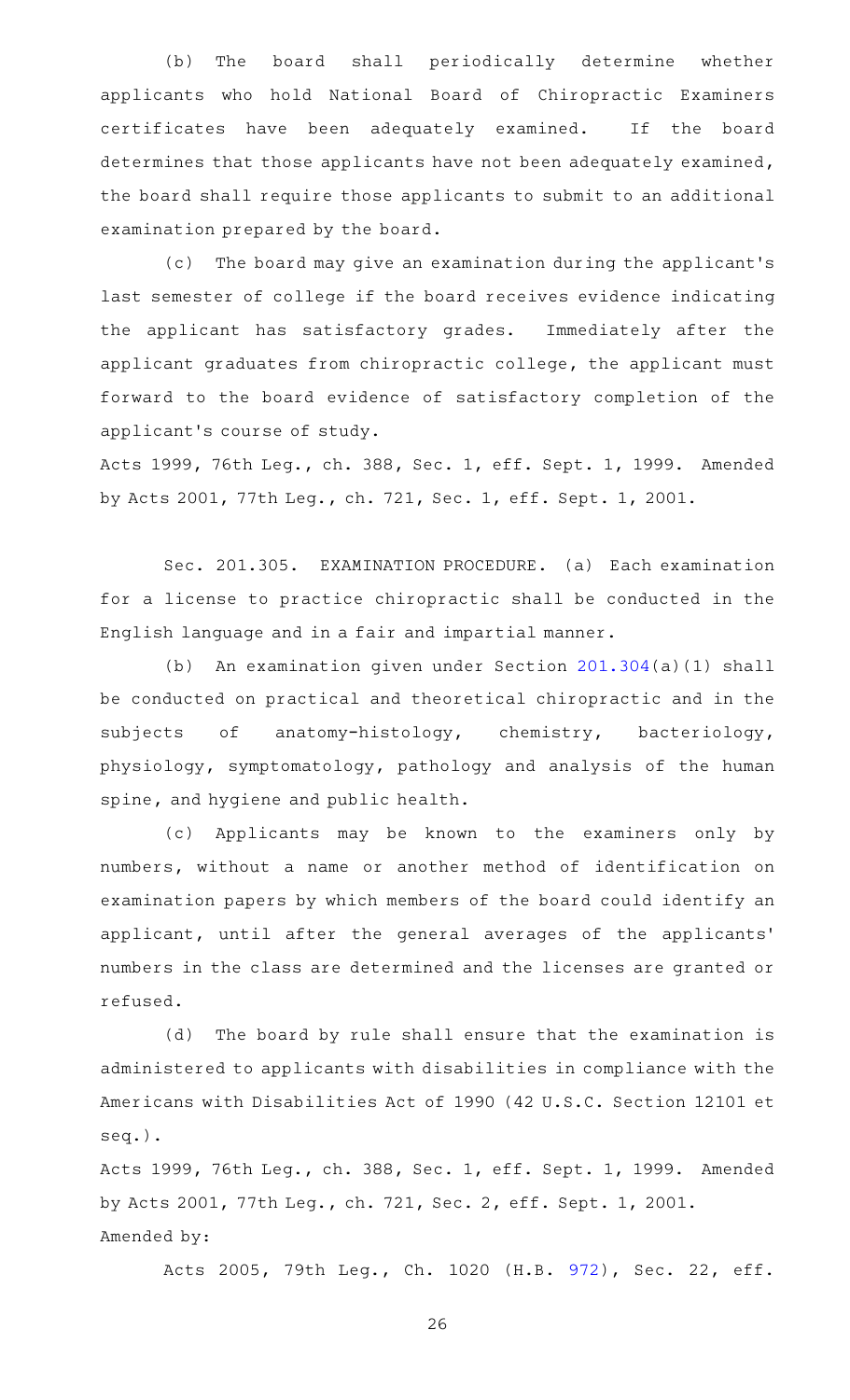September 1, 2005.

Sec. 201.306. EXAMINATION RESULTS. (a) The board shall notify each applicant of the results of an examination given by the board not later than the 30th day after the date the licensing examination is administered.

(b) If requested by a person who fails an examination given by the board, the board shall review with the person the circumstances surrounding the adverse score.

(c) To pass the examination under Section  $201.304(a)(2)$  $201.304(a)(2)$ , an applicant must score a grade of at least 75 percent.

(d) All questions and answers from an examination given by the board, with the grades attached, authenticated by the signature of the examiner, shall be preserved in the executive office of the board for at least one year.

(e) Each license shall be attested by the seal of the board and signed by all members of the board or a quorum of the board. Acts 1999, 76th Leg., ch. 388, Sec. 1, eff. Sept. 1, 1999. Amended by Acts 2001, 77th Leg., ch. 721, Sec. 3, eff. Sept. 1, 2001.

Sec. 201.307. REEXAMINATION. (a) An applicant who fails to pass a required examination may take another examination.

(b) The board by rule shall establish the number of times an applicant may retake the examination required by Section [201.304\(](http://www.statutes.legis.state.tx.us/GetStatute.aspx?Code=OC&Value=201.304)a)(1) or (b), as applicable. The board by rule shall establish the conditions under which an applicant may retake an examination. The board may require an applicant to fulfill additional educational requirements.

(c) If the applicant makes a satisfactory grade on reexamination, the board shall grant to the applicant a license to practice chiropractic.

(d) The board's decision under this section is final. Acts 1999, 76th Leg., ch. 388, Sec. 1, eff. Sept. 1, 1999. Amended by Acts 2001, 77th Leg., ch. 721, Sec. 4, eff. Sept. 1, 2001. Amended by:

Acts 2005, 79th Leg., Ch. 1020 (H.B. [972\)](http://www.legis.state.tx.us/tlodocs/79R/billtext/html/HB00972F.HTM), Sec. 23, eff. September 1, 2005.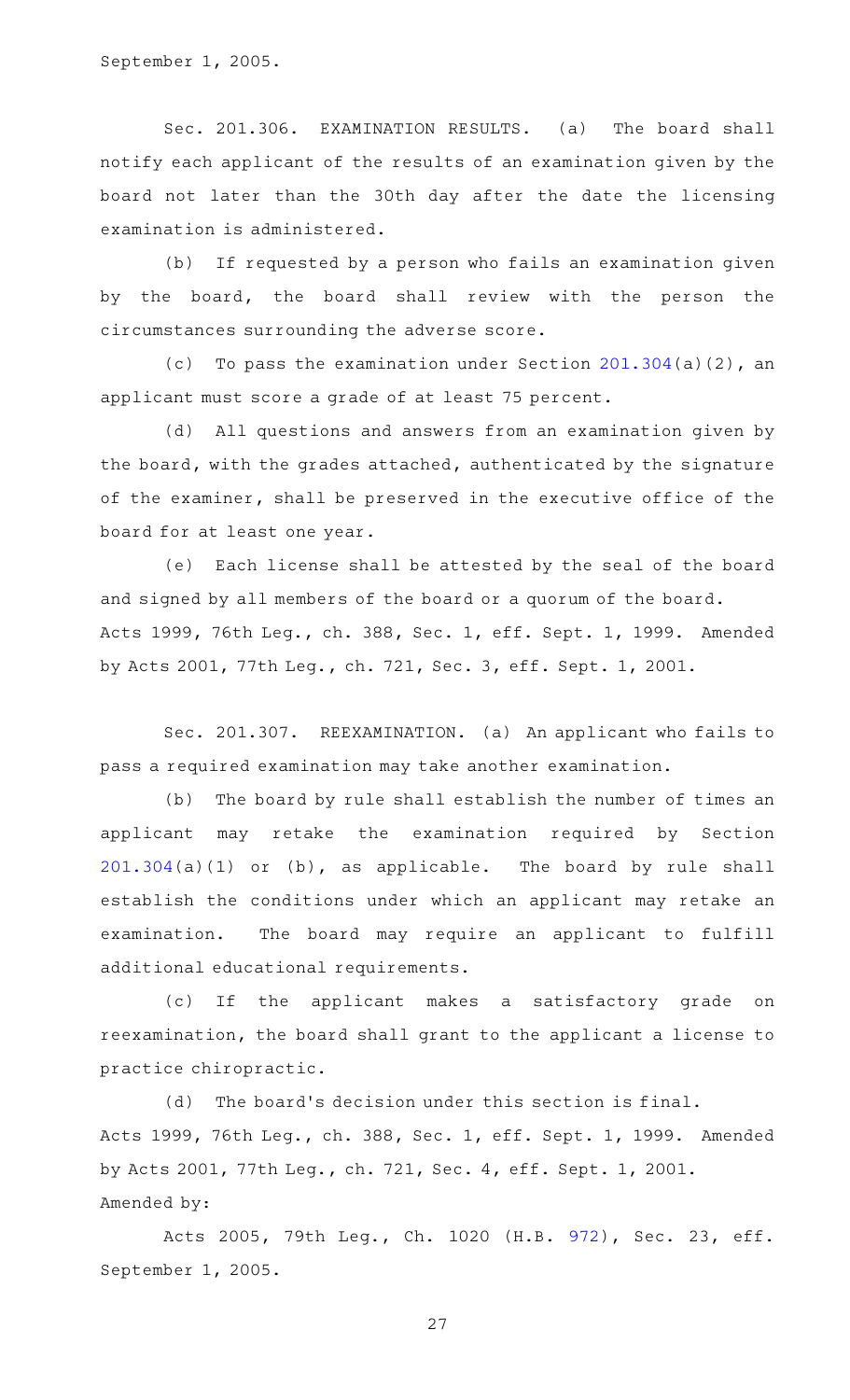Acts 2017, 85th Leg., R.S., Ch. 294 (S.B. [304\)](http://www.legis.state.tx.us/tlodocs/85R/billtext/html/SB00304F.HTM), Sec. 11, eff. September 1, 2017.

Sec. 201.308. TEMPORARY LICENSE. (a) The board by rule may provide for the issuance of a temporary license.

(b) The board by rule shall provide a time limit for the period a temporary license is valid.

(c) The board may issue a temporary faculty license to practice chiropractic to a person as provided by this section. The person:

(1) must hold a current chiropractic license that is unrestricted and not subject to a disciplinary order or probation in another state or a Canadian province;

(2) may not hold a chiropractic license in another state or a Canadian province that has any restrictions, disciplinary orders, or probation;

(3) must pass the examination required under Section [201.304\(](http://www.statutes.legis.state.tx.us/GetStatute.aspx?Code=OC&Value=201.304)a)(2);

(4) must have been engaged in the practice of chiropractic:

(A) for at least the three years preceding the date of the application under this section; or

(B) as a chiropractic educator in a doctor of chiropractic degree program accredited by the Council on Chiropractic Education for at least the three years preceding the date of the application under this section; and

(5) must hold a salaried faculty position of at least the level of assistant professor and be working full-time at:

(A) Parker College of Chiropractic; or

(B) Texas Chiropractic College.

(d) A person is eligible for a temporary license under Subsection (c) if the person holds a faculty position of at least the level of assistant professor, the person works at least part-time at an institution listed in Subsection (c)(5), and:

(1) the person is on active duty in the United States armed forces; and

(2) the person's practice under the temporary license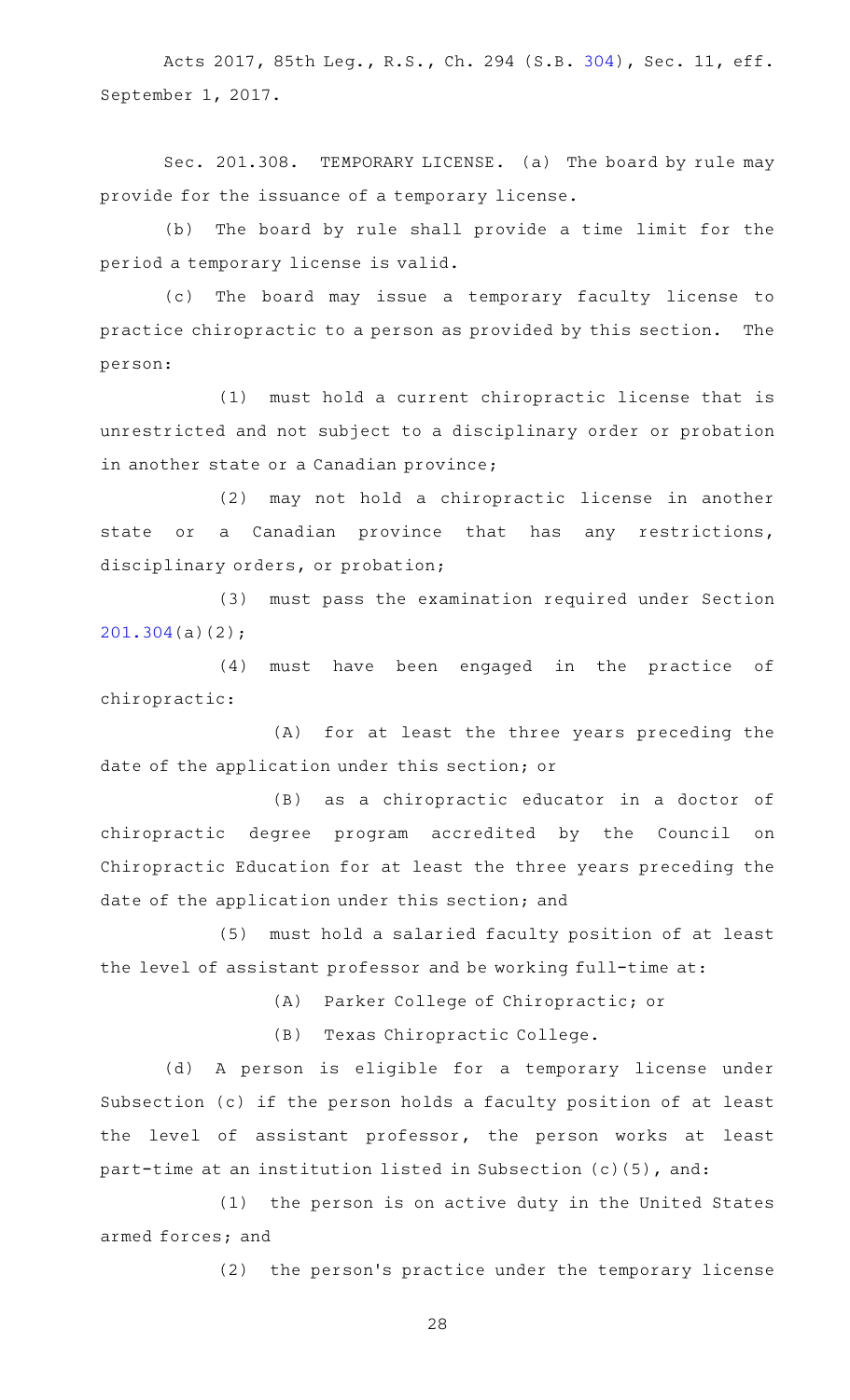will fulfill critical needs of the citizens of this state.

(e) A chiropractor who is issued a temporary license under Subsection (c) must sign an oath on a form prescribed by the board swearing that the person:

(1) has read and is familiar with this chapter and board rules;

(2) will abide by the requirements of this chapter and board rules while practicing under the chiropractor 's temporary license; and

(3) will be subject to the disciplinary procedures of the board.

(f) A chiropractor holding a temporary license under Subsection (c) and the chiropractor 's chiropractic school must file affidavits with the board affirming acceptance of the terms and limits imposed by the board on the chiropractic activities of the chiropractor.

(g) A temporary license issued under Subsection (c) is valid for one year.

(h) The holder of a temporary license issued under Subsection (c) is limited to the teaching confines of the applying chiropractic school as a part of the chiropractor 's duties and responsibilities assigned by the program and may not practice chiropractic outside of the setting of the chiropractic school or an affiliate of the chiropractic school.

(i) The application for a temporary license under Subsection (c) must be made by the chiropractic school in which the chiropractor teaches and must contain the information and documentation requested by the board. The application must be endorsed by the dean of the chiropractic school or the president of the institution.

(j) A chiropractor who holds a temporary license issued under Subsection (c) and who wishes to receive a permanent unrestricted license must meet the requirements for issuance of a permanent unrestricted license, including any examination requirements.

 $(k)$  The board shall adopt:

(1) rules governing the issuance of a renewal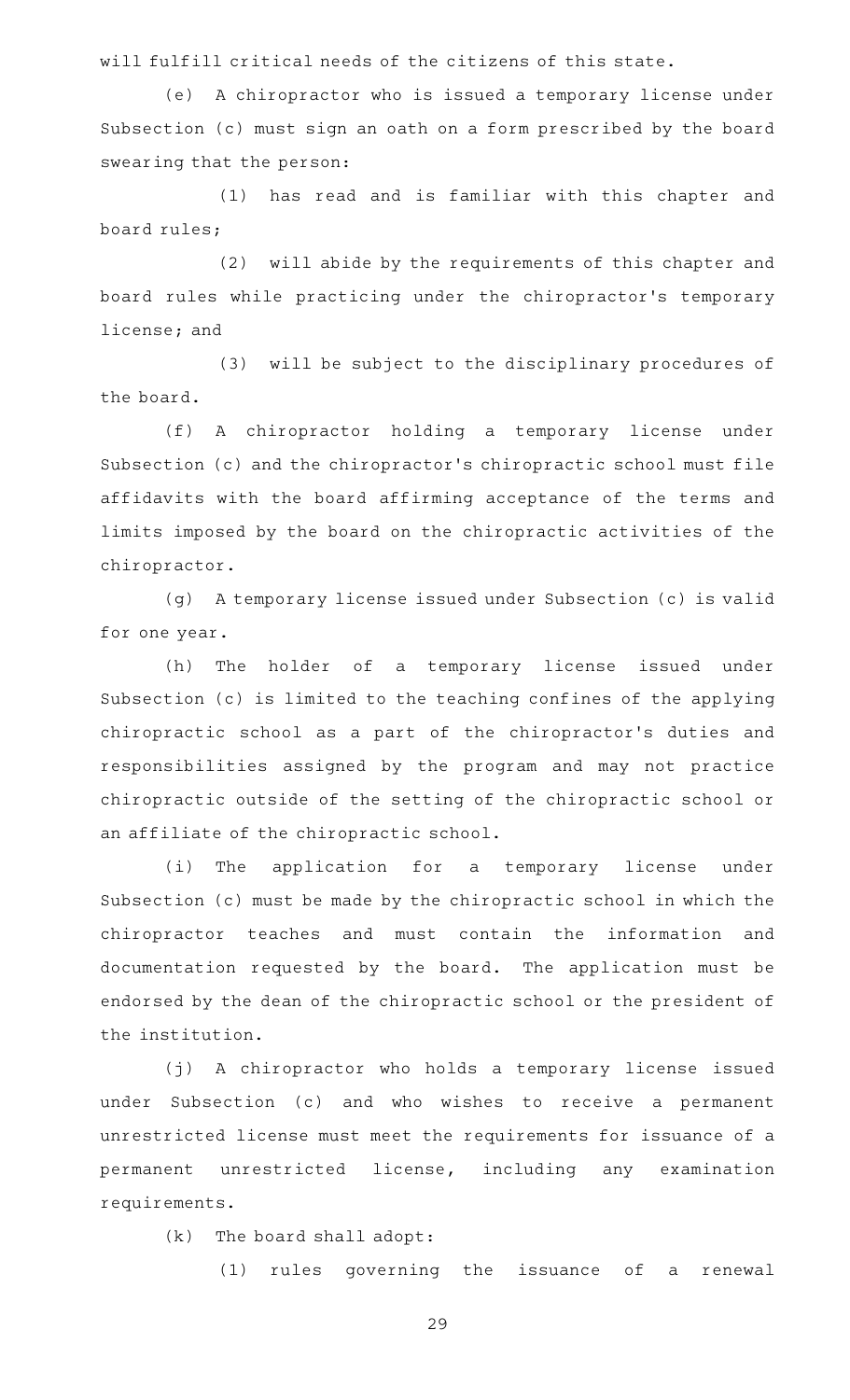temporary faculty license, including a rule that permits a person licensed under Subsection (c) to continue teaching while an application for a renewal temporary license is pending;

(2) fees for the issuance of a temporary license and a renewal temporary license; and

(3) an application form for temporary licenses and renewal temporary licenses to be issued under this section.

(1) The fee for a renewal temporary license issued under Subsection (k)(1) must be less than the amount of the fee for a temporary license issued under Subsection (c).

(m) A chiropractic school shall notify the board not later than 72 hours after the time:

(1) except as provided by Subdivision  $(2)$ , a chiropractor licensed under Subsection (c) ceases to hold a full-time salaried position of at least the level of assistant professor at the school; and

(2) a chiropractor described by Subsection (d) ceases to hold a part-time salaried position of at least the level of assistant professor at the school.

(n) The board shall revoke a license issued under this section if the license holder no longer satisfies the requirements of this section.

Acts 1999, 76th Leg., ch. 388, Sec. 1, eff. Sept. 1, 1999. Amended by:

Acts 2009, 81st Leg., R.S., Ch. 957 (H.B. [3450](http://www.legis.state.tx.us/tlodocs/81R/billtext/html/HB03450F.HTM)), Sec. 1, eff. September 1, 2009.

Sec. 201.309. LICENSE ISSUANCE TO CERTAIN OUT-OF-STATE APPLICANTS. The board shall issue a license to practice chiropractic to an out-of-state applicant who:

(1) submits a written application to the board on a form prescribed by the board, accompanied by the application fee set by the board and any other information requested by the board;

(2) is licensed in good standing to practice chiropractic in another state or foreign country that has licensing requirements substantially equivalent to the requirements of this chapter;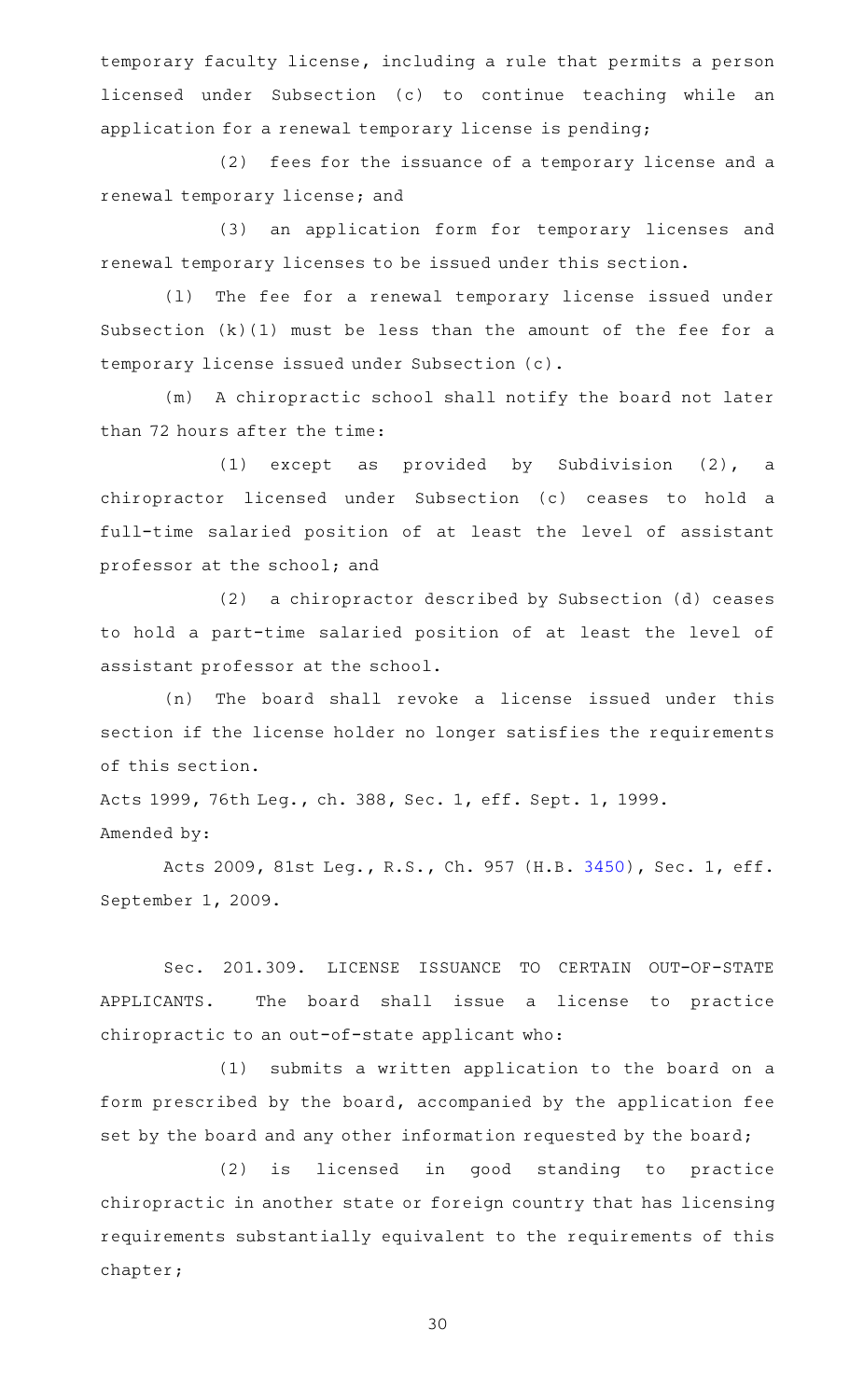(3) has not been the subject of a disciplinary action and is not the subject of a pending investigation in any jurisdiction in which the applicant is or has been licensed;

(4) has graduated from a doctor of chiropractic degree program accredited by the Council on Chiropractic Education and approved by rule by the board;

(5) has passed a national or other examination recognized by the board relating to the practice of chiropractic;

(6) has passed the board's jurisprudence examination;

(7) has practiced chiropractic:

(A) for at least the three years immediately preceding the date of the application under this section; or

(B) as a chiropractic educator in a doctor of chiropractic degree program accredited by the Council on Chiropractic Education for at least the three years immediately preceding the date of the application under this section; and

(8) meets any other requirements adopted by rule by the board under this chapter.

Acts 1999, 76th Leg., ch. 388, Sec. 1, eff. Sept. 1, 1999. Amended by Acts 2003, 78th Leg., ch. 899, Sec. 1.

Amended by:

Acts 2007, 80th Leg., R.S., Ch. 802 (S.B. [776](http://www.legis.state.tx.us/tlodocs/80R/billtext/html/SB00776F.HTM)), Sec. 5, eff. June 15, 2007.

Sec. 201.311. INACTIVE STATUS. (a) The board by rule shall adopt a system by which a license holder may place the license on inactive status. A license holder must apply for inactive status, on a form prescribed by the board, before the expiration date of the license.

(b) A license holder whose license is on inactive status:

(1) is not required to pay license renewal fees; and

(2) may not perform an activity regulated under this chapter.

(c) A license holder whose license is on inactive status may return to active practice by notifying the board in writing. The board shall remove the license holder 's license from inactive status after the holder pays an administrative fee and complies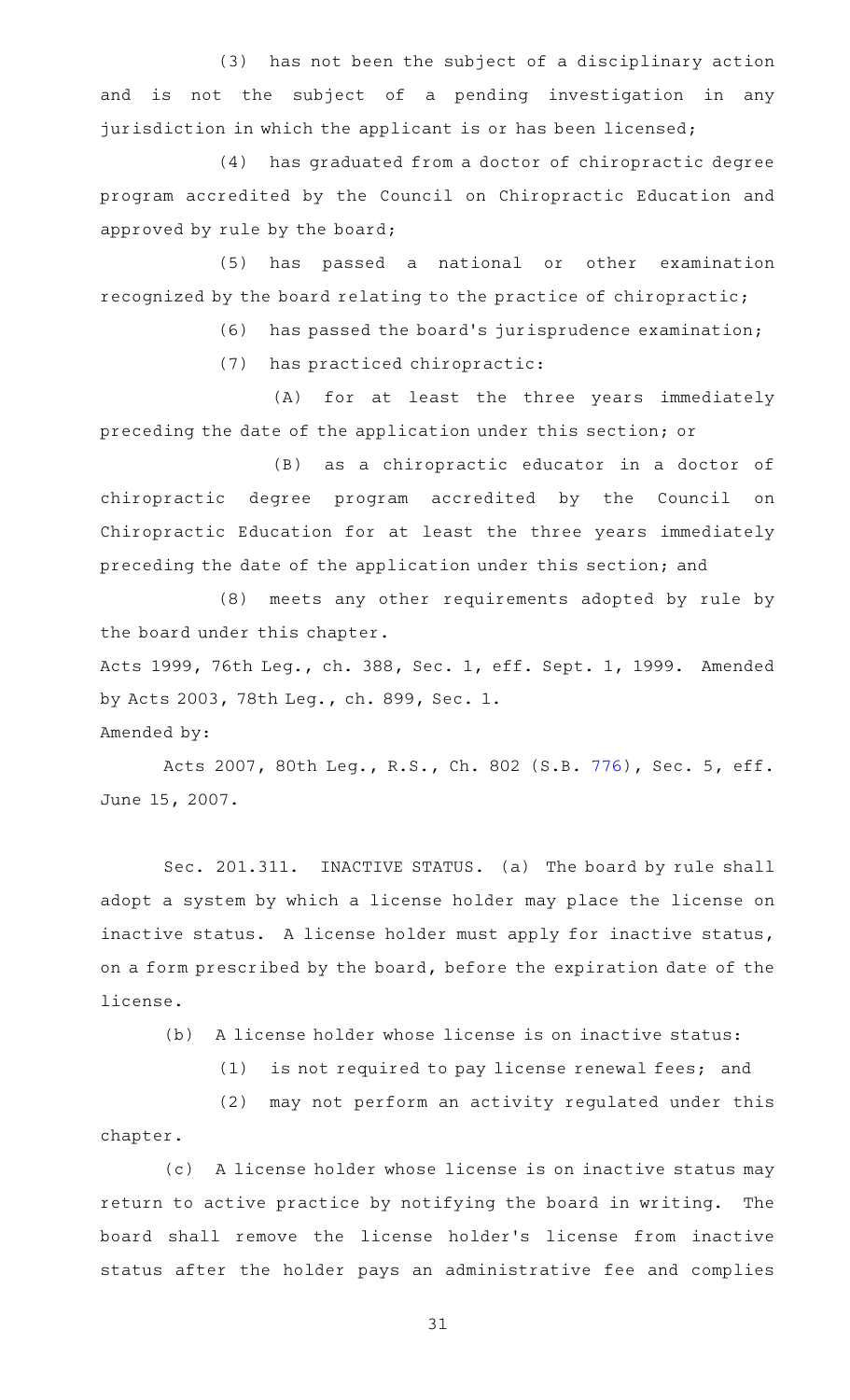with any educational or other requirements established by board rules.

(d) The board by rule shall establish a rule setting a limit on the time a license holder 's license may remain on inactive status.

Acts 1999, 76th Leg., ch. 388, Sec. 1, eff. Sept. 1, 1999.

Sec. 201.313. CRIMINAL HISTORY RECORD INFORMATION FOR LICENSE ISSUANCE. (a) The board shall require that an applicant for a license submit a complete and legible set of fingerprints, on a form prescribed by the board, to the board or to the Department of Public Safety for the purpose of obtaining criminal history record information from the Department of Public Safety and the Federal Bureau of Investigation.

(b) The board may not issue a license to a person who does not comply with the requirement of Subsection (a).

(c) The board shall conduct a criminal history record information check of each applicant for a license using information:

(1) provided by the individual under this section; and

(2) made available to the board by the Department of Public Safety, the Federal Bureau of Investigation, and any other criminal justice agency under Chapter [411,](http://www.statutes.legis.state.tx.us/GetStatute.aspx?Code=GV&Value=411) Government Code.

 $(d)$  The board may:

(1) enter into an agreement with the Department of Public Safety to administer a criminal history record information check required under this section; and

(2) authorize the Department of Public Safety to collect from each applicant the costs incurred by the Department of Public Safety in conducting the criminal history record information check.

Added by Acts 2017, 85th Leg., R.S., Ch. 294 (S.B. [304\)](http://www.legis.state.tx.us/tlodocs/85R/billtext/html/SB00304F.HTM), Sec. 12, eff. September 1, 2017.

Sec. 201.314. SEARCH OF NATIONAL PRACTITIONER DATABASE. The board shall establish a process to search at least one national practitioner database to determine whether another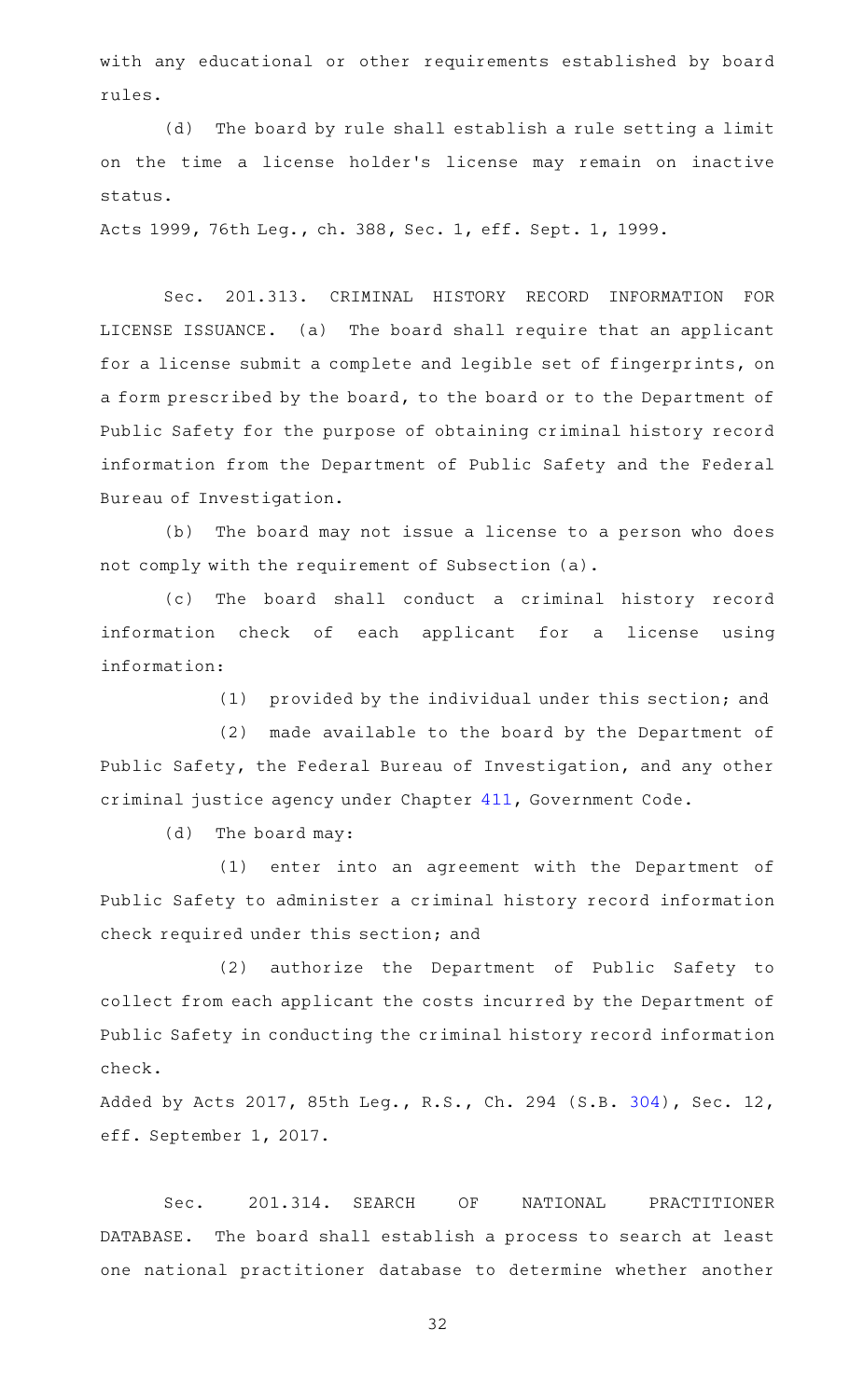state has taken any disciplinary action against an applicant or license holder before issuing an initial or renewal license under this chapter.

Added by Acts 2017, 85th Leg., R.S., Ch. 294 (S.B. [304\)](http://www.legis.state.tx.us/tlodocs/85R/billtext/html/SB00304F.HTM), Sec. 12, eff. September 1, 2017.

SUBCHAPTER H. REGISTRATION AND LICENSE RENEWAL

Sec. 201.351. REGISTRATION. A chiropractor may not practice chiropractic in this state unless the chiropractor registers with the board.

Acts 1999, 76th Leg., ch. 388, Sec. 1, eff. Sept. 1, 1999. Amended by:

Acts 2017, 85th Leg., R.S., Ch. 294 (S.B. [304\)](http://www.legis.state.tx.us/tlodocs/85R/billtext/html/SB00304F.HTM), Sec. 14, eff. September 1, 2017.

Sec. 201.352. APPLICATION FOR REGISTRATION. (a) A person required to register shall:

(1) file with the board a written application for registration; and

(2)  $pay$ , with the application, a registration fee to the board.

(b) The application must include:

(1) the person's full name, age, post office address, and place of residence;

(2) each place where the person is engaged in the practice of chiropractic;

(3) the college of chiropractic from which the person graduated; and

(4) the number and date of the person's license.

(c) On receipt of the application and registration fee, the board shall determine whether the applicant is licensed to practice chiropractic in this state based on the records of the board or other sources the board considers reliable.

 $(c-1)$  On receipt of a renewal application, the board shall check the national practitioner database with respect to the license holder as provided by Section [201.314.](http://www.statutes.legis.state.tx.us/GetStatute.aspx?Code=OC&Value=201.314)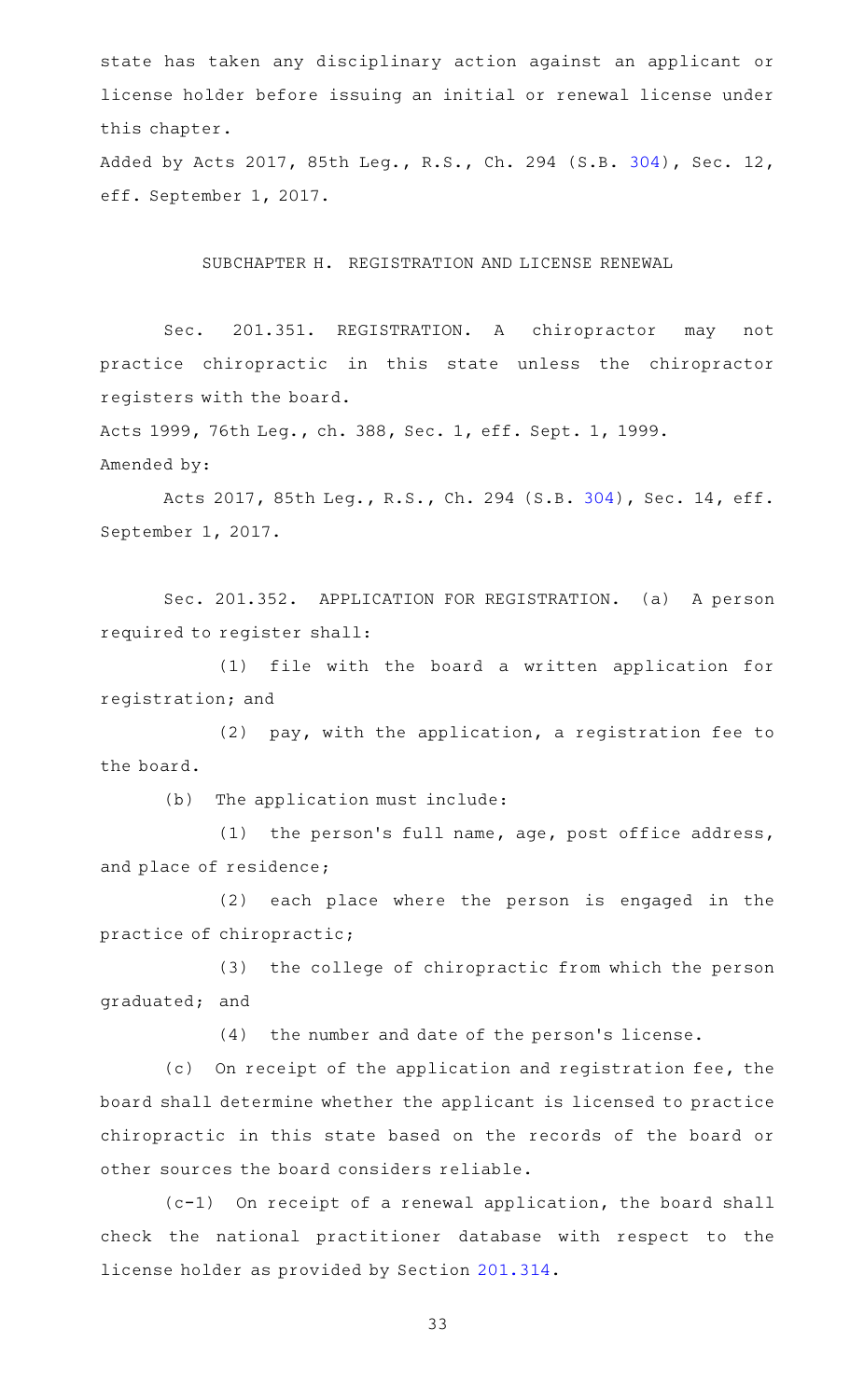(d) If the board determines that the applicant is licensed to practice chiropractic in this state, the board shall issue a registration receipt certifying that the applicant has filed an application and paid the registration fee.

(e) The registration receipt is not evidence in a prosecution for the unlawful practice of chiropractic under Section [201.605](http://www.statutes.legis.state.tx.us/GetStatute.aspx?Code=OC&Value=201.605) that the person is lawfully entitled to practice chiropractic.

Acts 1999, 76th Leg., ch. 388, Sec. 1, eff. Sept. 1, 1999. Amended by:

Acts 2017, 85th Leg., R.S., Ch. 294 (S.B. [304\)](http://www.legis.state.tx.us/tlodocs/85R/billtext/html/SB00304F.HTM), Sec. 15, eff. September 1, 2017.

Acts 2017, 85th Leg., R.S., Ch. 294 (S.B. [304\)](http://www.legis.state.tx.us/tlodocs/85R/billtext/html/SB00304F.HTM), Sec. 16, eff. September 1, 2017.

Sec. 201.353. LICENSE EXPIRATION DATE. (a) A license under this chapter is valid for a term of two or more years as determined by board rule.

 $(a-1)$  The board by rule may adopt a system under which licenses expire on various dates during the year.

(b) For a year in which the license expiration date is changed, license fees payable on January 1 shall be prorated on a monthly basis so that each license holder pays only the portion of the fee that is allocable to the number of months during which the license is valid. On renewal of the license on the new expiration date, the total license renewal fee is payable.

Acts 1999, 76th Leg., ch. 388, Sec. 1, eff. Sept. 1, 1999.

Amended by:

Acts 2017, 85th Leg., R.S., Ch. 294 (S.B. [304\)](http://www.legis.state.tx.us/tlodocs/85R/billtext/html/SB00304F.HTM), Sec. 17, eff. September 1, 2017.

Sec. 201.354. LICENSE RENEWAL. (a) A person may renew an unexpired license by paying the required renewal fee to the board before the expiration date of the license.

(b) At least 30 days before the expiration of a person's license, the board shall send written notice of the impending license expiration to the person at the person 's last known address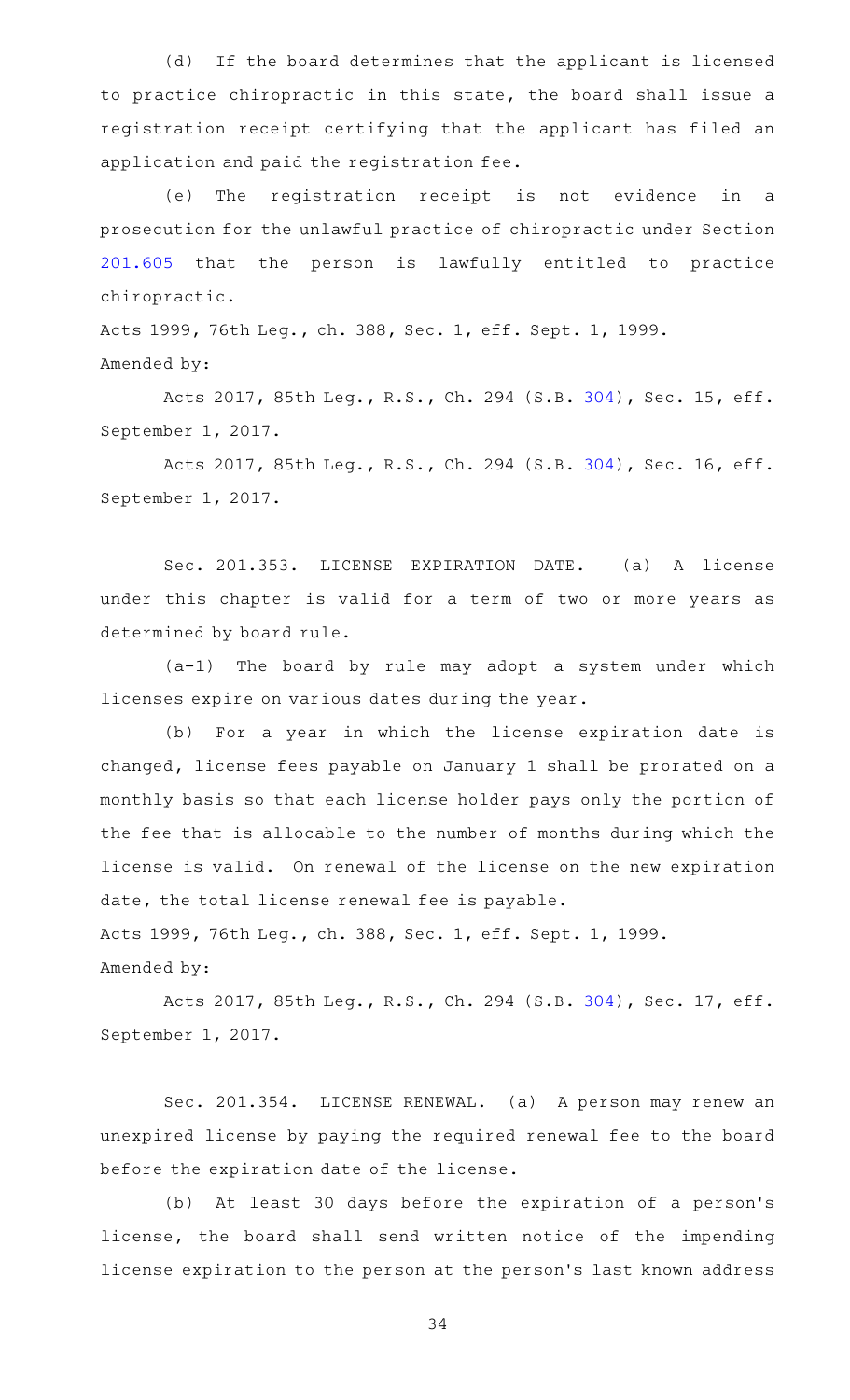according to the board's records.

(c) The renewal fee applies to each person licensed by the board, even if the person is not practicing chiropractic in this state.

(d) A person whose license has been expired for 90 days or less may renew the license by paying to the board a renewal fee that is equal to 1-1/2 times the renewal fee set by the board under Section [201.153\(](http://www.statutes.legis.state.tx.us/GetStatute.aspx?Code=OC&Value=201.153)a). If a person's license has been expired for more than 90 days but less than one year, the person may renew the license by paying to the board a renewal fee that is equal to two times the renewal fee set by the board under Section [201.153\(](http://www.statutes.legis.state.tx.us/GetStatute.aspx?Code=OC&Value=201.153)a).

(e) Except as provided by Subsection (g) and Section [201.355,](http://www.statutes.legis.state.tx.us/GetStatute.aspx?Code=OC&Value=201.355) a person may not renew a license that has been expired for one year or more. The person may obtain a new license by submitting to reexamination and complying with the requirements and procedures for obtaining an original license.

(f) A person who practices chiropractic without a renewal receipt for the current year practices chiropractic without a license.

(g) A person may renew a license that has been expired for at least one year but not more than three years if:

(1) the board determines according to criteria adopted by board rule that the person has shown good cause for the failure to renew the license; and

 $(2)$  the person pays to the board:

(A) the renewal fee set by the board under Section [201.153](http://www.statutes.legis.state.tx.us/GetStatute.aspx?Code=OC&Value=201.153)(a) for each year in which the license was expired; and

(B) an additional fee in an amount equal to the sum of:

(i) the renewal fee set by the board under Section [201.153\(](http://www.statutes.legis.state.tx.us/GetStatute.aspx?Code=OC&Value=201.153)a), multiplied by the number of years the license was expired, prorated for fractional years; and

(ii) two times the renewal fee set by the board under Section [201.153](http://www.statutes.legis.state.tx.us/GetStatute.aspx?Code=OC&Value=201.153)(a).

Acts 1999, 76th Leg., ch. 388, Sec. 1, eff. Sept. 1, 1999. Amended by Acts 2001, 77th Leg., ch. 230, Sec. 1, eff. Sept. 1, 2001.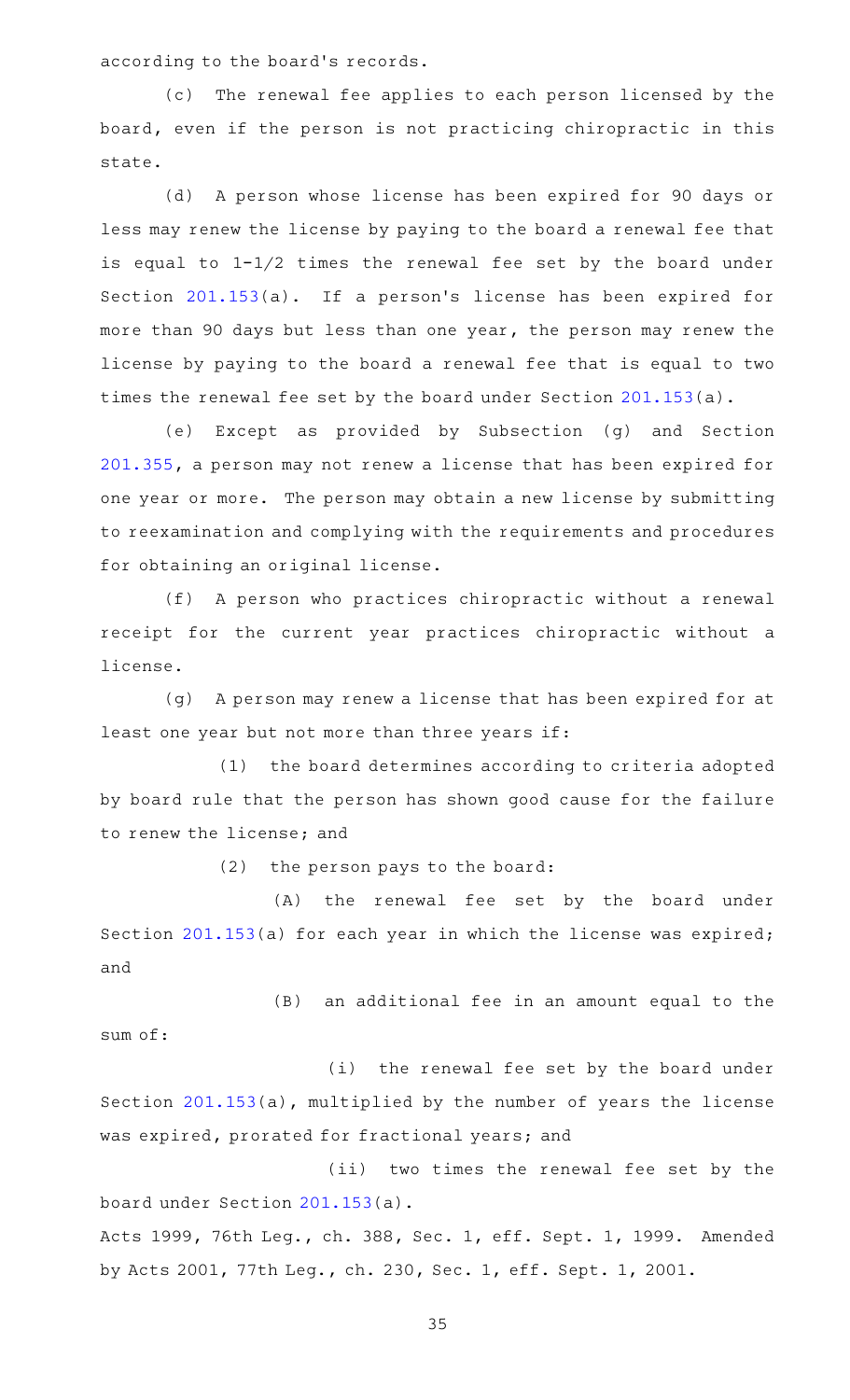Amended by:

Acts 2005, 79th Leg., Ch. 1020 (H.B. [972\)](http://www.legis.state.tx.us/tlodocs/79R/billtext/html/HB00972F.HTM), Sec. 24, eff. September 1, 2005.

Acts 2015, 84th Leg., R.S., Ch. 448 (H.B. [7](http://www.legis.state.tx.us/tlodocs/84R/billtext/html/HB00007F.HTM)), Sec. 31(a), eff. September 1, 2015.

Acts 2017, 85th Leg., R.S., Ch. 294 (S.B. [304\)](http://www.legis.state.tx.us/tlodocs/85R/billtext/html/SB00304F.HTM), Sec. 18, eff. September 1, 2017.

Sec. 201.3545. CRIMINAL HISTORY RECORD INFORMATION REQUIREMENT FOR LICENSE RENEWAL. (a) An applicant renewing a license issued under this chapter shall submit a complete and legible set of fingerprints for purposes of performing a criminal history record information check of the applicant as provided by Section [201.313.](http://www.statutes.legis.state.tx.us/GetStatute.aspx?Code=OC&Value=201.313)

(b) The board may administratively suspend or refuse to renew the license of a person who does not comply with the requirement of Subsection (a).

(c)AAA license holder is not required to submit fingerprints under this section for the renewal of the license if the license holder has previously submitted fingerprints under:

 $(1)$  Section [201.313](http://www.statutes.legis.state.tx.us/GetStatute.aspx?Code=OC&Value=201.313) for the initial issuance of the license; or

(2) this section as part of a prior license renewal. Added by Acts 2017, 85th Leg., R.S., Ch. 294 (S.B. [304\)](http://www.legis.state.tx.us/tlodocs/85R/billtext/html/SB00304F.HTM), Sec. 19, eff. September 1, 2017.

Sec. 201.355. RENEWAL OF EXPIRED LICENSE BY OUT-OF-STATE PRACTITIONER. (a) The board may renew without reexamination an expired license of a person who was licensed in this state, moved to another state or foreign country, and is currently licensed in good standing and has been in practice in the other state or foreign country for the two years preceding application.

(b) The person must pay to the board a fee that is equal to the normally required renewal fee for the license.

(c) For purposes of this section, a person is currently licensed if the person is licensed by another chiropractic licensing board recognized by the board. The board shall adopt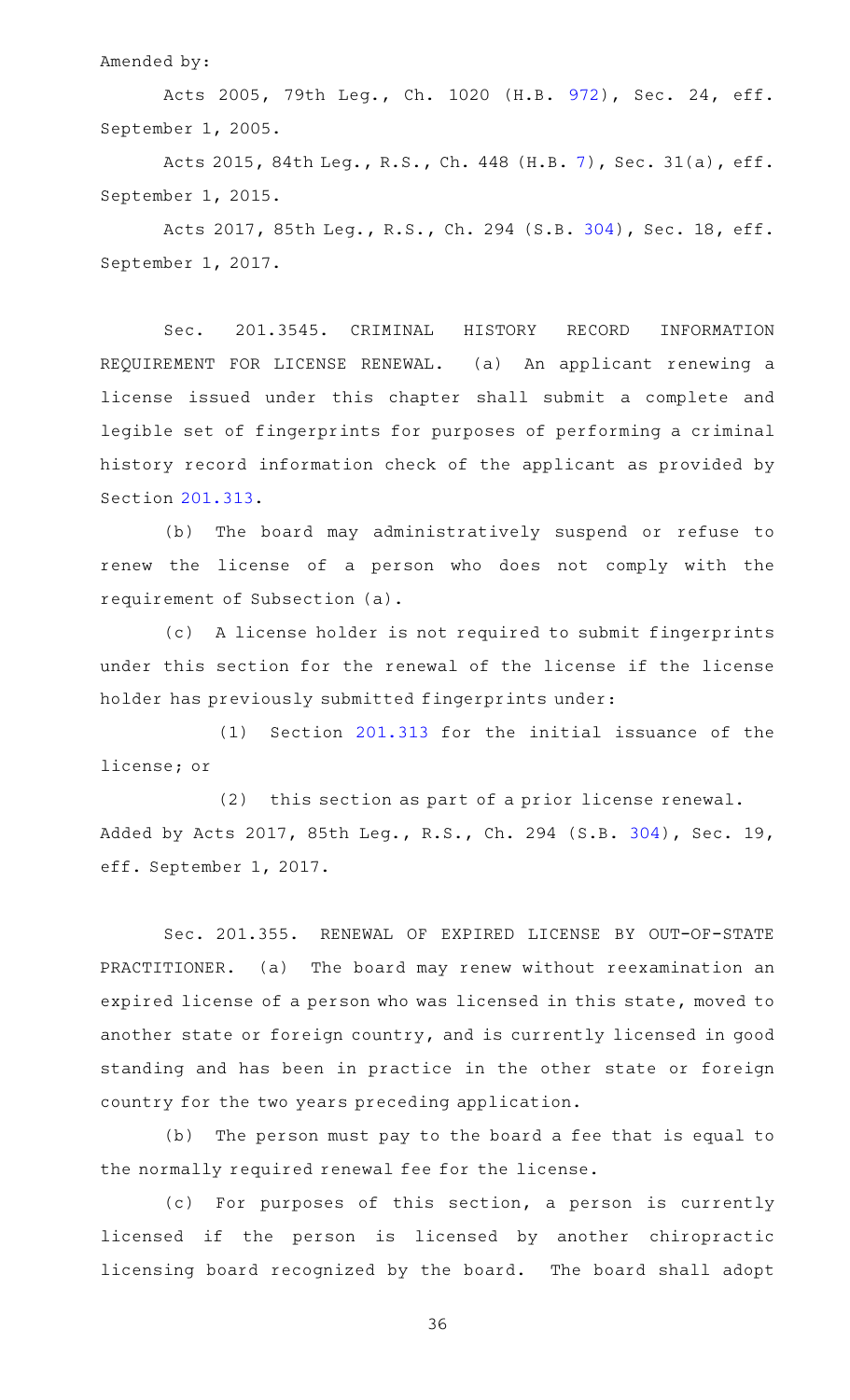requirements for recognizing another chiropractic licensing board that:

(1) has licensing requirements substantially equivalent to the requirements of this chapter; and

(2) maintains professional standards considered by the board to be equivalent to the standards under this chapter. Acts 1999, 76th Leg., ch. 388, Sec. 1, eff. Sept. 1, 1999. Amended by Acts 2003, 78th Leg., ch. 329, Sec. 3. Amended by:

Acts 2005, 79th Leg., Ch. 1020 (H.B. [972\)](http://www.legis.state.tx.us/tlodocs/79R/billtext/html/HB00972F.HTM), Sec. 25, eff. September 1, 2005.

Sec. 201.356. CONTINUING EDUCATION. (a) The board by rule shall:

 $(1)$  assess the continuing education needs of license holders;

(2) adopt requirements for mandatory continuing education for license holders in subjects relating to the practice of chiropractic;

(3) establish a minimum number of hours of continuing education required to renew a license; and

(4) develop a process to evaluate and approve continuing education courses.

(b) The board may require license holders to attend continuing education courses specified by the board. The board shall adopt a procedure to assess a license holder 's participation and performance in continuing education programs.

(c) The board shall identify the key factors for the competent performance by a license holder of the license holder 's professional duties.

(d) The board shall notify license holders of approved continuing education courses at least annually. Acts 1999, 76th Leg., ch. 388, Sec. 1, eff. Sept. 1, 1999.

#### SUBCHAPTER I. PATIENT CONFIDENTIALITY

Sec. 201.401. DEFINITION OF PATIENT. In this subchapter,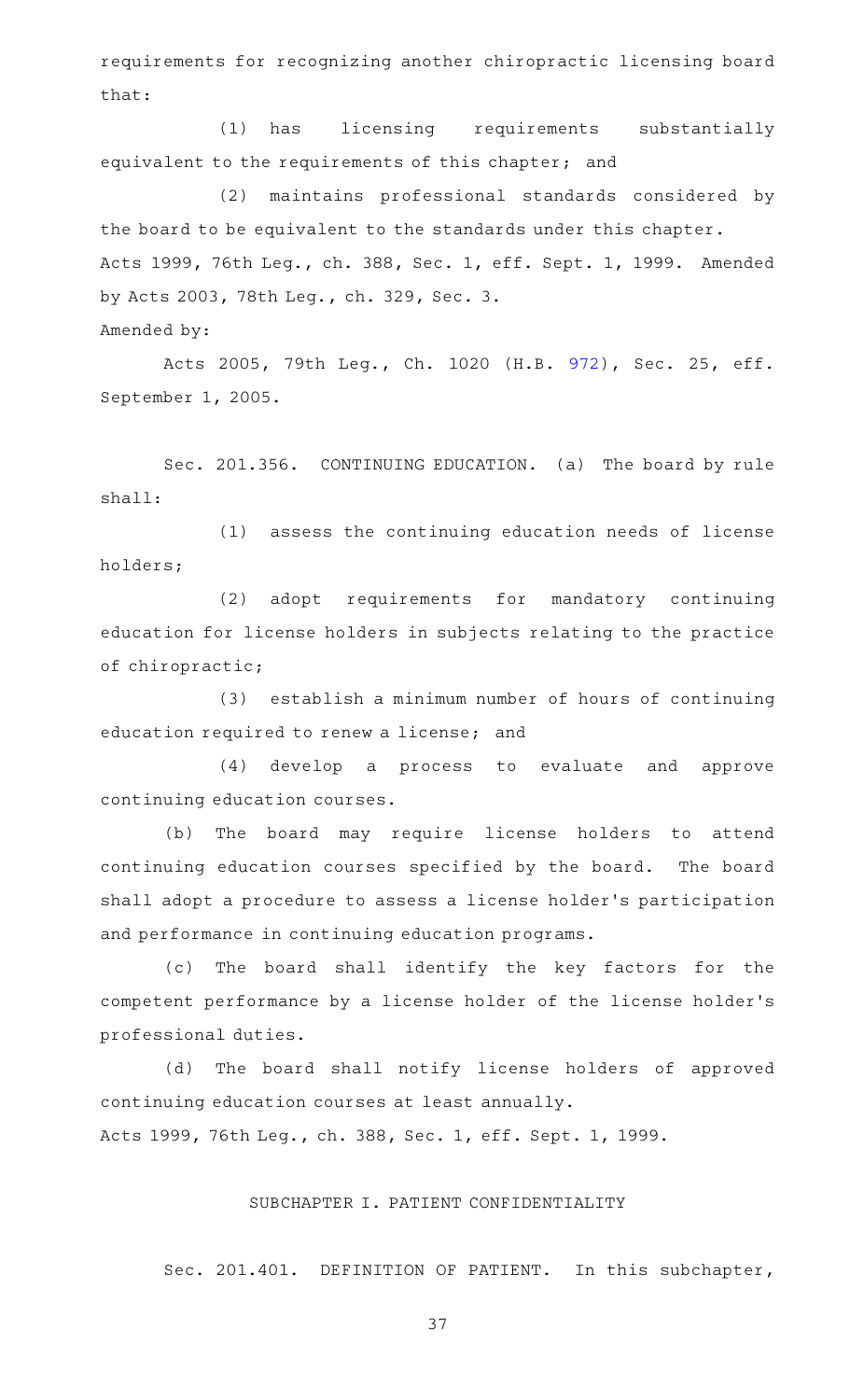"patient" means any person who consults or is seen by a chiropractor to receive chiropractic care.

Acts 1999, 76th Leg., ch. 388, Sec. 1, eff. Sept. 1, 1999.

Sec. 201.402. PATIENT CONFIDENTIALITY. (a) Communications between a chiropractor and a patient relating to or in connection with any professional services provided by a chiropractor to the patient are confidential and privileged and may not be disclosed except as provided by this subchapter.

(b) Records of the identity, diagnosis, evaluation, or treatment of a patient by a chiropractor that are created or maintained by a chiropractor are confidential and privileged and may not be disclosed except as provided by this subchapter.

(c) A person who receives information from the confidential communications or records, excluding a person listed in Section [201.404\(](http://www.statutes.legis.state.tx.us/GetStatute.aspx?Code=OC&Value=201.404)a) who is acting on the patient 's behalf, may not disclose the information except to the extent that disclosure is consistent with the authorized purposes for which the information was first obtained.

(d) The prohibitions of this section apply to confidential communications or records concerning any patient regardless of when the patient received the services of a chiropractor.

(e) The privilege of confidentiality may be claimed by the patient or chiropractor acting on the patient's behalf. The authority of a chiropractor to claim the privilege of confidentiality on behalf of a patient is presumed in the absence of evidence to the contrary.

Acts 1999, 76th Leg., ch. 388, Sec. 1, eff. Sept. 1, 1999.

Sec. 201.403. EXCEPTIONS TO CONFIDENTIALITY FOR ADMINISTRATIVE PROCEDURE. (a) Section [201.402](http://www.statutes.legis.state.tx.us/GetStatute.aspx?Code=OC&Value=201.402) does not apply in a court or administrative proceeding:

(1) brought by a patient against a chiropractor, including:

 $(A)$  a malpractice proceeding; and

(B) any criminal or license revocation proceeding in which the patient is a complaining witness and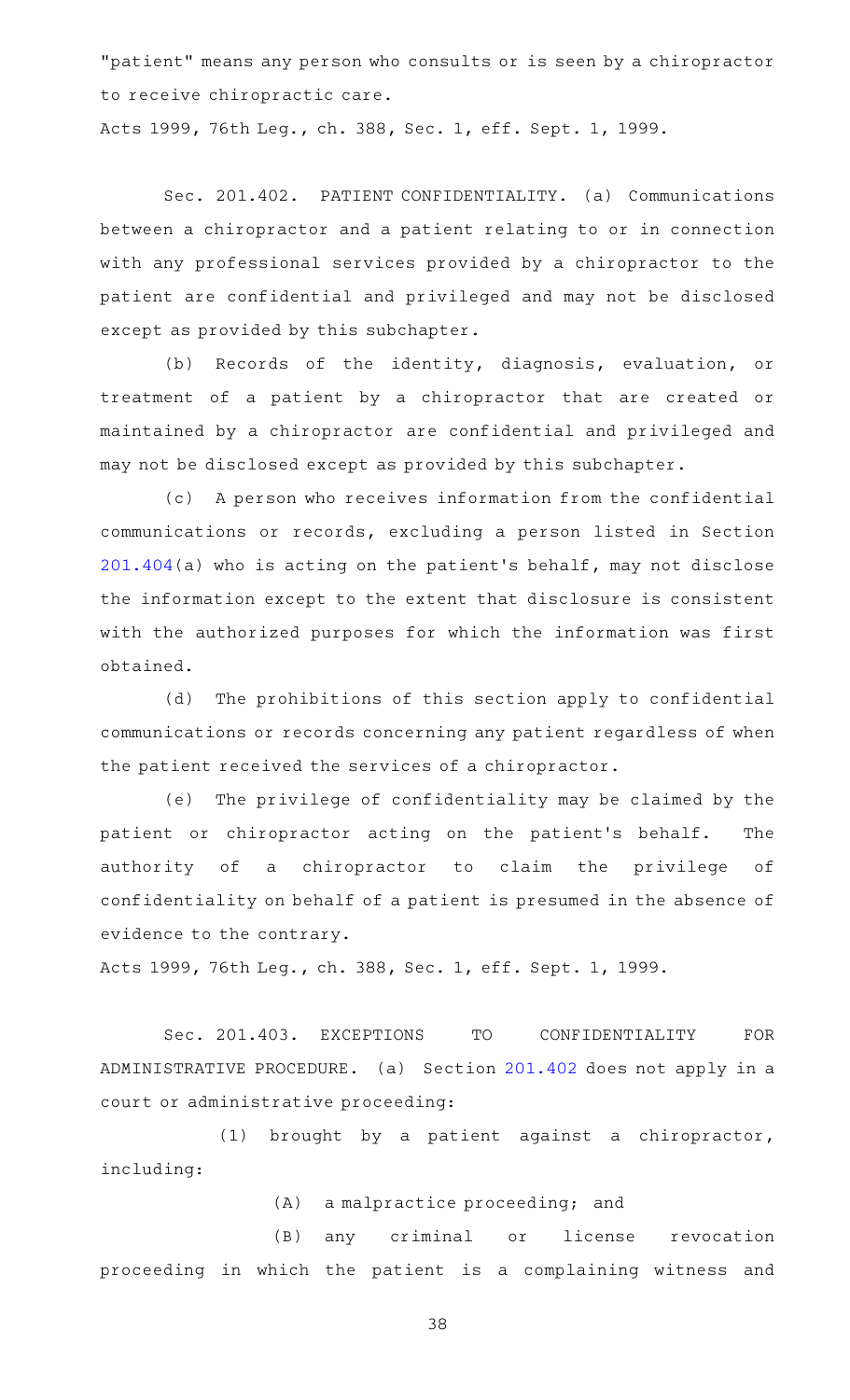disclosure is relevant to the claims or defense of the chiropractor;

 $(2)$  in which the patient or a person authorized to act on the patient 's behalf submits a written consent to the release of confidential information, as provided by Section [201.405;](http://www.statutes.legis.state.tx.us/GetStatute.aspx?Code=OC&Value=201.405)

(3) brought to substantiate and collect on a claim for chiropractic services rendered to the patient;

(4) brought by the patient or a person on the patient's behalf who is attempting to recover monetary damages for any physical or mental condition, including death of the patient;

(5) brought in connection with a disciplinary investigation of a chiropractor under this chapter, except as provided by Subsection (b);

(6) brought in connection with a criminal investigation of a chiropractor if the board is participating or assisting in the investigation or proceeding by providing certain records obtained from the chiropractor, except as provided by Subsection (c); and

(7) brought in connection with a criminal prosecution in which the patient is a victim, witness, or defendant except as provided by Subsection (d).

(b) The board shall protect the identity of any patient whose chiropractic records are examined in connection with an investigation or proceeding described by Subsection (a)(5), excluding patients described by Subsection (a)(1) and patients who have submitted written consent to the release of their chiropractic records as provided by Section [201.405](http://www.statutes.legis.state.tx.us/GetStatute.aspx?Code=OC&Value=201.405).

(c) The board shall protect the identity of any patient whose records are provided in connection with an investigation or proceeding described by Subsection (a)(6), excluding patients described by Subsection (a)(1) and patients who have submitted written consent to the release of their chiropractic records as provided by Section [201.405](http://www.statutes.legis.state.tx.us/GetStatute.aspx?Code=OC&Value=201.405). The board does not authorize the release of any confidential information for the purpose of instigating or substantiating criminal charges against a patient.

(d) In a proceeding described by Subsection (a)(7), records or communications are not discoverable until the court in which the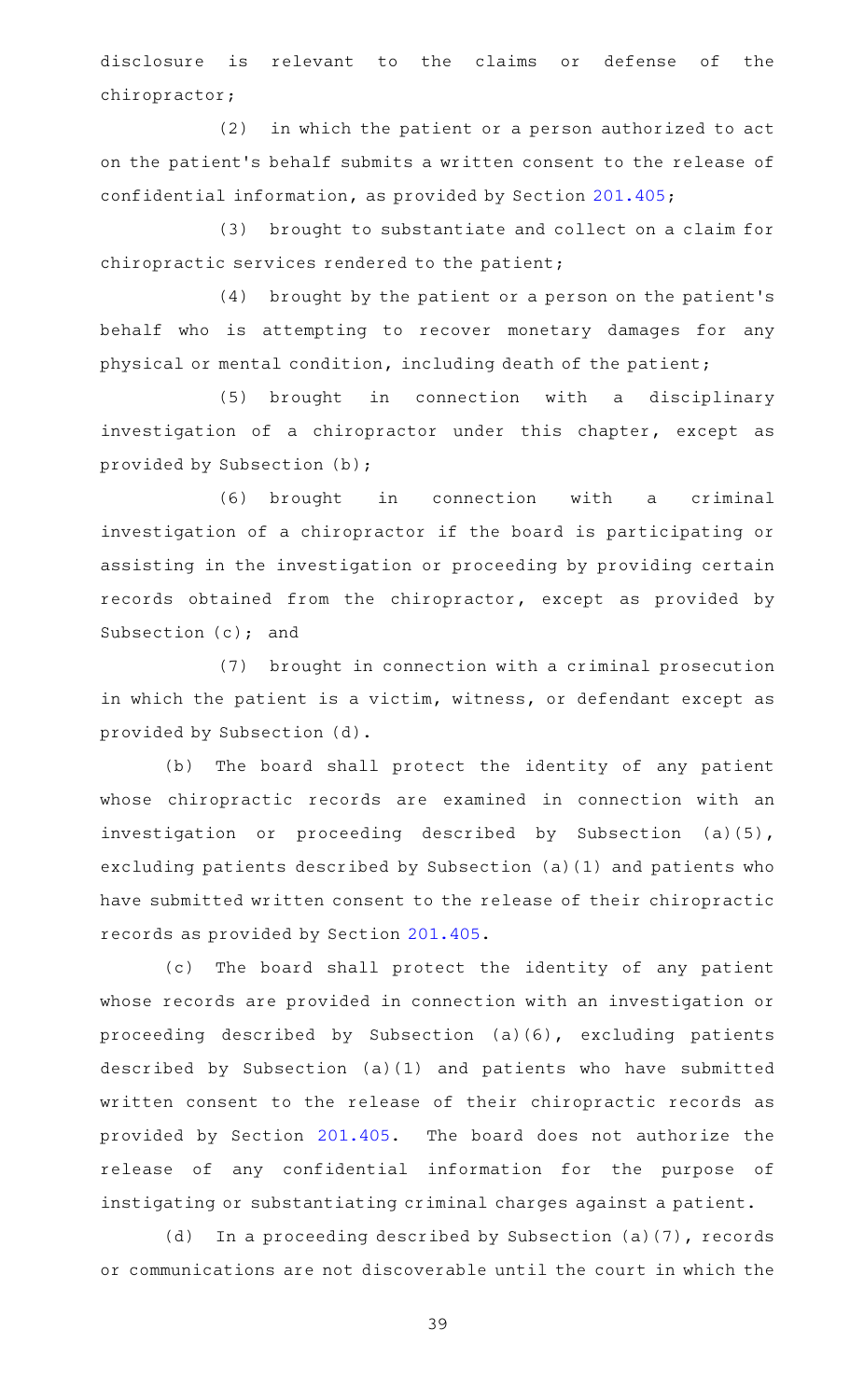prosecution is pending makes an in camera determination of relevancy. A determination of relevancy by a court under this subsection is not a determination of the admissibility of any record or communication.

(e) Information is discoverable in a court or administrative proceeding in this state if the court or administrative body has jurisdiction over the subject matter of the proceeding.

Acts 1999, 76th Leg., ch. 388, Sec. 1, eff. Sept. 1, 1999.

Sec. 201.404. EXCEPTIONS TO CONFIDENTIALITY FOR OTHER CIRCUMSTANCES. (a) In circumstances other than court or administrative proceedings, exceptions to Section [201.402](http://www.statutes.legis.state.tx.us/GetStatute.aspx?Code=OC&Value=201.402) exist only for:

 $(1)$  a governmental agency, if the disclosure is required or permitted by law except as provided by Subsection (b);

(2) medical or law enforcement personnel, if the chiropractor determines that a probability of imminent physical injury to the patient, the chiropractor, or others exists or a probability of immediate mental or emotional injury to the patient exists;

(3) qualified personnel for the purpose of management audits, financial audits, program evaluations, or research, under the conditions provided by Subsection (c);

(4) those parts of the records reflecting charges and specific services performed, if necessary to collect fees for services provided by a chiropractor, a professional association, or another entity qualified to render or arrange for services;

(5) any person who possesses a written consent described by Section [201.405;](http://www.statutes.legis.state.tx.us/GetStatute.aspx?Code=OC&Value=201.405)

(6) an individual, corporation, or governmental agency involved in paying or collecting fees for services performed by a chiropractor;

(7) another chiropractor or personnel under the direction of the chiropractor who participate in the diagnosis, evaluation, or treatment of the patient; or

(8) an official legislative inquiry of state hospitals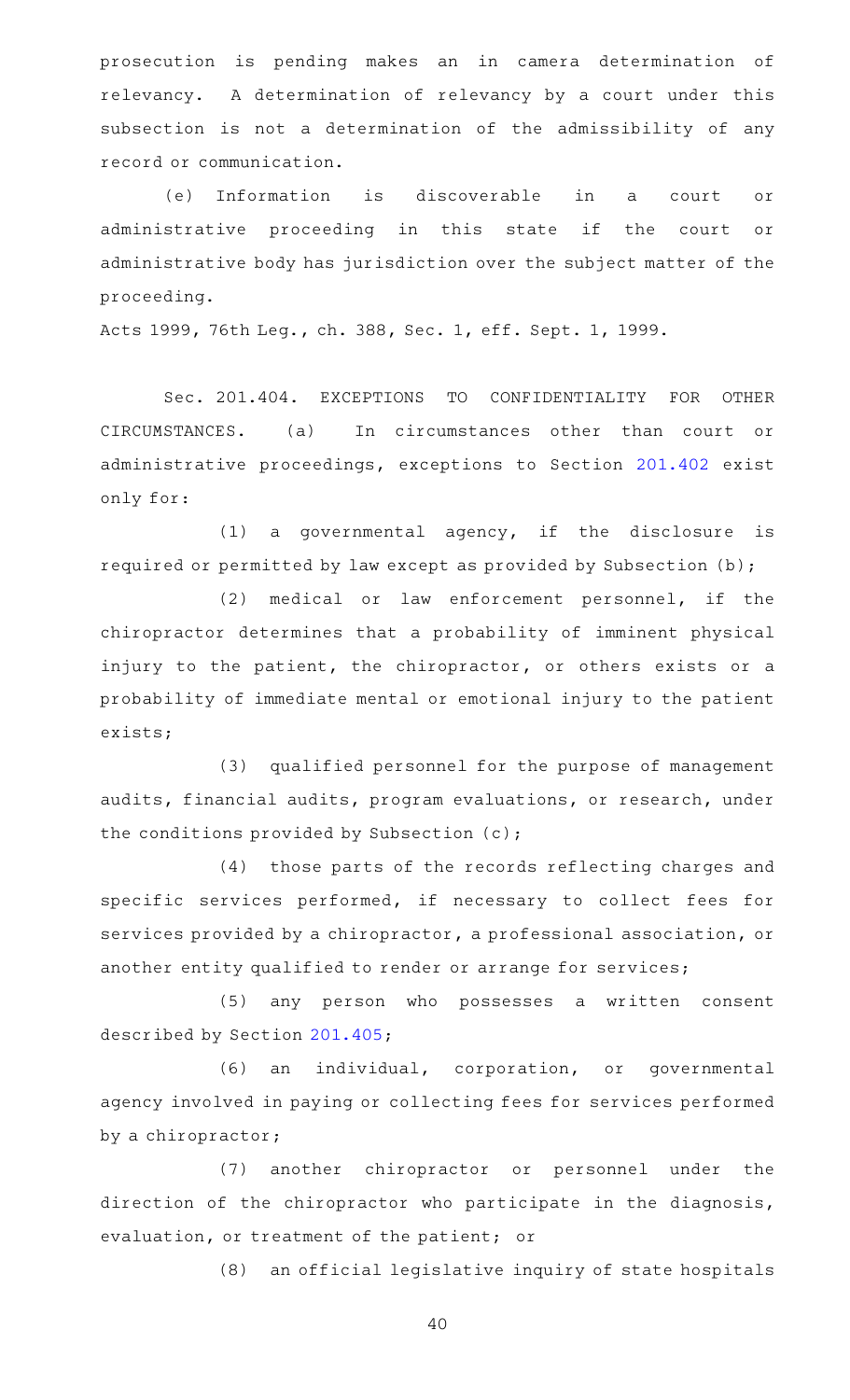or state schools under the conditions provided under Subsection (d).

(b) A governmental agency shall protect the identity of any patient whose chiropractic records are examined under Subsection (a)(1).

(c) Personnel described by Subsection (a)(3) may not directly or indirectly identify a patient in any report of research, audit, or evaluation or otherwise disclose a patient 's identity in any manner.

(d) Information released under Subsection (a)(8) may not include:

(1) information or records that identify a patient or client for any purpose without proper consent given by the patient; and

(2) records that were not created by the state hospital or school or its employees.

Acts 1999, 76th Leg., ch. 388, Sec. 1, eff. Sept. 1, 1999.

Sec. 201.405. CONSENT FOR RELEASE. (a) In this section, "chiropractic records" means any record relating to the history, diagnosis, treatment, or prognosis of a patient.

(b) Consent for the release of confidential information must be in writing and signed by:

 $(1)$  the patient;

(2) a parent or legal guardian if the patient is a minor;

(3) a legal guardian if the patient has been adjudicated incompetent to manage the patient's personal affairs;

 $(4)$  an attorney ad litem appointed for the patient, as authorized by:

 $(A)$  Subtitle B, Title 6, Health and Safety Code;

(B) Subtitle C, D, or E, Title 7, Health and Safety Code;

(C) Title 3, Estates Code;

(D) Chapter [107,](http://www.statutes.legis.state.tx.us/GetStatute.aspx?Code=FA&Value=107) Family Code; or

(E) another applicable provision; or

(5) a personal representative if the patient is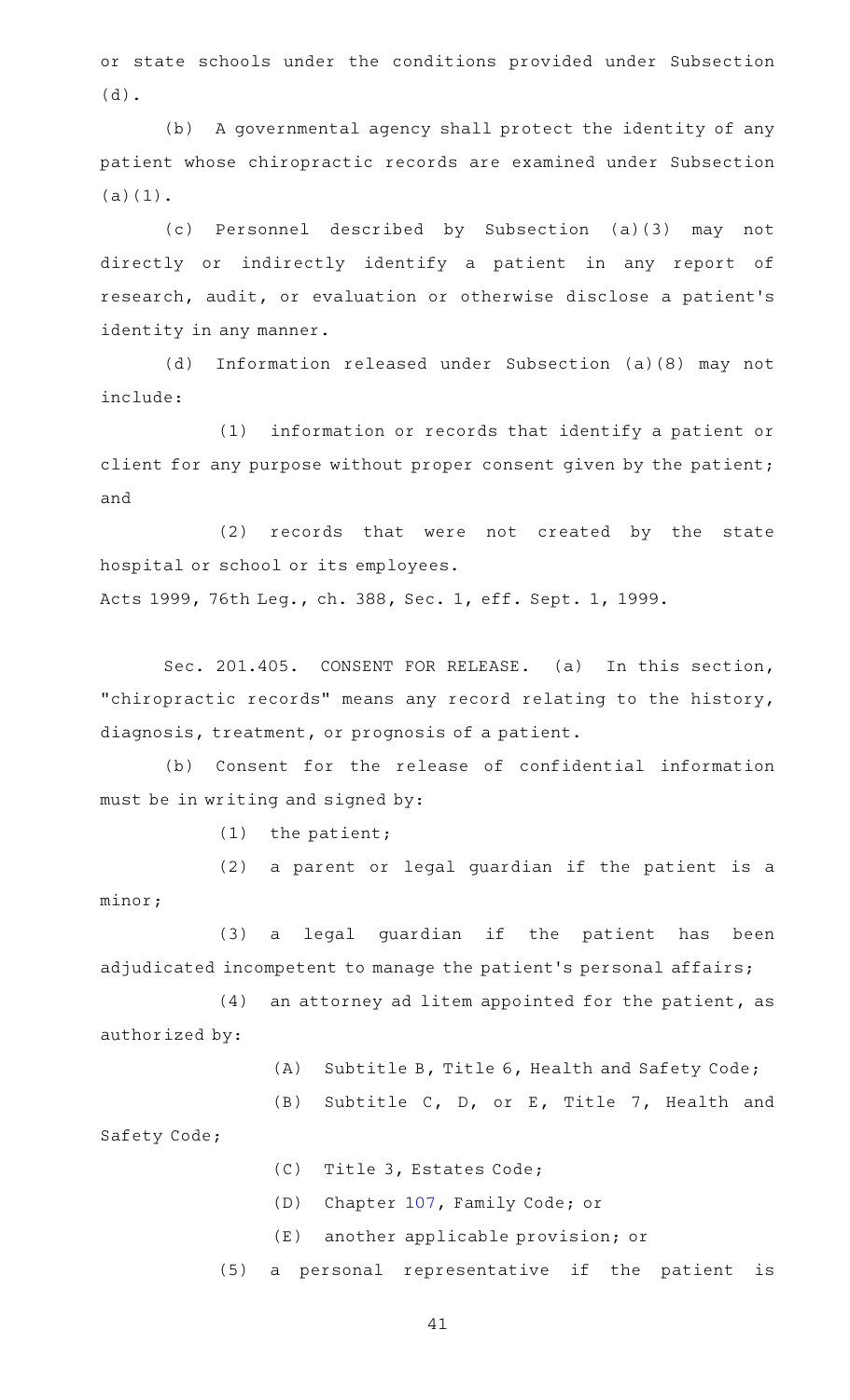deceased.

- $(c)$  The written consent must specify:
	- (1) the information records covered by the release;
	- $(2)$  the reason or purpose for the release; and

 $(3)$  the person to whom the information is to be released.

(d) The patient or the person authorized to consent to disclosure under this section may withdraw consent to the release of any information. Withdrawal of consent does not affect any information disclosed before written notice of the withdrawal.

(e) A person who receives information made confidential by this chapter may disclose the information to another only to the extent that disclosure is consistent with the authorized purposes for which consent to release the information was obtained.

(f)AAA chiropractor shall furnish copies of chiropractic records or a summary or narrative of the records requested under a written consent for release of the information. The chiropractor shall furnish the information within a reasonable time. The patient or a person acting on the patient 's behalf shall pay a reasonable fee for the information provided by the chiropractor. The chiropractor may delete confidential information about another person who has not consented to the release.

(g)AAA chiropractor who determines that access to information requested under Subsection (f) would be harmful to the physical, mental, or emotional health of the patient may refuse to release the information requested under this section. Acts 1999, 76th Leg., ch. 388, Sec. 1, eff. Sept. 1, 1999.

Amended by:

Acts 2017, 85th Leg., R.S., Ch. 324 (S.B. [1488\)](http://www.legis.state.tx.us/tlodocs/85R/billtext/html/SB01488F.HTM), Sec. 22.053, eff. September 1, 2017.

# SUBCHAPTER J. PRACTICE BY LICENSE HOLDER

Sec. 201.451. DELEGATION TO ASSISTANTS. (a) The board by rule shall establish guidelines relating to the tasks and procedures that a chiropractor may delegate to an assistant.

(b) A chiropractor who delegates a task or procedure under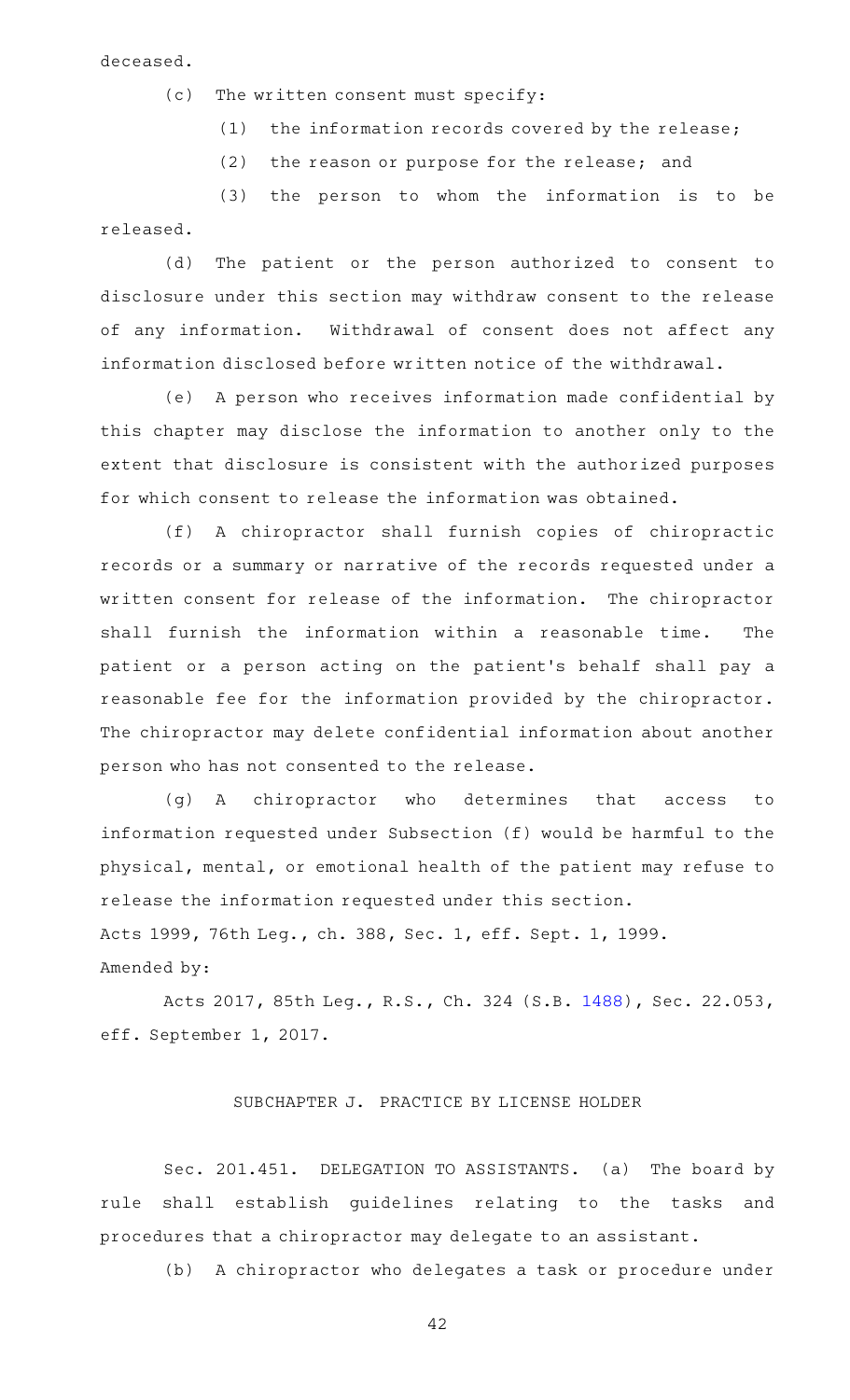this section retains full responsibility for the task or procedure. Acts 1999, 76th Leg., ch. 388, Sec. 1, eff. Sept. 1, 1999.

Sec. 201.452. USE OF X-RAY. (a) The board may require evidence of proper training and safety in the use of analytical and diagnostic x-ray in conformity with:

(1) Chapter [401,](http://www.statutes.legis.state.tx.us/GetStatute.aspx?Code=HS&Value=401) Health and Safety Code; and

(2) rules of the Texas Radiation Control Agency and the Texas Department of Health.

(b) This section does not modify or amend:

(1) Section [201.002](http://www.statutes.legis.state.tx.us/GetStatute.aspx?Code=OC&Value=201.002) by enlarging the scope of the practice of chiropractic or the acts that a chiropractor is authorized to perform; or

 $(2)$  Chapter [151.](http://www.statutes.legis.state.tx.us/GetStatute.aspx?Code=OC&Value=151)

(c) The board shall implement any federal and state requirements relating to radiologic training of the employees of a chiropractor.

Acts 1999, 76th Leg., ch. 388, Sec. 1, eff. Sept. 1, 1999.

Sec. 201.453. MALPRACTICE SETTLEMENT INFORMATION AND EXPERT REPORTS. (a) The Texas Department of Insurance shall provide to the board any information received by the department regarding a settlement of a malpractice claim against a chiropractor.

(b) An insurer who delivers or issues for delivery in this state professional liability insurance coverage to a chiropractor who practices in this state shall provide to the board a copy of any expert report served under Section [74.351](http://www.statutes.legis.state.tx.us/GetStatute.aspx?Code=CP&Value=74.351), Civil Practice and Remedies Code, in a malpractice action against the chiropractor. Added by Acts 2005, 79th Leg., Ch. 1020 (H.B. [972](http://www.legis.state.tx.us/tlodocs/79R/billtext/html/HB00972F.HTM)), Sec. 27, eff. September 1, 2005.

# SUBCHAPTER K. DISCIPLINARY PROCEDURES

Sec. 201.501. DISCIPLINARY POWERS OF BOARD. (a) On a determination that a person has violated this chapter or a rule adopted by the board under this chapter, the board:

 $(1)$  shall revoke or suspend the person's license,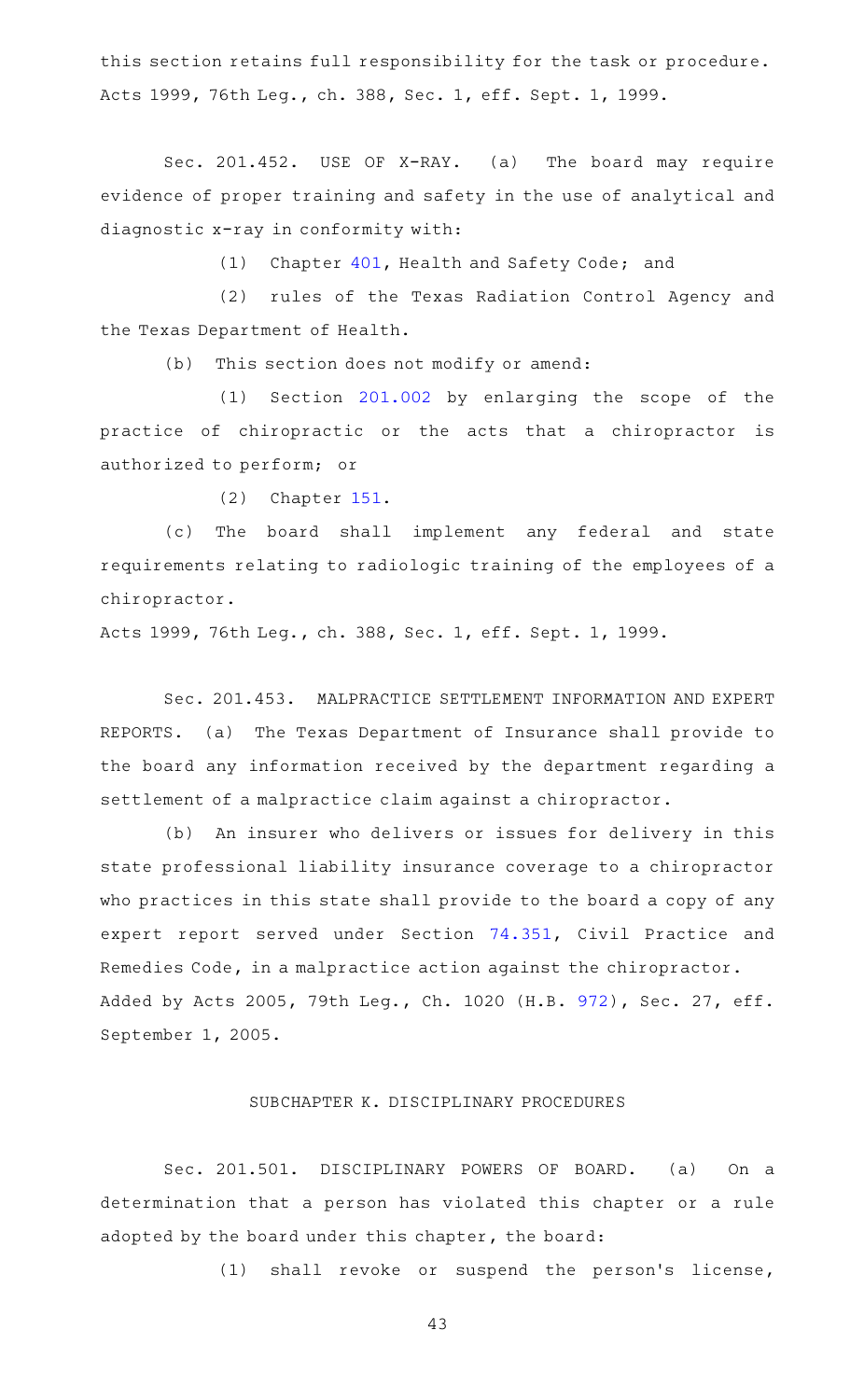place on probation a person whose license has been suspended, or reprimand a license holder; or

(2) may impose an administrative penalty.

(b) If a license suspension is probated, the board may require the license holder to:

(1) report regularly to the board on matters that are the basis of the probation;

(2) limit practice to the areas prescribed by the board; or

(3) continue or review continuing professional education until the license holder attains a degree of skill satisfactory to the board in those areas that are the basis of the probation.

(c) In addition to other disciplinary actions authorized by this chapter, the board may require a license holder who violates this chapter to participate in a continuing education program. The board shall specify the continuing education programs that the license holder may attend and the number of hours that the license holder must complete.

(d) Disciplinary proceedings of the board are governed by Chapter [2001](http://www.statutes.legis.state.tx.us/GetStatute.aspx?Code=GV&Value=2001), Government Code.

Acts 1999, 76th Leg., ch. 388, Sec. 1, eff. Sept. 1, 1999.

Sec. 201.502. GROUNDS FOR REFUSAL, REVOCATION, OR SUSPENSION OF LICENSE. (a) The board may refuse to admit a person to examinations and may revoke or suspend a license or place a license holder on probation for a period determined by the board for:

(1) violating this chapter or a rule adopted under this chapter, including committing an act prohibited under Section [201.5025](http://www.statutes.legis.state.tx.us/GetStatute.aspx?Code=OC&Value=201.5025);

(2) engaging in deception or fraud in the practice of chiropractic;

 $(3)$  presenting to the board or using a license, certificate, or diploma or a transcript of a license, certificate, or diploma that was illegally or fraudulently obtained, counterfeited, or materially altered;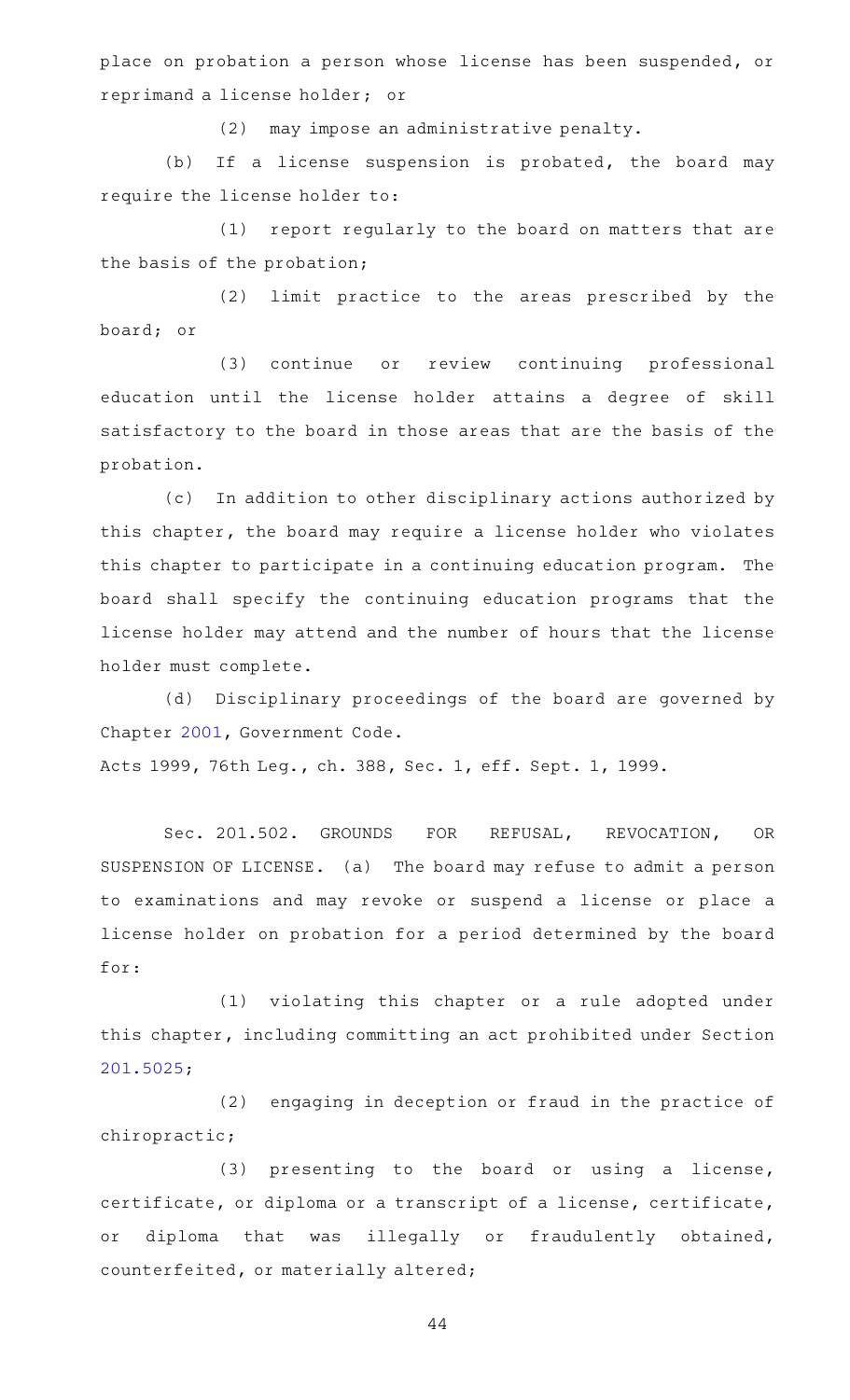(4) presenting to the board an untrue statement or a document or testimony that was illegally used to pass the examination;

(5) being convicted of a crime involving moral turpitude or a felony;

(6) procuring or assisting in the procuring of an abortion;

(7) engaging in grossly unprofessional conduct or dishonorable conduct of a character likely to deceive or defraud the public;

(8) having a habit of intemperance or drug addiction or another habit that, in the opinion of the board, endangers the life of a patient;

(9) using an advertising statement that is false or that tends to mislead or deceive the public;

(10) directly or indirectly employing or associating with a person who, in the course of the person 's employment, commits an act constituting the practice of chiropractic when the person is not licensed to practice chiropractic;

(11) advertising professional superiority, or advertising the performance of professional services in a superior manner, if that advertising is not readily subject to verification;

(12) purchasing, selling, bartering, using, or offering to purchase, sell, barter, or use a chiropractic degree, license, certificate, or diploma or transcript of a license, certificate, or diploma in or relating to an application to the board for a license to practice chiropractic;

(13) altering with fraudulent intent a chiropractic license, certificate, or diploma or transcript of a chiropractic license, certificate, or diploma;

(14) impersonating or acting as proxy for another in an examination required by this chapter for a chiropractic license;

(15) impersonating a licensed chiropractor;

(16) allowing one's chiropractic license to be used by another person to practice chiropractic;

(17) being proved insane by a person having authority to make that determination;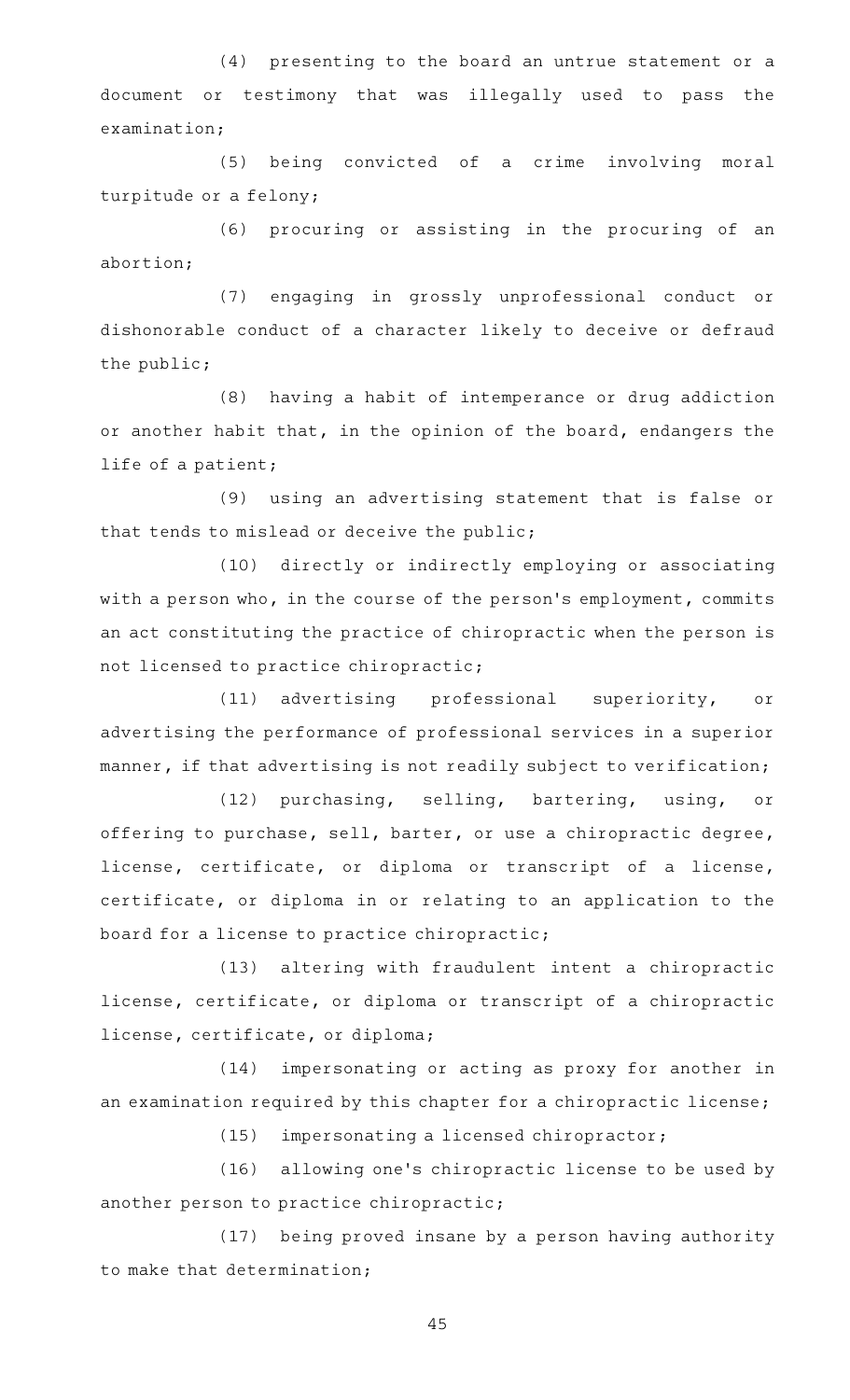(18) failing to use proper diligence in the practice of chiropractic or using gross inefficiency in the practice of chiropractic;

(19) failing to clearly differentiate a chiropractic office or clinic from another business or enterprise;

(20) personally soliciting a patient or causing a patient to be solicited by the use of a case history of another patient of another chiropractor;

 $(21)$  using for the purpose of soliciting patients an accident report prepared by a peace officer in a manner prohibited by Section [38.12,](http://www.statutes.legis.state.tx.us/GetStatute.aspx?Code=PE&Value=38.12) Penal Code;

(22) advertising using the term "physician" or "chiropractic physician" or any combination or derivation of the term "physician"; or

(23) failing to submit fingerprints to the board or Department of Public Safety to enable the board to obtain criminal history record information as required by Section [201.313.](http://www.statutes.legis.state.tx.us/GetStatute.aspx?Code=OC&Value=201.313)

(b) Notwithstanding Subsection  $(a)(22)$ , the term "chiropractic physician" may be used for the express purpose of filing a claim for necessary services within the definition of chiropractic under this chapter if the billing for the services has universally applied, predetermined coding or description requirements that are a prerequisite to appropriate reimbursement.

(c) The board may refuse to admit a person to an examination and may revoke or suspend a license or place a license holder on probation for a period determined by the board because of the person 's or license holder 's violation of a law of this state, other than this chapter, or a rule of another licensing board in this state, or of a statute or rule of another state as determined through a search conducted as provided by Section [201.314,](http://www.statutes.legis.state.tx.us/GetStatute.aspx?Code=OC&Value=201.314) if the violation constitutes a violation of the laws of this state or a board rule.

Acts 1999, 76th Leg., ch. 388, Sec. 1, eff. Sept. 1, 1999. Amended by:

Acts 2005, 79th Leg., Ch. 1020 (H.B. [972\)](http://www.legis.state.tx.us/tlodocs/79R/billtext/html/HB00972F.HTM), Sec. 28, eff. September 1, 2005.

Acts 2017, 85th Leg., R.S., Ch. 294 (S.B. [304\)](http://www.legis.state.tx.us/tlodocs/85R/billtext/html/SB00304F.HTM), Sec. 20, eff.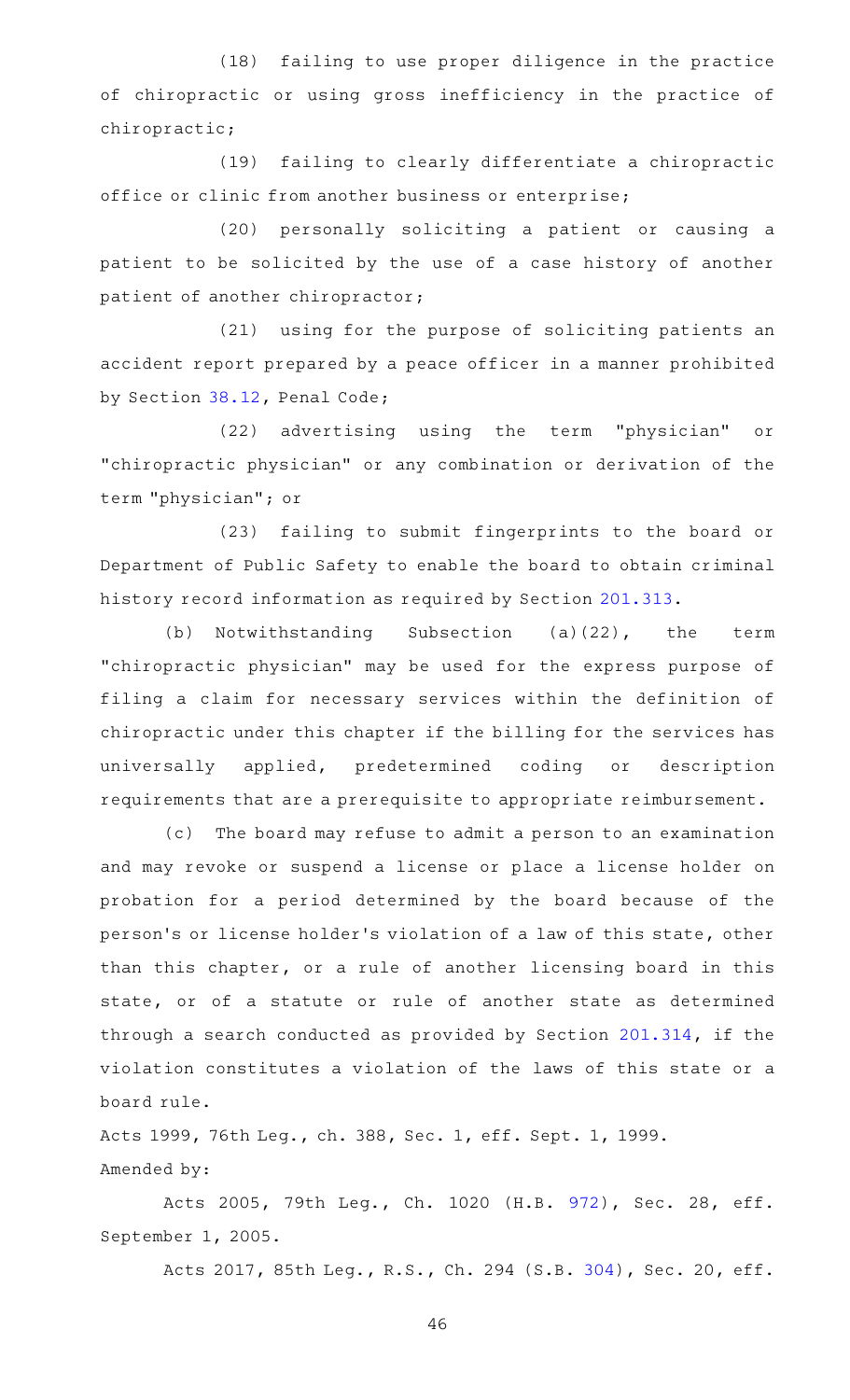Sec. 201.5025. PROHIBITED PRACTICES BY CHIROPRACTOR OR LICENSE APPLICANT. (a) A chiropractor or an applicant for a license to practice chiropractic commits a prohibited practice if that person:

(1) submits to the board a false or misleading statement, document, or certificate in an application for a license;

(2) commits fraud or deception in taking or passing an examination;

(3) commits unprofessional or dishonorable conduct that is likely to deceive or defraud the public, as provided by Section [201.5026](http://www.statutes.legis.state.tx.us/GetStatute.aspx?Code=OC&Value=201.5026), or injure the public;

(4) engages in conduct that subverts or attempts to subvert an examination process required by this chapter for a chiropractic license;

(5) directly or indirectly employs a person whose license to practice chiropractic has been suspended, canceled, or revoked;

(6) associates in the practice of chiropractic with a person:

(A) whose license to practice chiropractic has been suspended, canceled, or revoked; or

(B) who has been convicted of the unlawful practice of chiropractic in this state or elsewhere; or

(7) directly or indirectly aids or abets the practice of chiropractic by a person that is not licensed to practice chiropractic by the board.

(b) For purposes of Subsection  $(a)(4)$ , conduct that subverts or attempts to subvert the chiropractic licensing examination process includes, as prescribed by board rule, conduct that violates:

(1) the security of the examination materials;

 $(2)$  the standard of test administration; or

(3) the accreditation process.

Added by Acts 2005, 79th Leg., Ch. 1020 (H.B. [972](http://www.legis.state.tx.us/tlodocs/79R/billtext/html/HB00972F.HTM)), Sec. 29, eff.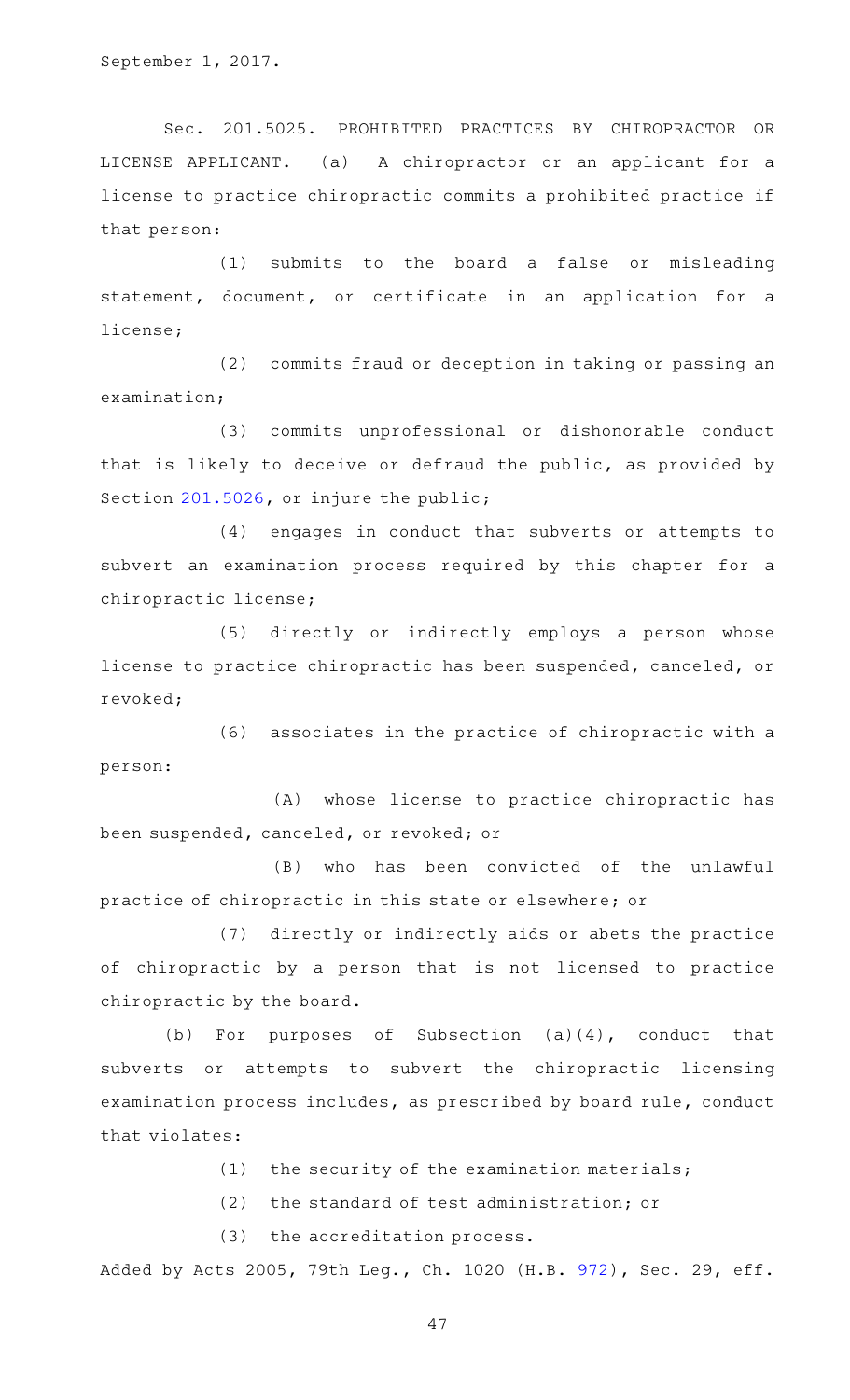September 1, 2005.

Sec. 201.5026. UNPROFESSIONAL OR DISHONORABLE CONDUCT. (a) For purposes of Section [201.5025\(](http://www.statutes.legis.state.tx.us/GetStatute.aspx?Code=OC&Value=201.5025)a)(3), unprofessional or dishonorable conduct that is likely to deceive or defraud the public includes conduct in which a chiropractor:

(1) commits an act that violates any state or federal law if the act is connected with the chiropractor's practice of chiropractic;

(2) prescribes or administers a treatment that is nontherapeutic in nature or nontherapeutic in the manner the treatment is prescribed or administered;

(3) violates Section [311.0025,](http://www.statutes.legis.state.tx.us/GetStatute.aspx?Code=HS&Value=311.0025) Health and Safety Code;

(4) fails to supervise adequately the activities of those acting under the supervision of the chiropractor; or

(5) delegates professional chiropractic responsibility or acts to a person if the delegating chiropractor knows or has reason to know that the person is not qualified by training, experience, or licensure to perform the responsibility or acts.

 $(b)$  A complaint, indictment, or conviction of a violation is not necessary for the enforcement of Subsection (a)(1). Proof of the commission of the act while in the practice of chiropractic or under the guise of the practice of chiropractic is sufficient for the board's action.

Added by Acts 2005, 79th Leg., Ch. 1020 (H.B. [972](http://www.legis.state.tx.us/tlodocs/79R/billtext/html/HB00972F.HTM)), Sec. 29, eff. September 1, 2005.

Sec. 201.503. SCHEDULE OF SANCTIONS. (a) The board by rule shall adopt a schedule of the maximum amount of sanctions that may be assessed against a license holder for each category of violation of this chapter. In establishing the schedule of sanctions or in imposing the amount of an administrative penalty under this chapter, the board shall consider:

 $(1)$  the seriousness of the violation, including the nature, circumstances, extent, or gravity of any prohibited acts and the hazard or potential hazard created to the health, safety, or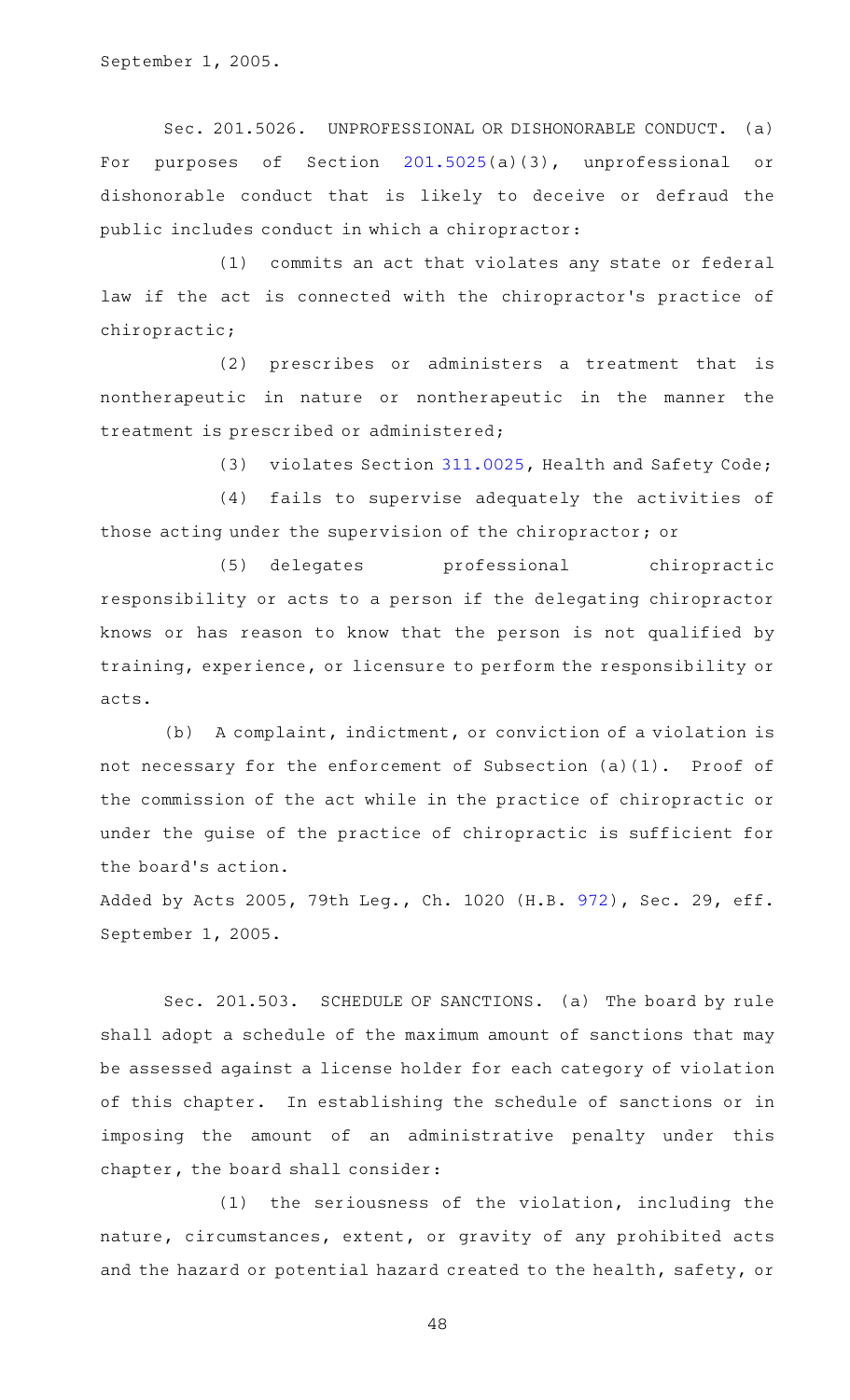economic welfare of the public;

(2) the economic harm to property or the environment caused by the violation;

- (3) the history of previous violations;
- $(4)$  the amount necessary to deter a future violation;
- (5) efforts to correct the violation; and
- (6) any other matter that justice may require.

(b) The State Office of Administrative Hearings shall use the schedule of sanctions for any sanction imposed as the result of a hearing conducted by that office.

Acts 1999, 76th Leg., ch. 388, Sec. 1, eff. Sept. 1, 1999.

Sec. 201.504. INFORMAL PROCEEDINGS; REFUNDS. (a) The board by rule shall adopt procedures governing:

(1) informal disposition of a contested case under Section [2001.056](http://www.statutes.legis.state.tx.us/GetStatute.aspx?Code=GV&Value=2001.056), Government Code; and

(2) an informal proceeding held in compliance with Section [2001.054](http://www.statutes.legis.state.tx.us/GetStatute.aspx?Code=GV&Value=2001.054), Government Code.

(b) Rules adopted under Subsection (a) must:

(1) provide the complainant and the license holder an opportunity to be heard; and

(2) require the presence of a representative of the attorney general or the board's legal counsel to advise the board or the board's employees.

(c) Subject to Subsection (d), the board may order a license holder to pay a refund to a consumer as provided in an agreement resulting from an informal settlement conference instead of or in addition to imposing an administrative penalty under this chapter.

(d) The amount of a refund ordered as provided in an agreement resulting from an informal settlement conference may not exceed the amount the consumer paid to the license holder for a service regulated by this chapter. The board may not require payment of other damages or estimate harm in a refund order. Acts 1999, 76th Leg., ch. 388, Sec. 1, eff. Sept. 1, 1999. Amended by:

Acts 2005, 79th Leg., Ch. 1020 (H.B. [972\)](http://www.legis.state.tx.us/tlodocs/79R/billtext/html/HB00972F.HTM), Sec. 30, eff. September 1, 2005.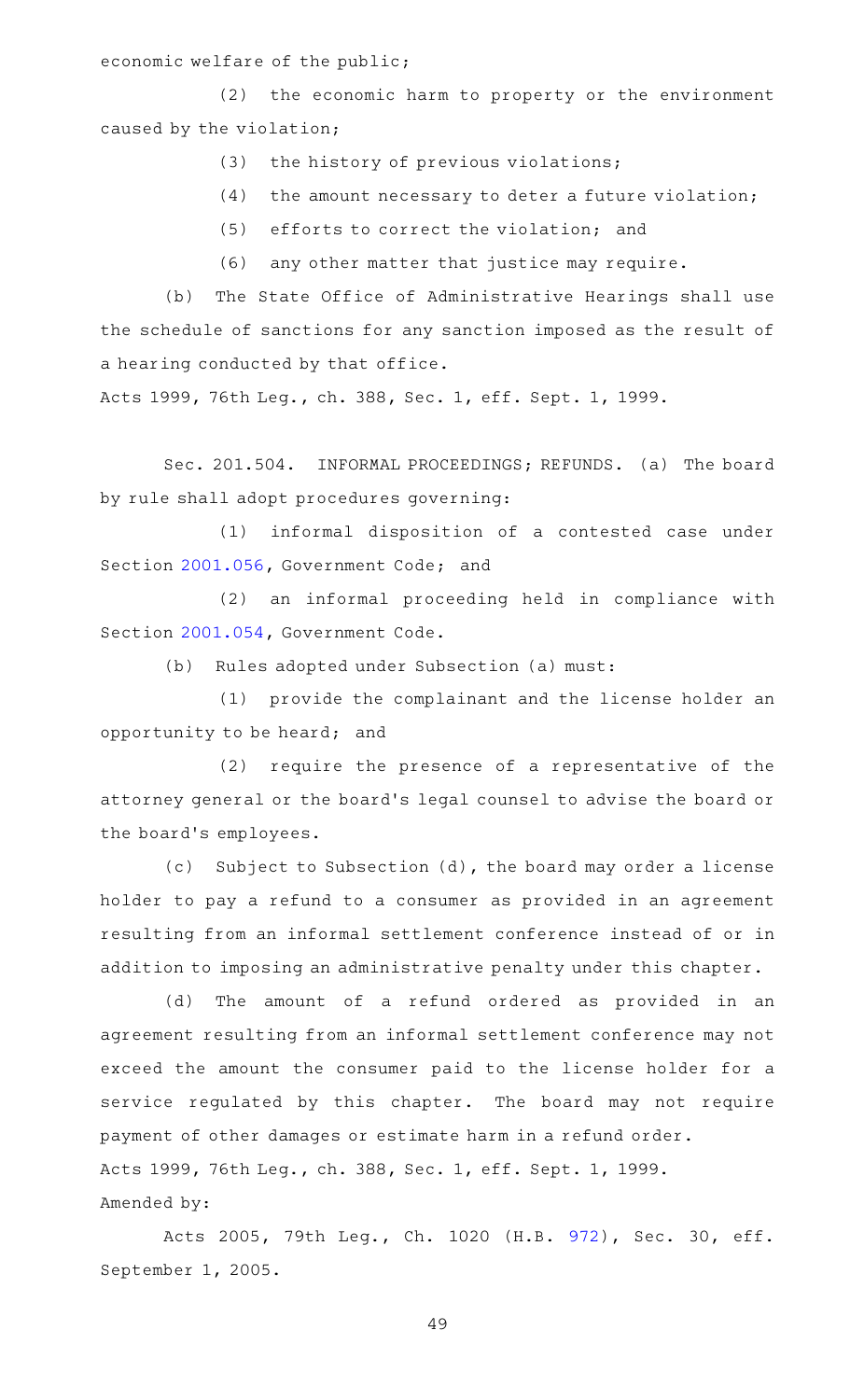Acts 2005, 79th Leg., Ch. 1020 (H.B. [972\)](http://www.legis.state.tx.us/tlodocs/79R/billtext/html/HB00972F.HTM), Sec. 31, eff. September 1, 2005.

Sec. 201.505. HEARINGS. (a) A person is entitled to a hearing before the board if the board proposes to:

 $(1)$  refuse the person's application for a license;

(2) suspend or revoke the person's license; or

(3) place on probation or reprimand the person.

(b) The board is not bound by strict rules of evidence or procedure in conducting its proceedings and hearings, but the board must base its determination on sufficient legal evidence.

 $(c)$  The board may:

(1) issue subpoenas and subpoenas duces tecum to compel the attendance of witnesses and the production of books, records, and other documents;

 $(2)$  administer oaths; and

(3) take testimony concerning all matters within its jurisdiction.

Acts 1999, 76th Leg., ch. 388, Sec. 1, eff. Sept. 1, 1999.

Sec. 201.506. ENFORCEMENT COMMITTEE. (a) The board shall appoint an enforcement committee to:

(1) oversee and conduct the investigation of complaints filed with the board under this chapter; and

(2) perform other enforcement duties as directed by the board.

(b) The enforcement committee consists of three board members. Two members must be chiropractors, and one member must be a representative of the public.

(c) The attorney general shall provide legal counsel to the enforcement committee concerning enforcement matters, including the investigation and disposition of complaints.

Acts 1999, 76th Leg., ch. 388, Sec. 1, eff. Sept. 1, 1999.

Sec. 201.5065. REQUIRED SUSPENSION OR REVOCATION OF LICENSE FOR CERTAIN OFFENSES. (a) The board shall suspend a chiropractor 's license on proof that the chiropractor has been: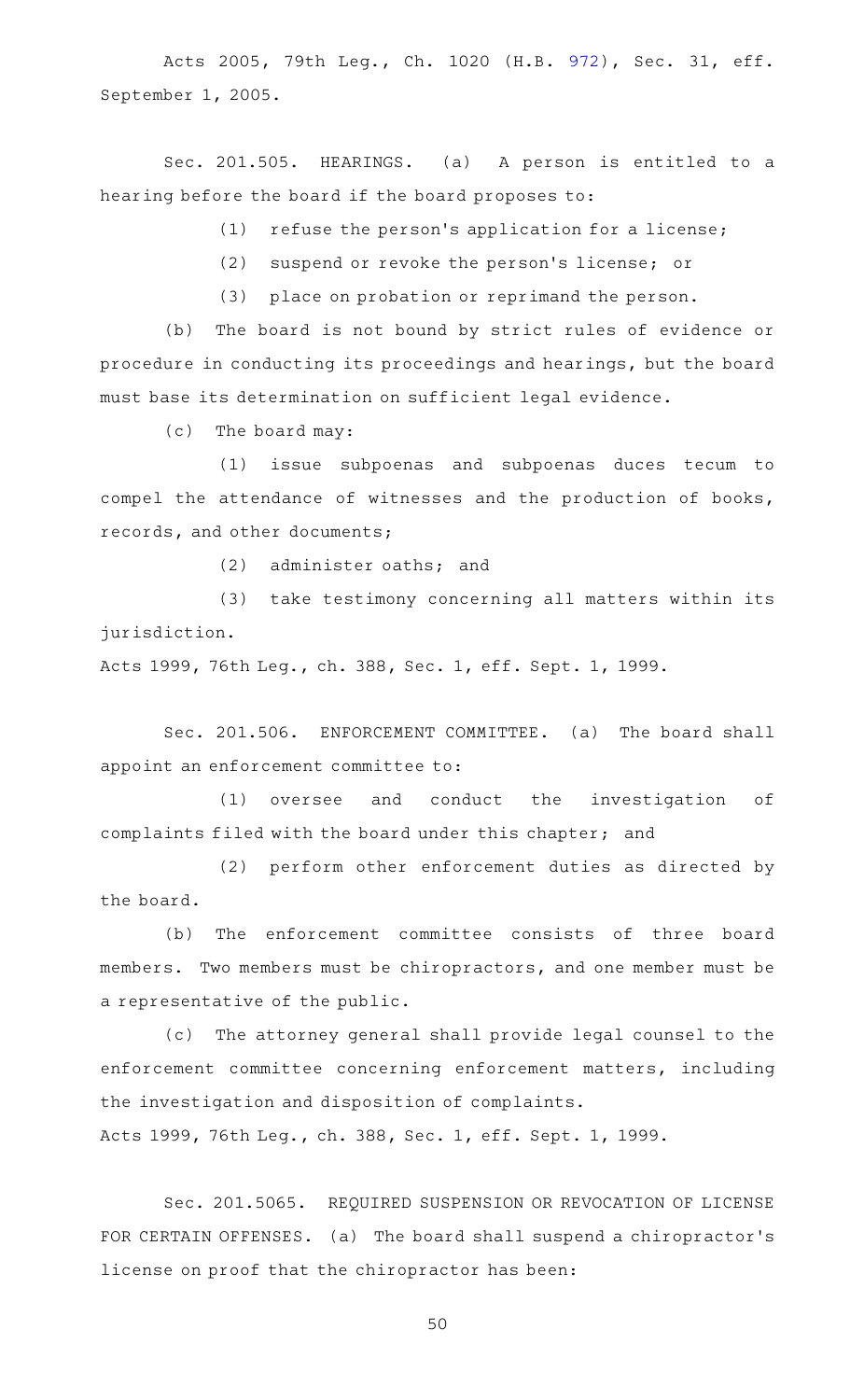$(1)$  initially convicted of:

 $(A)$  a felony;

(B) a misdemeanor under Chapter [22,](http://www.statutes.legis.state.tx.us/GetStatute.aspx?Code=PE&Value=22) Penal Code, other than a misdemeanor punishable by fine only;

(C) a misdemeanor on conviction of which a defendant is required to register as a sex offender under Chapter [62](http://www.statutes.legis.state.tx.us/GetStatute.aspx?Code=CR&Value=62), Code of Criminal Procedure;

(D) a misdemeanor under Section [25.07,](http://www.statutes.legis.state.tx.us/GetStatute.aspx?Code=PE&Value=25.07) Penal Code; or

(E) a misdemeanor under Section [25.071](http://www.statutes.legis.state.tx.us/GetStatute.aspx?Code=PE&Value=25.071), Penal Code; or

(2) subject to an initial finding by the trier of fact of guilt of a felony under:

(A) Chapter [481](http://www.statutes.legis.state.tx.us/GetStatute.aspx?Code=HS&Value=481) or [483,](http://www.statutes.legis.state.tx.us/GetStatute.aspx?Code=HS&Value=483) Health and Safety Code;

(B) Section [485.033](http://www.statutes.legis.state.tx.us/GetStatute.aspx?Code=HS&Value=485.033), Health and Safety Code; or

(C) the Comprehensive Drug Abuse Prevention and Control Act of 1970 (21 U.S.C. Section 801 et seq.).

(b) On final conviction for an offense described by Subsection (a), the board shall revoke the chiropractor's license. Added by Acts 2005, 79th Leg., Ch. 1020 (H.B. [972](http://www.legis.state.tx.us/tlodocs/79R/billtext/html/HB00972F.HTM)), Sec. 32, eff. September 1, 2005.

Sec. 201.507. TEMPORARY LICENSE SUSPENSION. (a) The enforcement committee may temporarily suspend the license of a license holder on an emergency basis if the enforcement committee determines from the evidence or information presented to the committee that the continued practice of chiropractic by the license holder constitutes a continuing or imminent threat to the public welfare.

(b) The board by rule shall adopt procedures for the temporary suspension of a license under this section.

(c) A license temporarily suspended under this section may be suspended without notice or hearing if, at the time the suspension is ordered, a hearing on whether disciplinary proceedings under this chapter should be initiated against the license holder is scheduled to be held not later than the 14th day after the date of the suspension.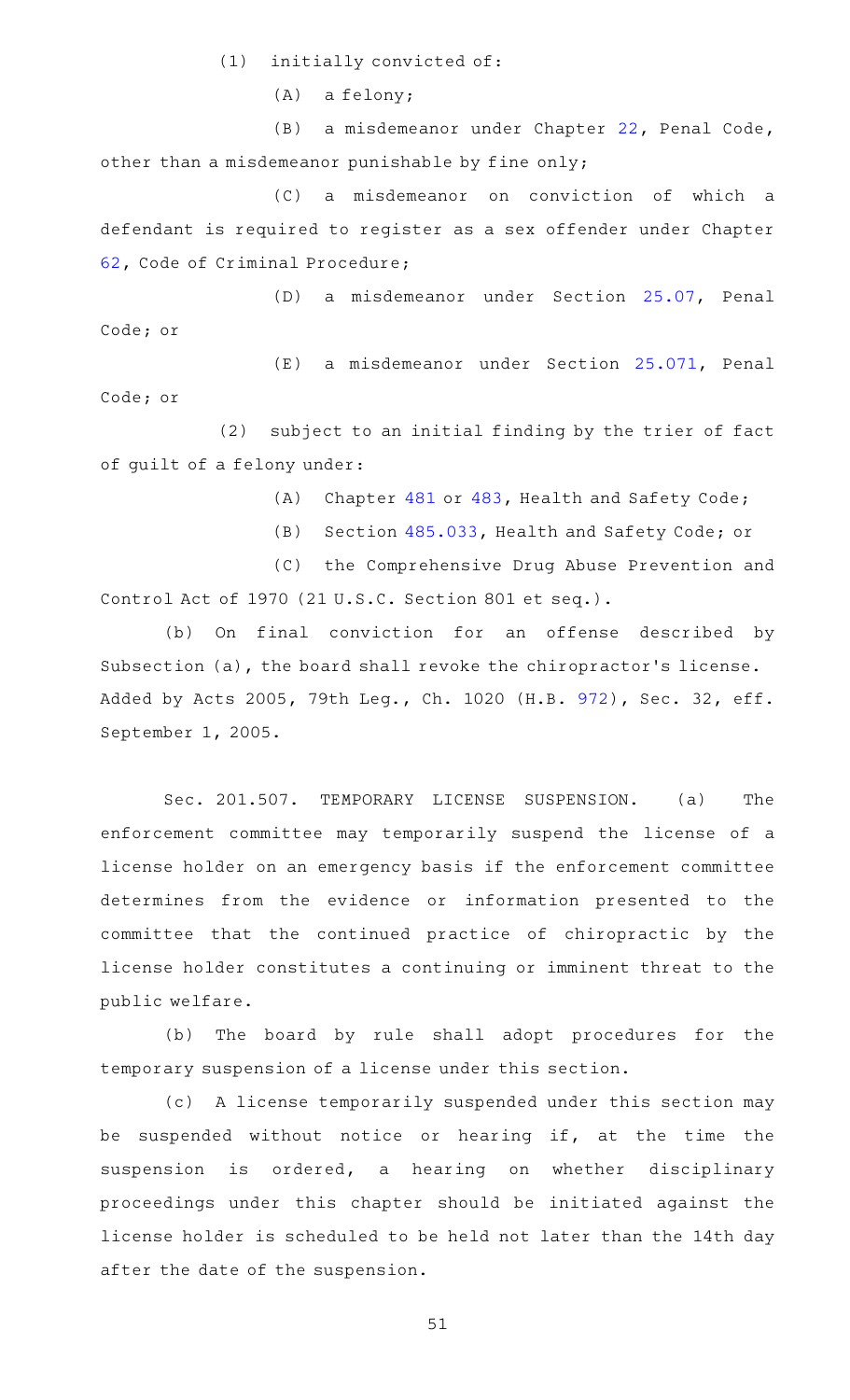(d) A second hearing on the suspended license shall be held not later than the 60th day after the date the suspension is ordered. If the second hearing is not held in the time required by this subsection, the suspended license is automatically reinstated.

(e) A temporary suspension may also be ordered on a vote of two-thirds of the board.

Acts 1999, 76th Leg., ch. 388, Sec. 1, eff. Sept. 1, 1999.

Sec. 201.508. POWERS OF DISTRICT COURTS; DUTIES OF DISTRICT AND COUNTY ATTORNEYS. (a) A district court may revoke or suspend a chiropractor 's license on proof of a violation of the law relating to the practice of chiropractic.

(b) On the request of the board, a district or county attorney shall represent the state by filing and prosecuting a judicial proceeding for the revocation, cancellation, or suspension of the chiropractor 's license.

(c) The district or county attorney may institute the judicial proceeding by filing a petition that:

- $(1)$  is in writing;
- (2) states the grounds for prosecution; and
- (3) is signed officially by the prosecuting officer.

(d) Citation must be issued in the name of the state in the manner and form as in other cases and shall be served on the defendant, who is required to answer within the time and manner provided by law in civil cases.

(e) If a chiropractor, after proper citation, is found guilty or fails to appear and deny the charge, the court shall:

(1) enter an order to suspend or revoke the chiropractor 's license; and

(2) give proper judgment for costs. Acts 1999, 76th Leg., ch. 388, Sec. 1, eff. Sept. 1, 1999.

Sec. 201.509. REPRESENTATION BY ATTORNEY GENERAL. (a) The board may apply to the attorney general for representation by stating that the board previously requested the representation of a district or county attorney under Section [201.508](http://www.statutes.legis.state.tx.us/GetStatute.aspx?Code=OC&Value=201.508) and the district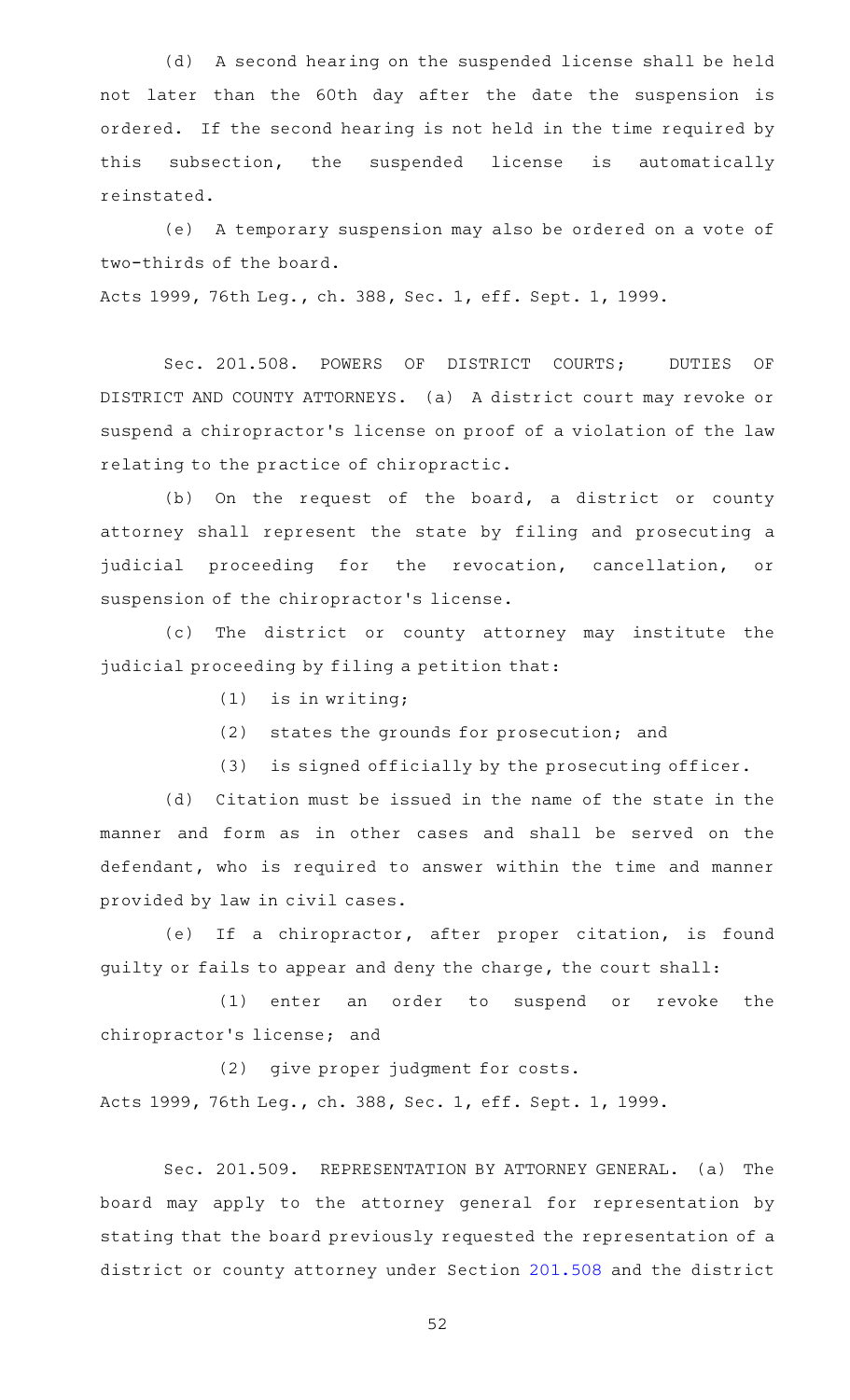or county attorney failed to prosecute or proceed against the person accused of violating this chapter.

(b) The attorney general shall institute a civil or criminal proceeding against the person in the county of the person's residence.

Acts 1999, 76th Leg., ch. 388, Sec. 1, eff. Sept. 1, 1999.

Sec. 201.510. RIGHT TO APPEAL. (a) A person whose license to practice chiropractic has been revoked or suspended or against whom the board has imposed an administrative penalty may appeal to a Travis County district court.

(b) The decision of the board may not be enjoined or stayed unless the person appeals the board's decision as provided by Subsection (a) and provides notices to the board. Acts 1999, 76th Leg., ch. 388, Sec. 1, eff. Sept. 1, 1999. Amended by Acts 2001, 77th Leg., ch. 228, Sec. 1, eff. Sept. 1, 2001.

Sec. 201.511. REISSUANCE OF LICENSE. (a) On application, the board may reissue a license to practice chiropractic to a person whose license has been canceled or suspended.

(b) An applicant whose license has been canceled or revoked:

(1) may not apply for reissuance before the first anniversary of the date the license was canceled or revoked; and

(2) must apply for reissuance in the manner and form required by the board.

Acts 1999, 76th Leg., ch. 388, Sec. 1, eff. Sept. 1, 1999.

#### SUBCHAPTER L. ADMINISTRATIVE PENALTY

Sec. 201.551. IMPOSITION OF ADMINISTRATIVE PENALTY. The board may impose an administrative penalty on a person licensed or regulated under this chapter if the person violates this chapter or a rule or order adopted under this chapter.

Acts 1999, 76th Leg., ch. 388, Sec. 1, eff. Sept. 1, 1999.

Sec. 201.552. AMOUNT OF PENALTY. (a) The amount of an administrative penalty may not exceed \$1,000.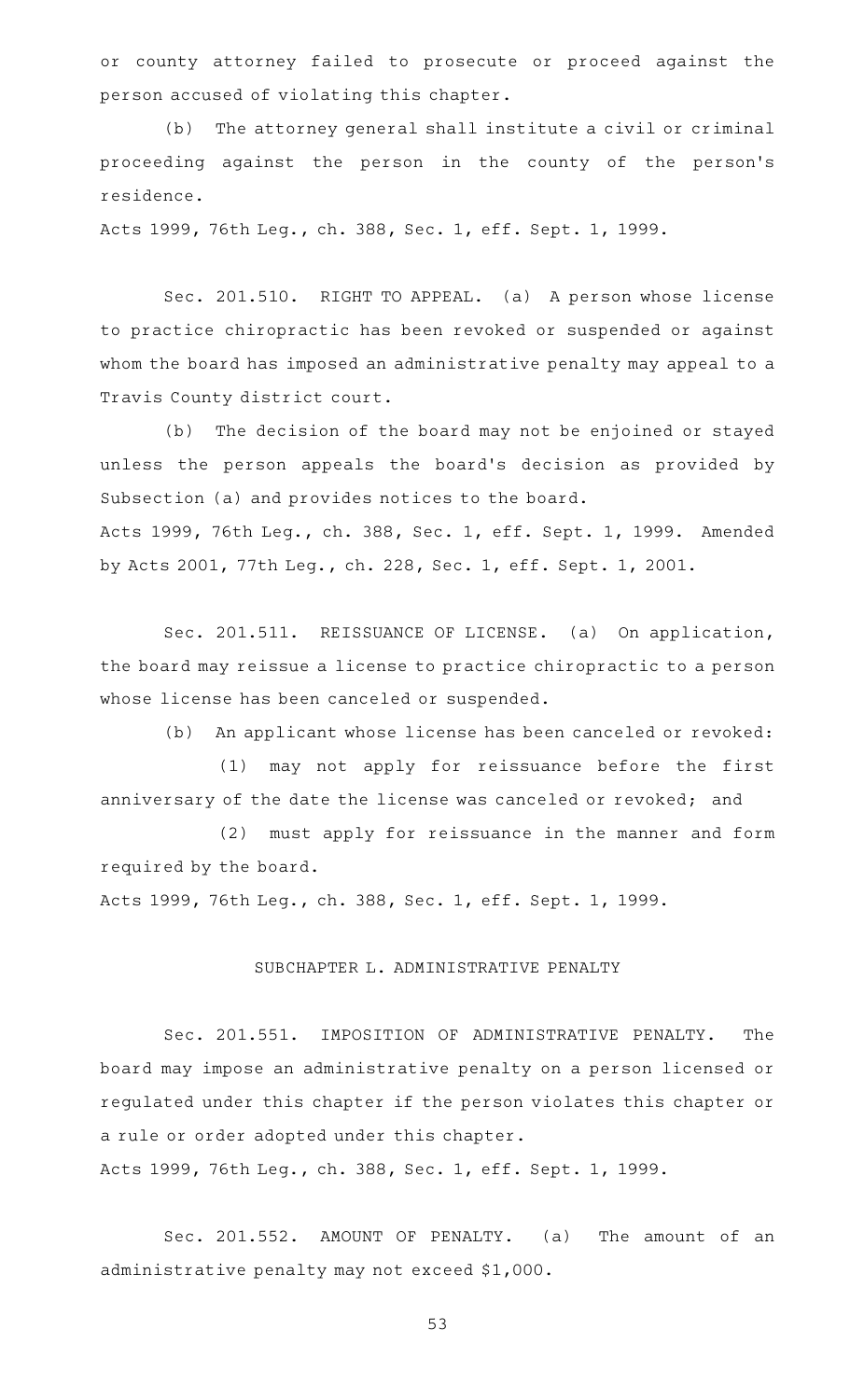(b) Each day a violation continues or occurs is a separate violation for purposes of imposing a penalty. Acts 1999, 76th Leg., ch. 388, Sec. 1, eff. Sept. 1, 1999.

Sec. 201.553. ENFORCEMENT COMMITTEE RECOMMENDATIONS. (a) On a determination by the enforcement committee that a violation of this chapter or a rule or order adopted under this chapter occurred, the committee may issue a report to the board stating:

 $(1)$  the facts on which the determination is based; and

(2) the enforcement committee's recommendation on the imposition of the administrative penalty, including a recommendation on the amount of the penalty.

(b) Not later than the 14th day after the date the report is issued, the executive director shall give written notice of the violation by certified mail to the person on whom the penalty may be imposed.

(c) The notice issued under this section must:

 $(1)$  include a brief summary of the alleged violation;

 $(2)$  state the amount of the recommended penalty; and

(3) inform the person of the person's right to a hearing on the occurrence of the violation, the amount of the penalty, or both.

Acts 1999, 76th Leg., ch. 388, Sec. 1, eff. Sept. 1, 1999.

Sec. 201.554. PENALTY TO BE PAID OR HEARING REQUESTED. (a) Not later than the 20th day after the date a person receives the notice under Section [201.553,](http://www.statutes.legis.state.tx.us/GetStatute.aspx?Code=OC&Value=201.553) the person may:

(1) accept in writing the enforcement committee's determination and recommended administrative penalty; or

(2) make a written request for a hearing on the occurrence of the violation, the amount of the penalty, or both.

(b) If the person accepts the enforcement committee's determination and recommended penalty, the board by order shall approve the determination and impose the recommended penalty. Acts 1999, 76th Leg., ch. 388, Sec. 1, eff. Sept. 1, 1999. Amended by Acts 2001, 77th Leg., ch. 1420, Sec. 14.0515, eff. Sept. 1, 2001.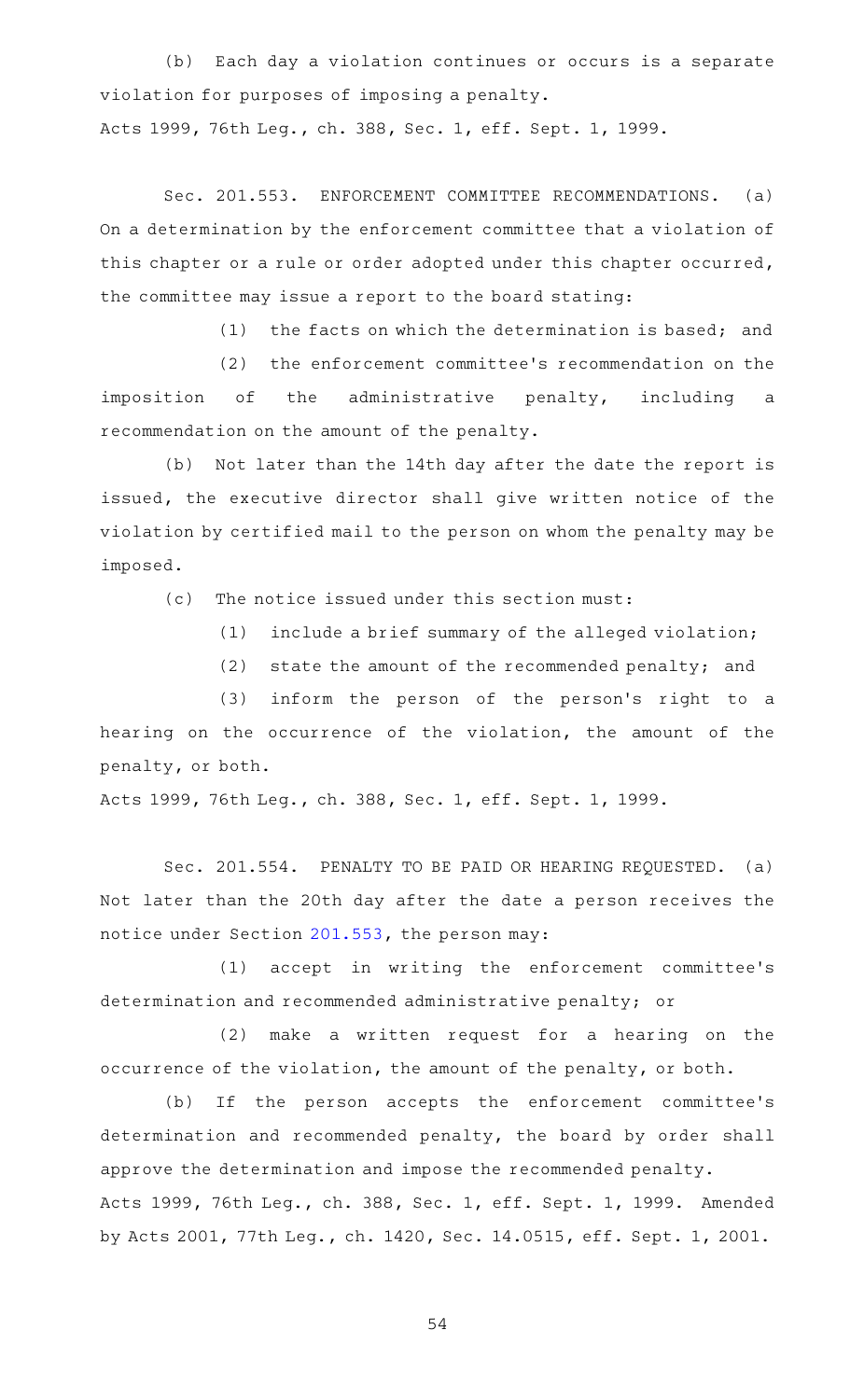Sec. 201.555. HEARING ON ENFORCEMENT COMMITTEE RECOMMENDATIONS. (a) If the person requests a hearing or fails to respond timely to the notice, the executive director shall set a hearing and give notice of the hearing to the person.

(b) A hearing set by the executive director under Subsection (a) shall be held by an administrative law judge of the State Office of Administrative Hearings.

(c) The administrative law judge shall:

 $(1)$  make findings of fact and conclusions of law; and

(2) promptly issue to the board a proposal for a decision as to the occurrence of the violation and the amount of a proposed administrative penalty.

Acts 1999, 76th Leg., ch. 388, Sec. 1, eff. Sept. 1, 1999.

Sec. 201.556. DECISION BY BOARD. (a) Based on the findings of fact, conclusions of law, and proposal for a decision, the board by order may determine that:

(1) a violation has occurred and impose an administrative penalty; or

 $(2)$  a violation did not occur.

(b) The notice of the board's order given to the person under Chapter [2001,](http://www.statutes.legis.state.tx.us/GetStatute.aspx?Code=GV&Value=2001) Government Code, must include a statement of the right of the person to judicial review of the order.

Acts 1999, 76th Leg., ch. 388, Sec. 1, eff. Sept. 1, 1999.

Sec. 201.557. OPTIONS FOLLOWING DECISION: PAY OR APPEAL. (a) Not later than the 30th day after the date the board's order becomes final, the person shall:

 $(1)$  pay the administrative penalty;

(2) pay the penalty and file a petition for judicial review contesting the fact of the violation, the amount of the penalty, or both; or

(3) without paying the penalty, file a petition for judicial review contesting the fact of the violation, the amount of the penalty, or both.

(b) Within the 30-day period, a person who acts under Subsection (a)(3) may: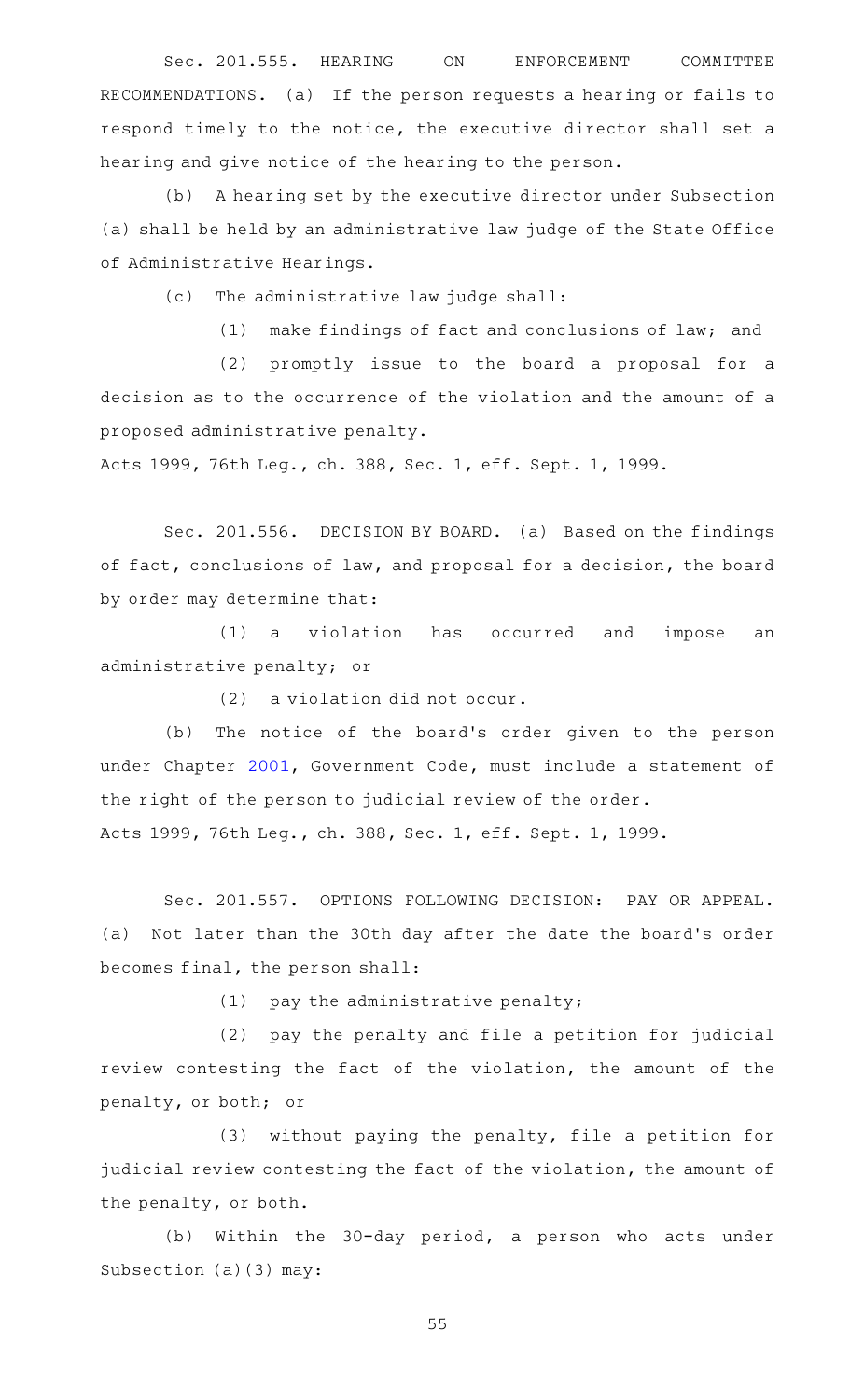$(1)$  stay enforcement of the penalty by:

(A) paying the penalty to the court for placement in an escrow account; or

 $(B)$  giving to the court a supersedeas bond that is approved by the court and that:

 $(i)$  is for the amount of the penalty; and

(ii) is effective until judicial review of the board's order is final; or

 $(2)$  request the court to stay enforcement of the penalty by:

(A) filing with the court a sworn affidavit of the person stating that the person is financially unable to pay the penalty and is financially unable to give the supersedeas bond; and

(B) giving a copy of the affidavit to the executive director by certified mail.

(c) If the executive director receives a copy of an affidavit under Subsection (b)(2), the director may, at the direction of the enforcement committee, file with the court a contest to the affidavit not later than the fifth day after the date the copy is received.

(d) The court shall hold a hearing on the facts alleged in the affidavit as soon as practicable and stay the enforcement of the penalty on finding that the alleged facts are true. The person who files the affidavit has the burden of proving that the person is financially unable to pay the penalty and to give a supersedeas bond.

Acts 1999, 76th Leg., ch. 388, Sec. 1, eff. Sept. 1, 1999.

Sec. 201.558. COLLECTION OF PENALTY. If the person does not pay the administrative penalty and the enforcement of the penalty is not stayed, the executive director may, at the direction of the enforcement committee, refer the matter to the attorney general for collection of the penalty.

Acts 1999, 76th Leg., ch. 388, Sec. 1, eff. Sept. 1, 1999.

Sec. 201.559. DETERMINATION BY COURT. (a) If a court sustains the finding that a violation occurred after the court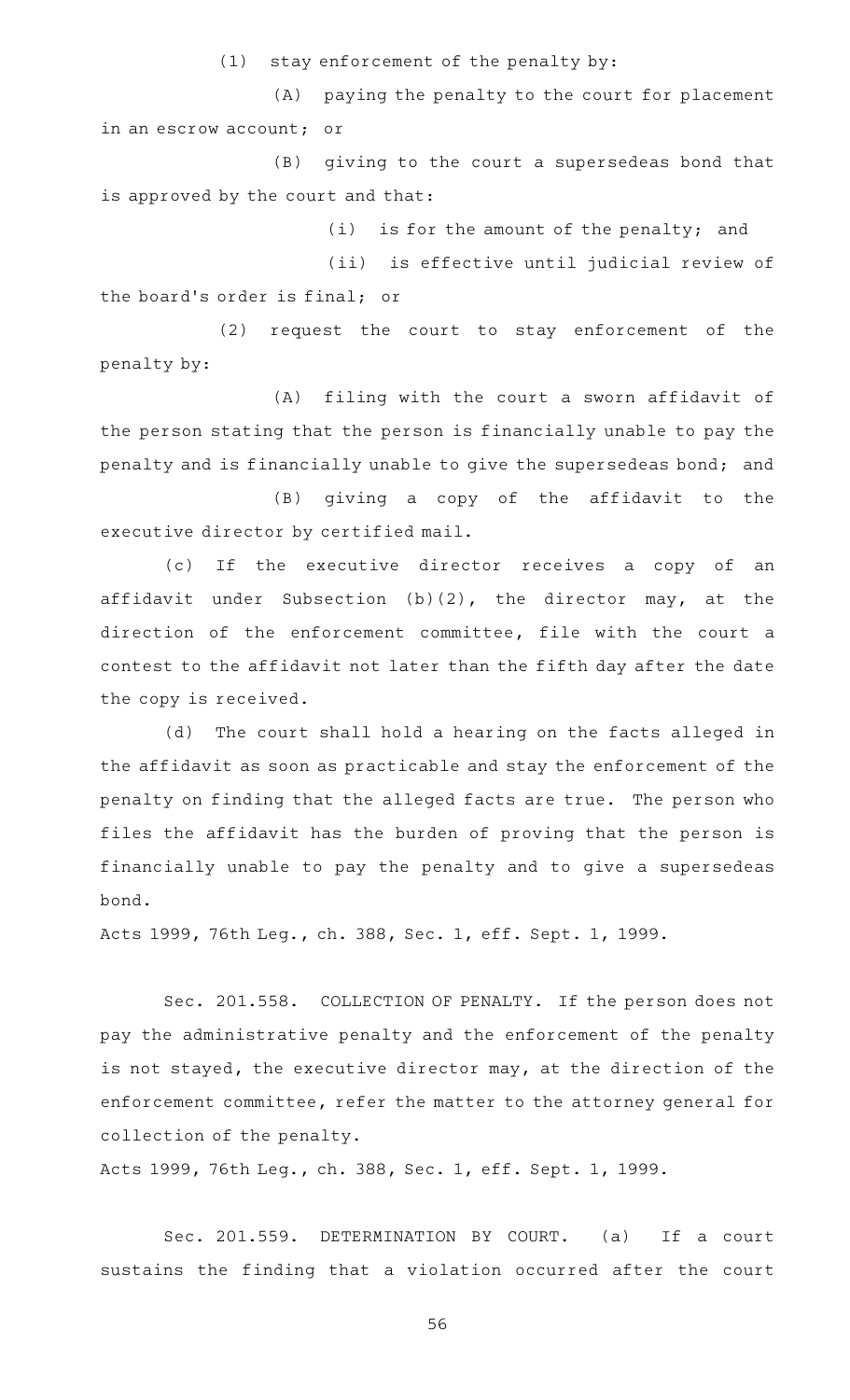reviews the order of the board imposing an administrative penalty, the court may uphold or reduce the amount of the penalty and order the person to pay the full or reduced penalty.

(b) If the court does not sustain the finding that a violation occurred, the court shall order that an administrative penalty is not owed.

Acts 1999, 76th Leg., ch. 388, Sec. 1, eff. Sept. 1, 1999.

Sec. 201.560. REMITTANCE OF PENALTY AND INTEREST. (a) If after judicial review, the administrative penalty is reduced or not imposed by the court, the court shall, after the judgment becomes final:

(1) order the appropriate amount, plus accrued interest, be remitted to the person if the person paid the penalty; or

(2) order the release of the bond in full if the penalty is not imposed or order the release of the bond after the person pays the penalty imposed if the person posted a supersedeas bond.

(b) The interest paid under Subsection  $(a)(1)$  is the rate charged on loans to depository institutions by the New York Federal Reserve Bank. The interest shall be paid for the period beginning on the date the penalty is paid and ending on the date the penalty is remitted.

Acts 1999, 76th Leg., ch. 388, Sec. 1, eff. Sept. 1, 1999.

Sec. 201.561. ADMINISTRATIVE PROCEDURE. All proceedings under this subchapter are subject to Chapter [2001](http://www.statutes.legis.state.tx.us/GetStatute.aspx?Code=GV&Value=2001), Government Code. Acts 1999, 76th Leg., ch. 388, Sec. 1, eff. Sept. 1, 1999.

SUBCHAPTER M. OTHER PENALTIES AND ENFORCEMENT PROVISIONS

Sec. 201.601. INJUNCTIVE RELIEF. (a) The board may institute in the board's name an action to restrain a violation of this chapter. An action under this subsection is in addition to any other action authorized by law.

(b) The state may sue for an injunction to restrain the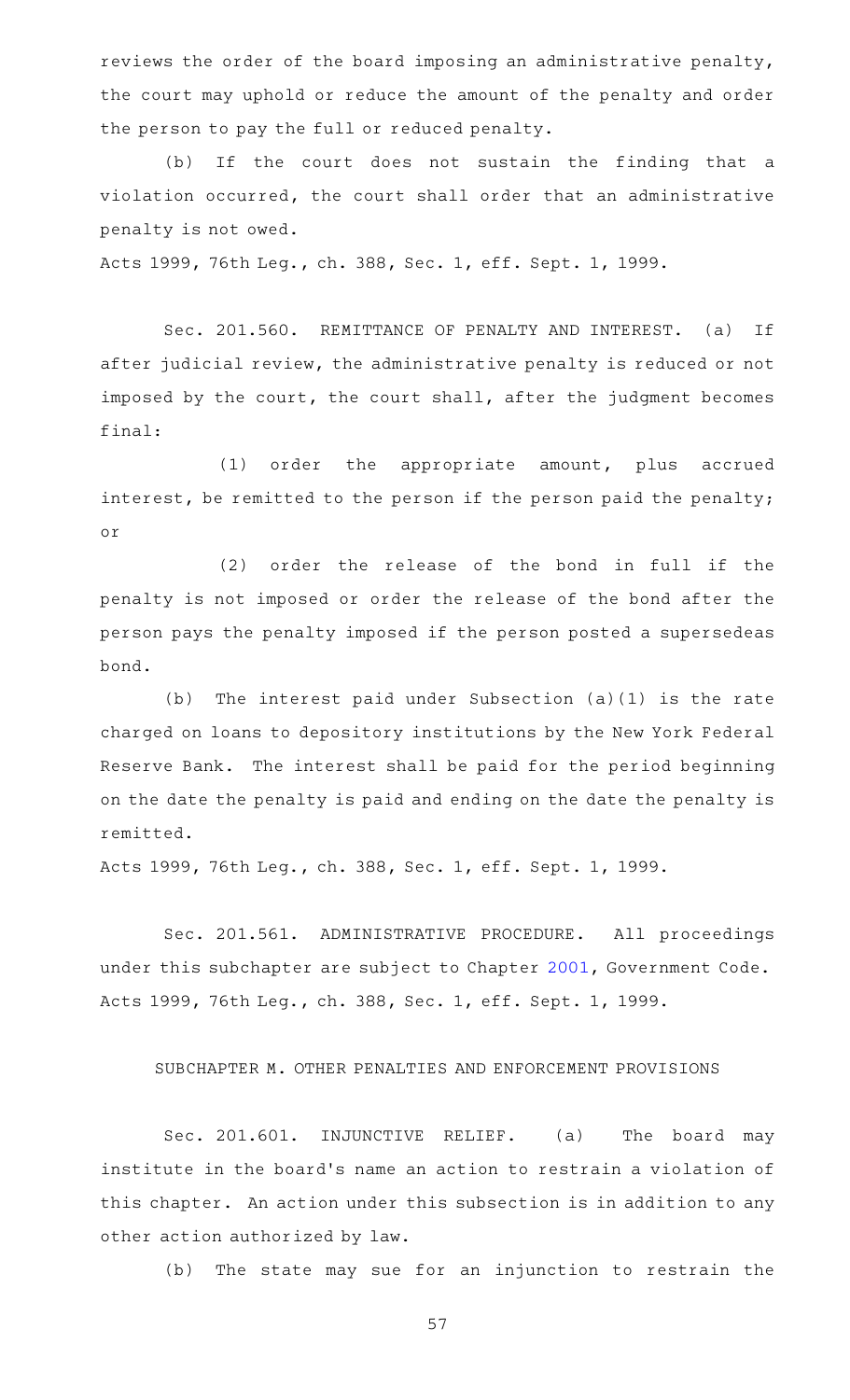practice of chiropractic in violation of this chapter.

(c) The state shall be represented in suits for injunction by:

 $(1)$  the attorney general;

 $(2)$  the district attorney of the district in which the defendant resides; or

(3) the county attorney of the county in which the defendant resides.

(d) A suit for injunction under Subsection (b) may not be filed before the final conviction for a violation of this chapter of the party sought to be enjoined.

(e) The state is not required to show that a person is personally injured by the defendant 's unlawful practice of chiropractic.

(f)AAA court may not grant a temporary or permanent injunction until a hearing of the complaint on its merits. A court may not issue an injunction or restraining order until the final trial and final judgment on the merits of the suit.

(g) If the defendant is shown to have been unlawfully practicing chiropractic or to have been about to unlawfully practice chiropractic, the court shall perpetually enjoin the defendant from practicing chiropractic in the manner that was the subject of the suit.

(h) A defendant who disobeys the injunction is subject to the penalties provided by law for the violation of an injunction. The remedy by injunction is in addition to a criminal prosecution.

(i) A suit for injunction under this section shall be advanced for trial on the docket of the trial court and advanced and tried in the appellate courts in the same manner as other suits for injunction.

Acts 1999, 76th Leg., ch. 388, Sec. 1, eff. Sept. 1, 1999.

Sec. 201.6015. CEASE AND DESIST ORDER. (a) If it appears to the board that a person is engaging in an act or practice that constitutes the practice of chiropractic without a license or registration under this chapter, the board, after notice and opportunity for a hearing, may issue a cease and desist order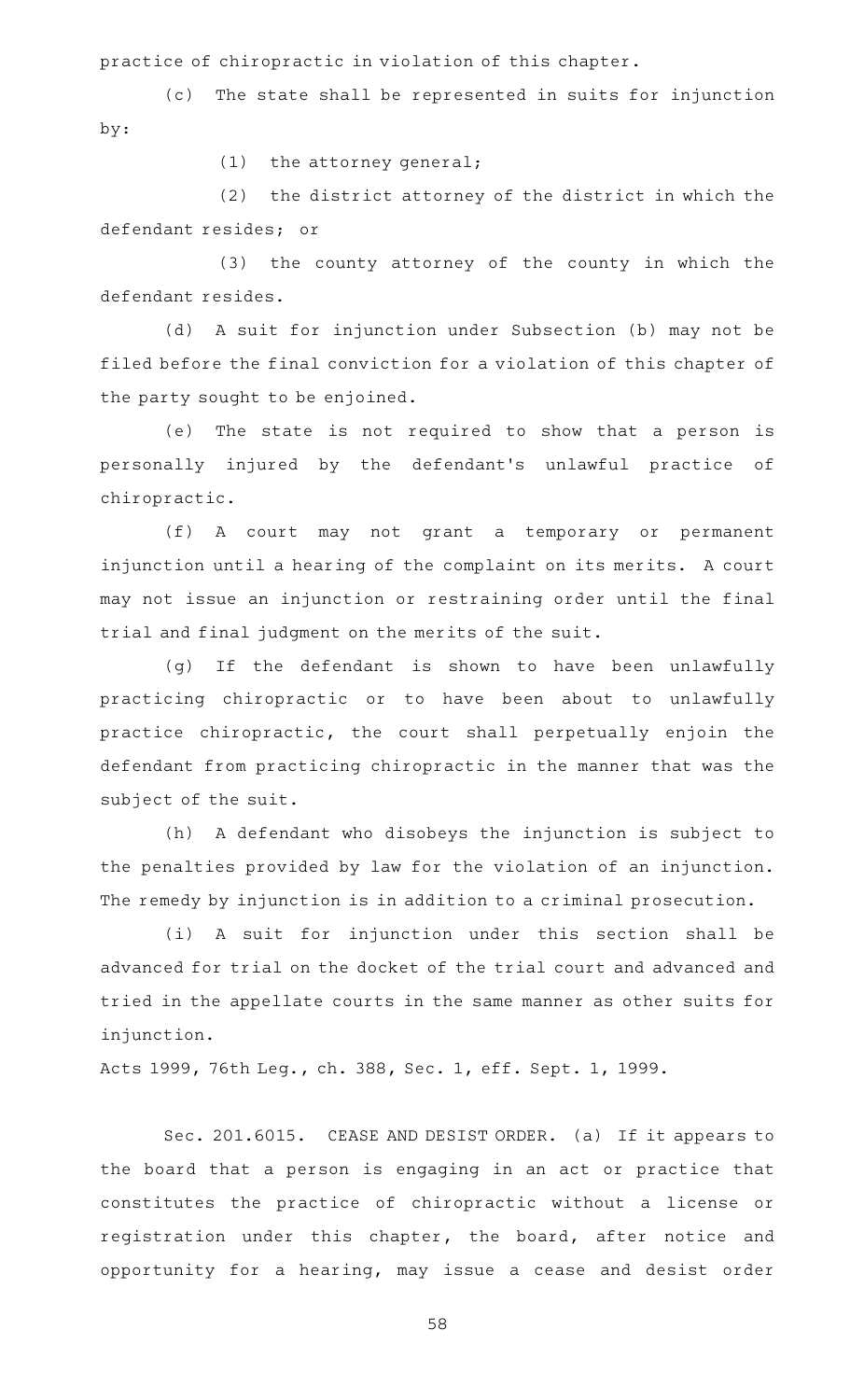prohibiting the person from engaging in that activity.

(b) A violation of an order under this section constitutes grounds for imposing an administrative penalty under Subchapter L. Added by Acts 2005, 79th Leg., Ch. 1020 (H.B. [972](http://www.legis.state.tx.us/tlodocs/79R/billtext/html/HB00972F.HTM)), Sec. 33, eff. September 1, 2005.

Sec. 201.602. MONITORING LICENSE HOLDER. The board by rule shall develop a system for monitoring compliance with the requirements of this chapter of a license holder who is the subject of disciplinary action. Rules adopted under this section must include procedures to:

(1) monitor for compliance a license holder who is ordered by the board to perform certain acts; and

(2) identify and monitor each license holder who is the subject of disciplinary action and who presents a continuing threat to the public welfare through the practice of chiropractic. Acts 1999, 76th Leg., ch. 388, Sec. 1, eff. Sept. 1, 1999.

Sec. 201.603. CIVIL PENALTY. (a) A person who violates this chapter or a rule adopted by the board under this chapter is liable to the state for a civil penalty of \$1,000 for each day of violation.

(b) At the request of the board, the attorney general shall bring an action to recover a civil penalty authorized by this section.

Acts 1999, 76th Leg., ch. 388, Sec. 1, eff. Sept. 1, 1999.

Sec. 201.604. GENERAL CRIMINAL PENALTY. A person commits an offense if the person violates this chapter. An offense under this section is a misdemeanor punishable by a fine of not less than \$50 or more than \$500 or by confinement in the county jail for not more than 30 days.

Acts 1999, 76th Leg., ch. 388, Sec. 1, eff. Sept. 1, 1999. Amended by:

Acts 2005, 79th Leg., Ch. 1020 (H.B. [972\)](http://www.legis.state.tx.us/tlodocs/79R/billtext/html/HB00972F.HTM), Sec. 34, eff. September 1, 2005.